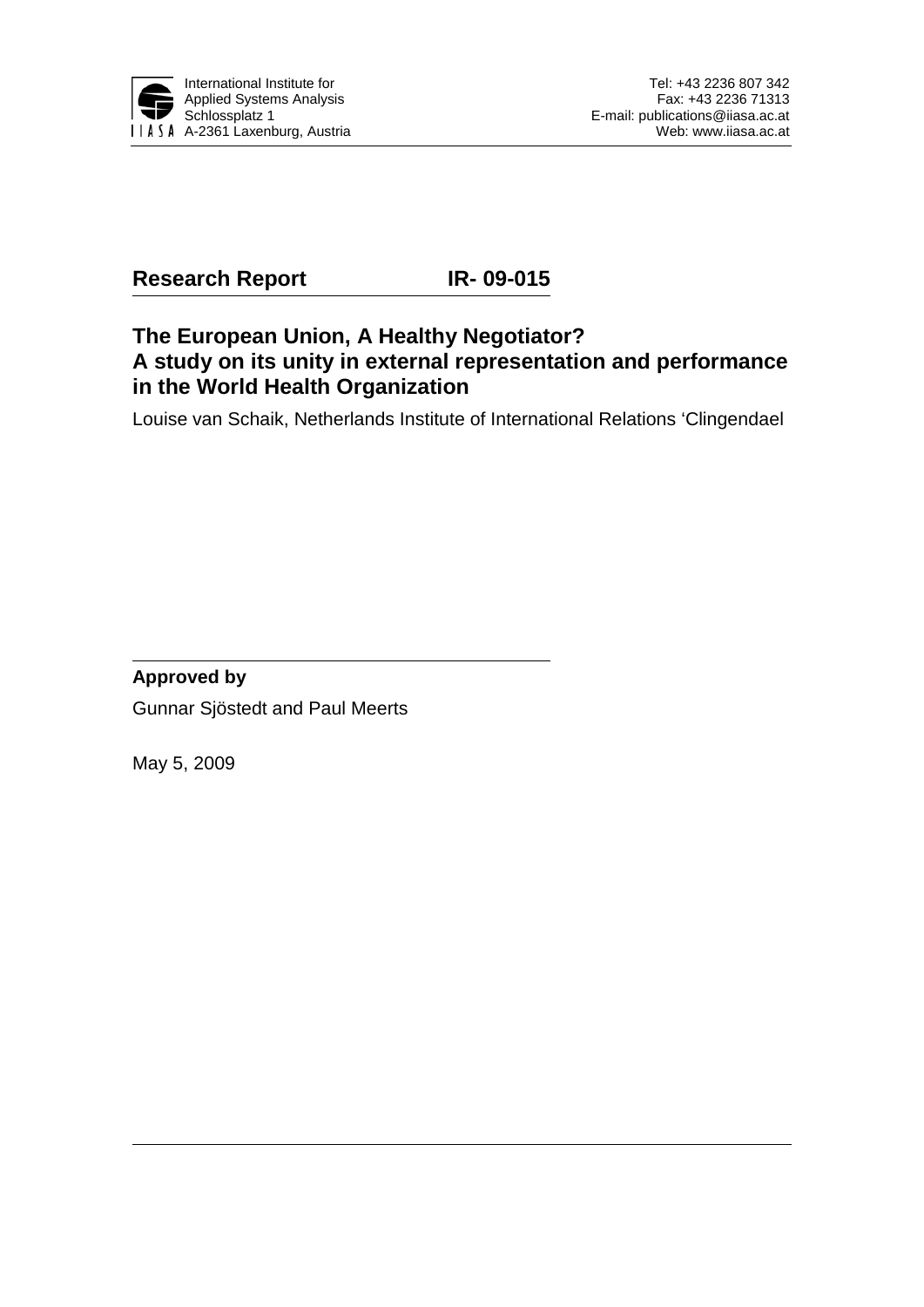### **Abstract**

In this article the effectiveness of the member states of the European Union (EU) and the European Commission in negotiations taking place in the World Health Organisation (WHO) is analysed and related to its ability to act as a united bloc. EU unity in external representation is taken to result from European Community (EC) competence, preference homogeneity and processes of socialisation among EU member states' representatives. A comparison is made between the negotiations on global strategies on diet, physical activity and health (DPAS, 2004) and on public health, innovation and intellectual property (PHI, 2008). In the DPAS, member states operated primarily on the basis of national positions, whereas in the PHI they operated on the basis of a coordinated position brought forward by the EU presidency and European Commission. In both cases the EU (or a majority of EU member states) was moderately successful in obtaining its objectives in the negotiations. More unity in external representation originated from the Commission claiming EC competence, a pro-active EU presidency and a process of intensive EU coordination becoming gradually institutionalised. Member states' representatives identified economies of scale in conducting a unified external representation, although their initial preferences were rather different. Identified drawbacks included the extensive time spent in EU coordination, the dependency on the intention and qualities of the lead negotiator, and the EU's difficulties with reacting swiftly to new issues coming up in the negotiations.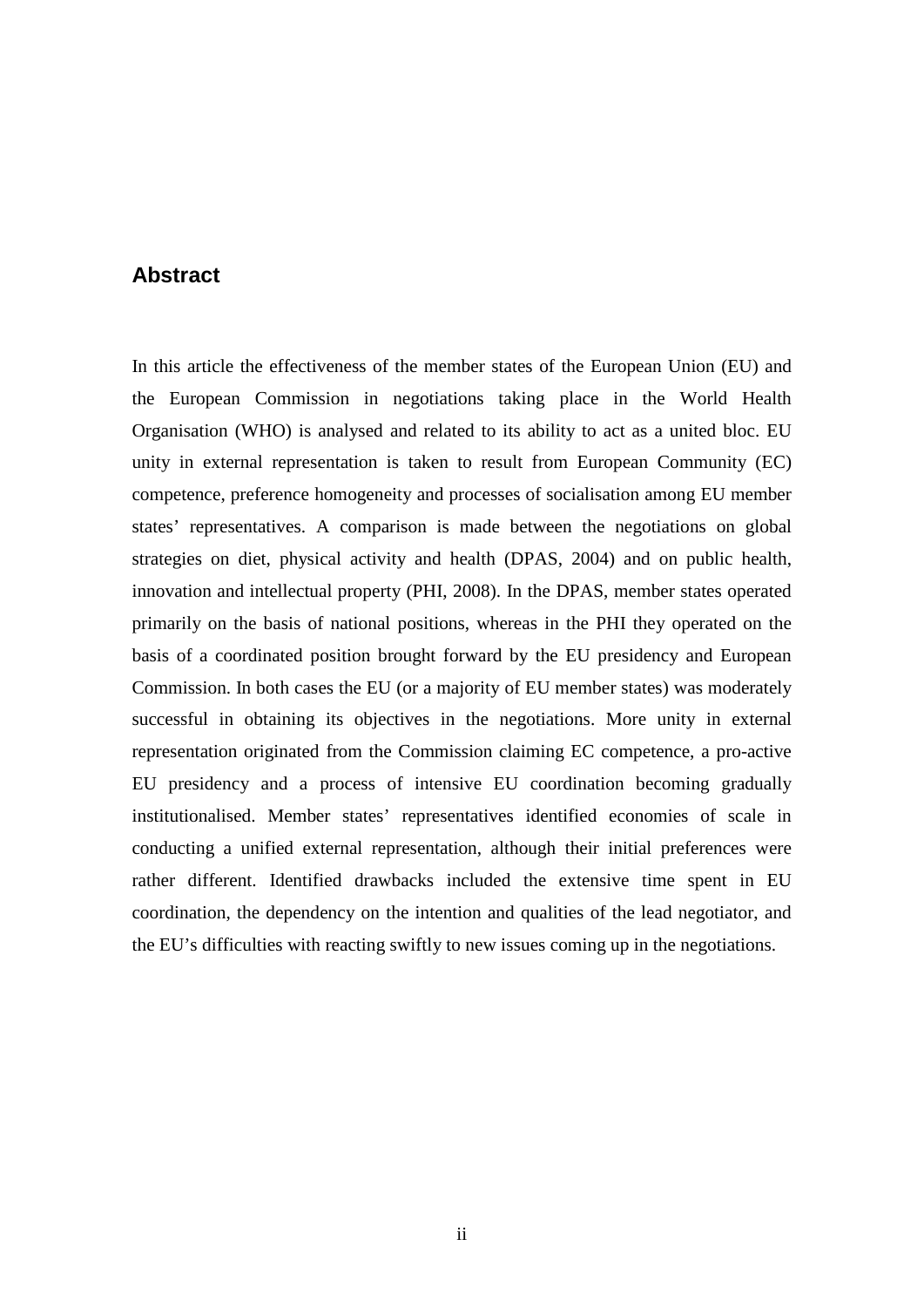## **Acknowledgments**

The author would like to thank the diplomats, officials and experts who were interviewed for this research project or otherwise provided valuable information. She would also like to thank Bart Kerremans, Jan Rood and Gunnar Sjöstedt for commenting on earlier versions of this paper.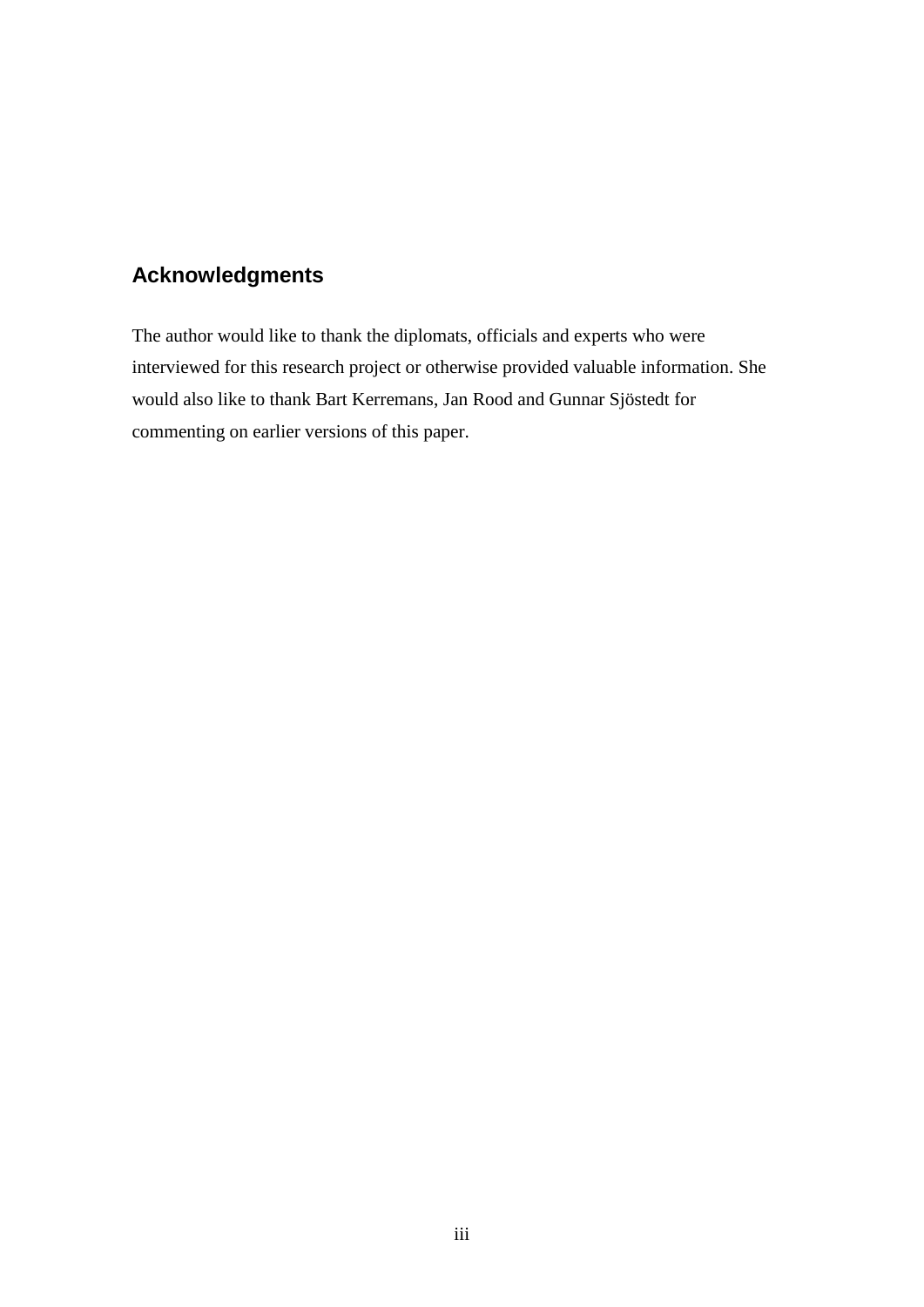### **The European Union, A Healthy Negotiator?**

### **A study on its unity in external representation and performance in the World Health Organization**

Louise van Schaik, Netherlands Institute for International Relations 'Clingendael'

### **1. Introduction**

Politicians concerned with institutional developments of the European Union (EU) regularly emphasize the importance of a unified external representation by the EU in international affairs. It would strengthen the EU's effectiveness in international negotiations. Indeed, in the area of trade, where EU action is very much coordinated, the EU does seem to act as a genuine global actor, but in other areas it does not. Apparent cases have been the EU division on the Iraq war in 2003, and the recognition of an independent Kosovo in 2008. In general, European integration and its foreign policy dimension seem much more coordinated and successful when it comes to economic issues than with regard to the sacrosanct security issues.

An interesting question is how the EU deals with international policy issues that are not purely about economic or security interests, such as environment, labour standards, and health issues. In these areas both national and European policies exist, making it less obvious whether the EU member states or a single EU representative should be in charge over external representation. At the same time, the range and activities of international organisations and platforms covering these issues has expanded rapidly. Within them, EU member states are usually among the key players.

As a rule of thumb, EU member states have to cooperate with a common position in international affairs when the subject being discussed falls within the legislative competence range of the European Community (EC), the 'legal entity' of the European Union (cf. Hoffmeister 2007; Eeckhout, 2004). For some issues, such as specific health, education or cultural policy issues, there is however only a thin layer of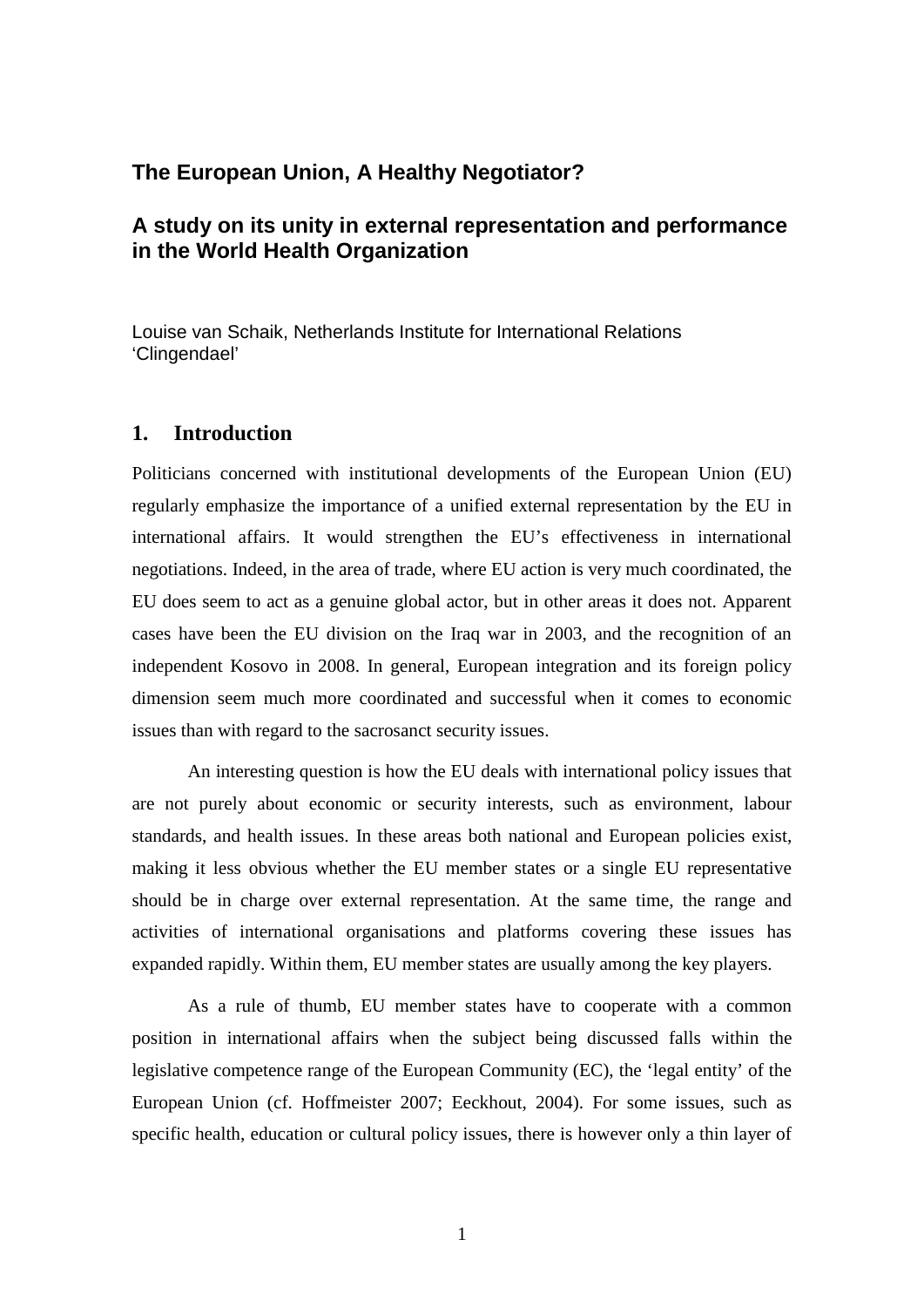EC competence, making EU coordination over a common international position not obligatory in legal terms. Despite the absence of a legal obligation to coordinate, member states may still find it relevant to operate with a common position represented through a single voice, for instance because they have similar preferences or consider it adds to their strengths when the European Union acts united in all international matters. Not surprisingly, this point is usually also underlined by the European Commission, the supranational representative of the European Community.

This paper will analyse how EU member states operated in the negotiations on two strategies that were adopted by the World Health Organisation (WHO): the global strategy on diet, physical activity and nutrition (DPAS; 2004) and the strategy on public health, innovation and intellectual property (PHI; 2008). EU member states operated primarily on the basis of national positions in the DPAS and with a common EU position in the PHI negotiations.

This paper proceeds as follows. First of all, a theoretical framework will be developed for analysing the degree of unity the EU displays in international affairs and how it may relate to the EU's effectiveness in international negotiations. It addresses the theoretical question whether the "sum truly is more than its parts", i.e. whether more unity in international negotiations leads to more effectiveness for the EU member states. It moreover considers from a theoretical perspective under which conditions EU member states bundle their positions in international affairs.

The paper will subsequently continue with analysing three contextual factors of relevance for the relationship between the EU and the WHO: the foreign policy dimension of health policy, increased attention for EU coordination in international organisations, and the expansion of the EU's health policy agenda and accompanying external competence on (international) health questions. On the basis of a document study and interviews with diplomats and experts involved in the negotiations, the paper will then go on to analyse the cooperation between the EU member states with regard to the two WHO strategies. It will assess why they consider it advantageous or disadvantageous to operate with a common EU position. In particular the contribution of preference homogeneity and processes of EU socialisation will be analysed.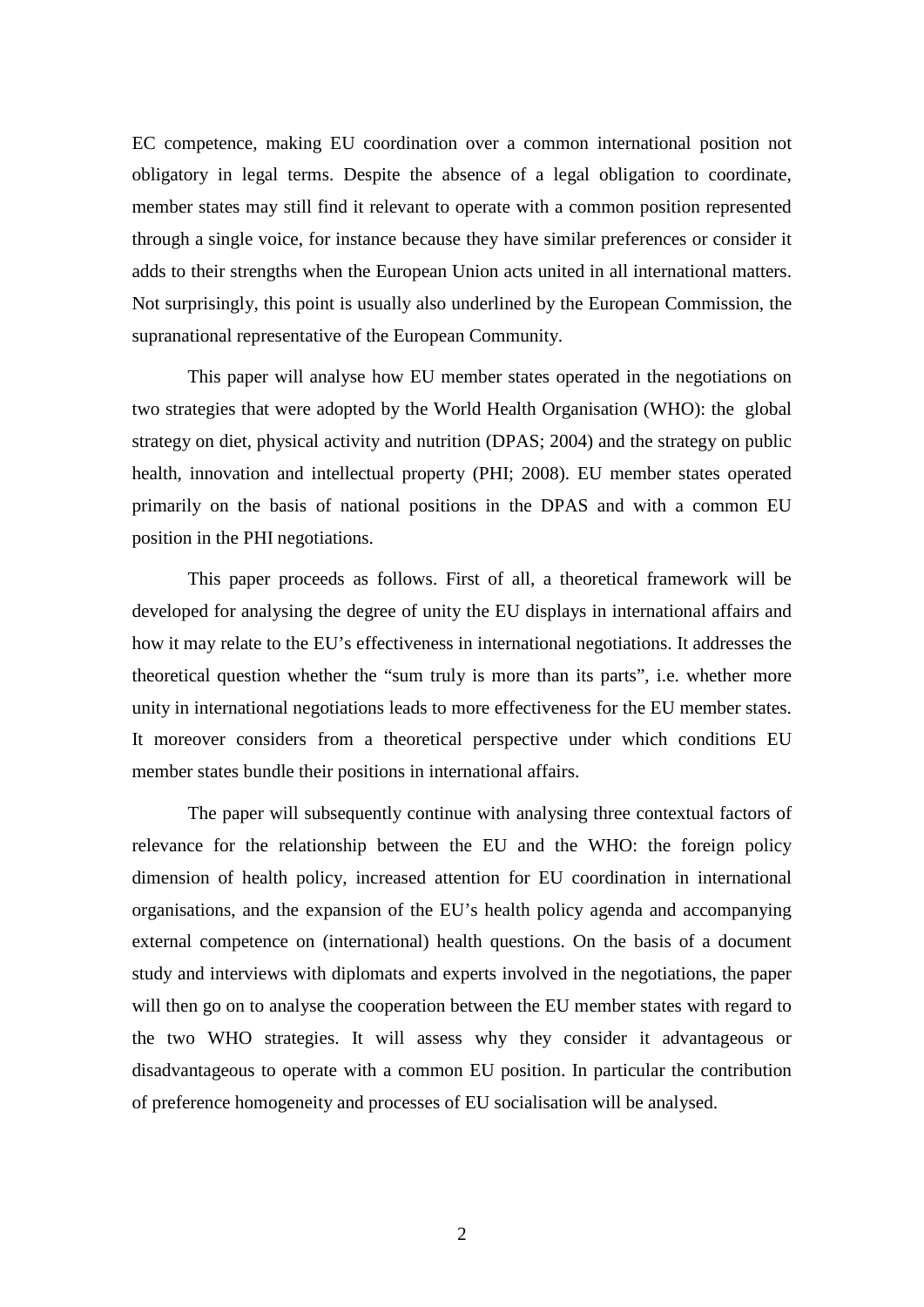With regard to the EU's negotiating performance, or effectiveness, the extent to which the EU, or a majority of its member states, managed to reach its objectives in the negotiations will be analysed. Findings in the two cases will be compared. The concluding section will focus on under which conditions more EU unity in external representation strengthens the effectiveness of the EU member states in international negotiations.

# **2. EU unity in external representation and effectiveness in international negotiations**

Most researchers studying EU foreign policy assert that the way the EU decides upon its international positions and organises its external representation influences its effectiveness in international negotiations (Keukeleire & MacNaughton, 2008; Cameron, 2007; Sapir, 2008; Bretherton and Vogler, 2006; Vanhoonacker, 2005). It would influence its capacity to negotiate and thereby its bargaining power (Meunier, 2000; Frieden, 2004; Gstöhl, 2008). The argument that EU foreign policy-making needs to be reformed to make the EU a more effective actor in world affairs has also been a prevailing rationale in the discussions on EU institutional reform leading eventually to the Lisbon Treaty (e.g. Convention, 2002; Lamy, 2004). Reform proposals agreed upon, such as the establishment of an EU foreign policy coordinator, or High Representative, focus on a more uniform external representation (Avery et al., 2007; Aggestam et al., 2007; Duke, 2008).

Although it seems reasonable to assume a more unified EU stance in international affairs increases its influence, only a small number of case studies (e.g. Smith, 2006) have systematically analysed the EU's effectiveness or performance in international negotiations and have related it back to its institutional set-up. This is not surprising since it is rather complicated to measure the EU's effectiveness in international negotiations. Whether the EU is effective is very much influenced by its negotiating partners and subject to perceptions of those who were involved in the negotiations or observed them (e.g. media). Nevertheless, one could still analyse the extent the EU reached its own stated objectives in the negotiations by analysing its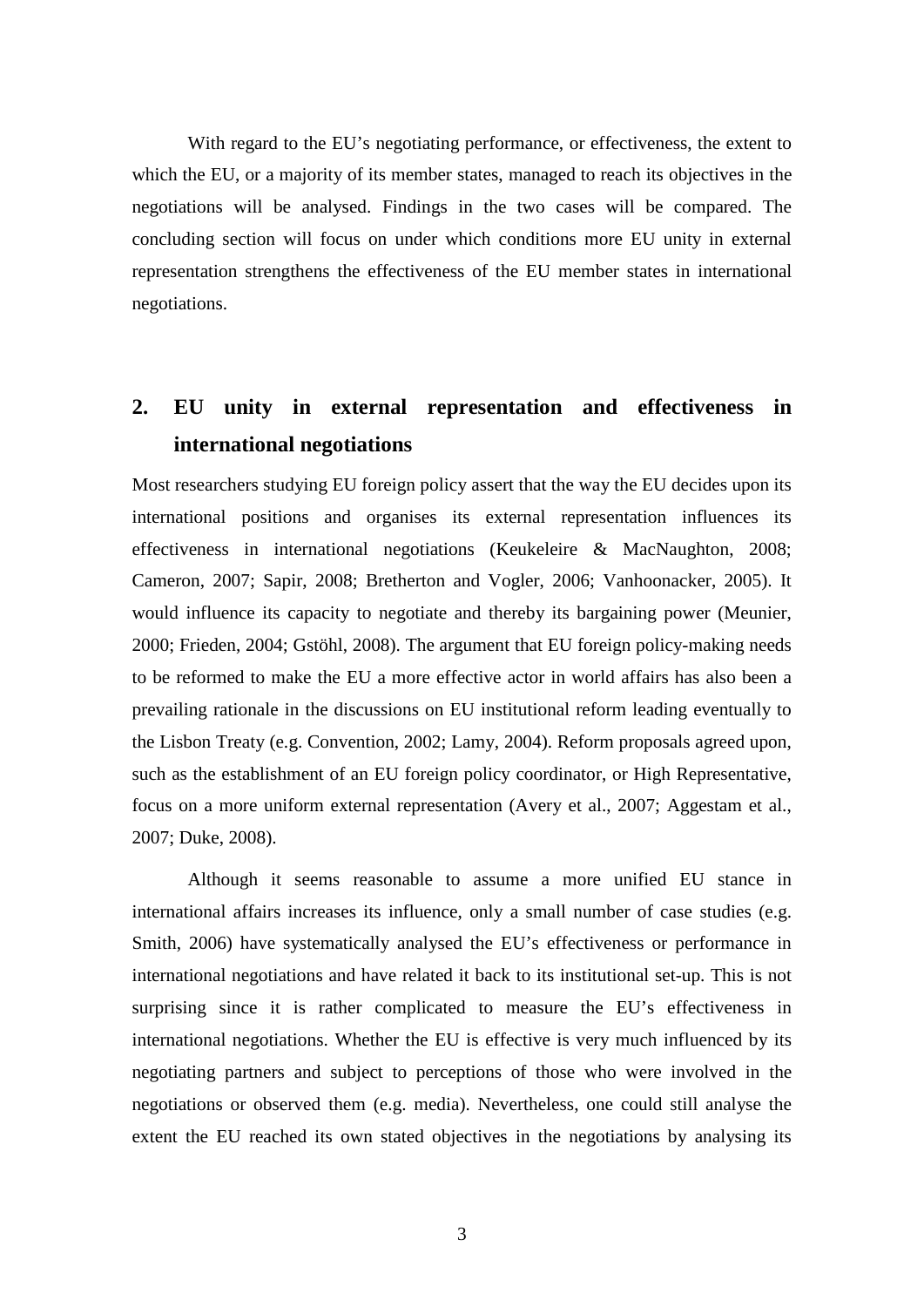position(s) and perceptions of both EU actors and non-EU actors on how effective the EU negotiated with regard to these objectives. One can also make general statements on what those involved consider the advantages and disadvantages of EU coordination. Here, this will be done for two sets of negotiations that took place within the World Health Organisation. The positions of the EU will be analysed to see to what extent EU objectives were obtained in the final version of the negotiated agreements. In case no common EU statements were made, the positions of the individual member states are analysed. Information is obtained through a detailed study of documents and experts analysis, and 20 semi-structured (telephone) interviews<sup>[1](#page-6-0)</sup> with observers of the negotiations; more specifically with representatives of EU member states, the European Commission, non-EU states, international organisations, and interest groups. To the interviewees it was asked what the three most important objectives of the EU were in the negotiations and to what extent they were achieved, in addition to more general questions regarding their views on the advantages and disadvantages of EU coordination. Their answers were compared with positions outlined in the written contributions of the EU and of EU member states.

To deepen understanding on the relationship between effectiveness and the institutional set-up of the EU, the degree of unity in external representation displayed in the negotiations will be analysed. To identify and understand the degree of unity in external representation three issues will be looked at: the degree of EC competence, the degree of preference congruency, and the degree of EU socialisation that emerged among representatives of the EU member states. With regard to these three issues an interesting question is to what extent EU member states consider it a deliberate choice to unite their external representation. Under which conditions do they consider it advantageous and is it really beneficial in terms of improving their effectiveness in international negotiations?

According to a realist or intergovernmentalist view, EU member states would only agree to bundle their positions to the extent it is in their interest to do so (Smith, 2006; Frieden, 2004). They would consider operating jointly strengthens their

<span id="page-6-0"></span><sup>&</sup>lt;sup>1</sup> About half of the interviews were conducted by telephone. The others in face-to-face meetings.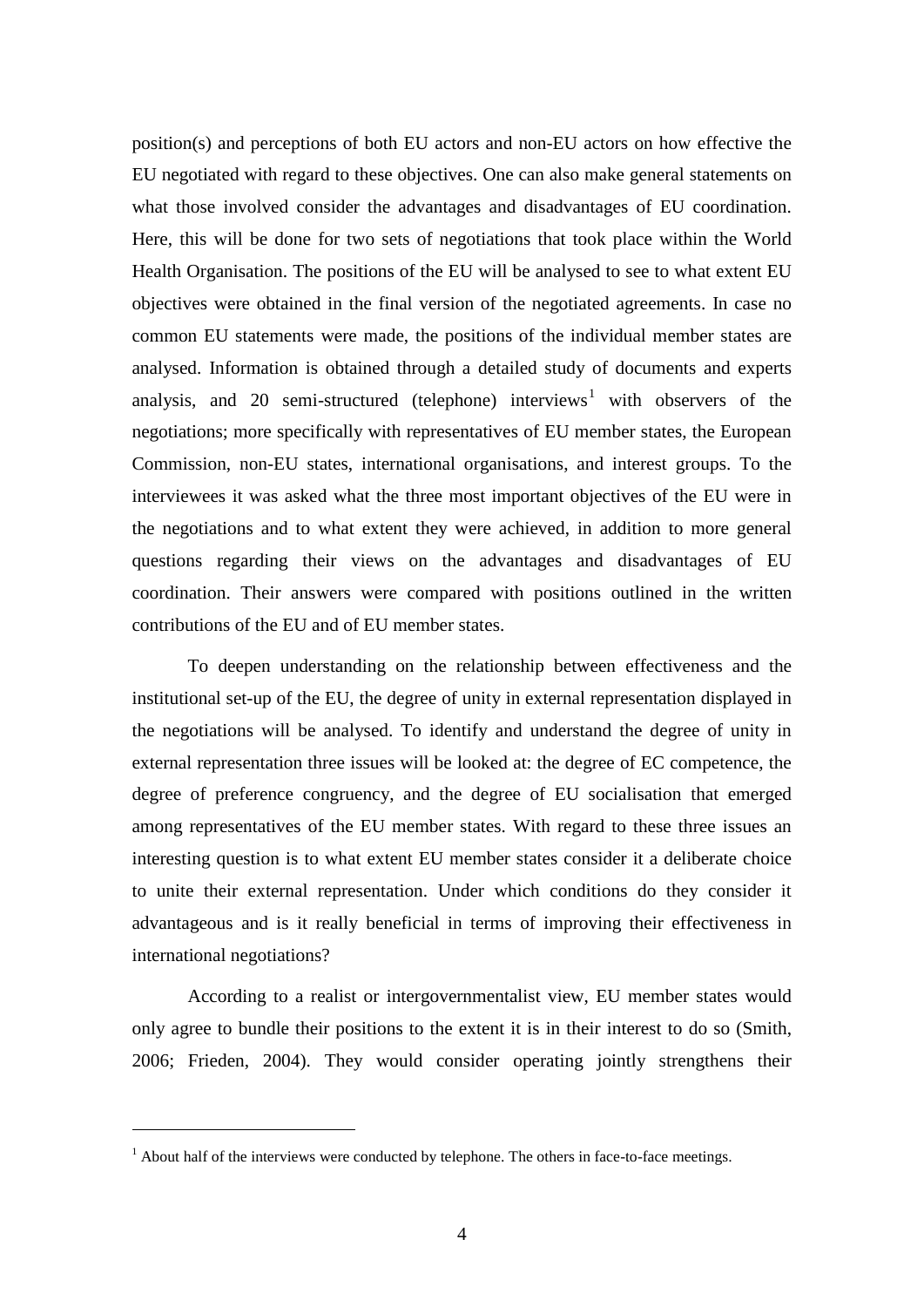bargaining power in the negotiations and consider other benefits of scale such as a bundling of expertise and resources accruing from operating through a single voice.

However, scholars looking at the influence of institutions argue that member states' options and preferences are influenced by legal rules and procedures and by informal institutional features (Vanhoonacker, 2005). EC competence is such an institutional feature. Transferring legislative competence to the EC, when amending the EC treaty or adopting EC legislation, could be considered a deliberate choice of EU member states. It is unlikely though to expect they were fully aware of possible future implications for international health negotiations when they transferred these competences. The influence of informal norms becomes clear when looking at processes of EU socialisation emerging from institutionalised coordination practices between the EU member states. Diplomats may just consider it "appropriate" to work with their European partners in international negotiations (cf. March and Olson, 1998; Smith, 2006).

EC competence, preference homogeneity and EU socialisation are hence expected to substantially affect the EU's unity in external representation and therefore to influence the EU's effectiveness in the negotiations. They are factors always present when considering the issue of EU coordination and external representation in international organisations. In this paper somewhat less attention is devoted to other, more contextual or incidental factors that may influence the EU's effectiveness, such as the acceptance/ recognition of a unified external representation by non-EU actors (cf. Groenleer & Van Schaik, 2007, Jupille and Caporaso, 1998), issue-specific power such as commercial interests (Coeuré and Pisany-Ferry, 2007; Gstöhl, 2008), the negotiating environment (Meunier, 2000, Rhinard and Kaeding, 2006), and influence of key persons involved in the negotiations. Where relevant, these factors are still elaborated upon in the case description or in the section on the general characteristics of the relationship between the EU and the WHO, but they are not the main focus of this research. Because process tracing is used as a research method, a rather in-depth reconstruction of the negotiations is made. This enhances the likelihood for factors influencing effectiveness, not explicitly taken into account in the research design, still to become apparent during the research.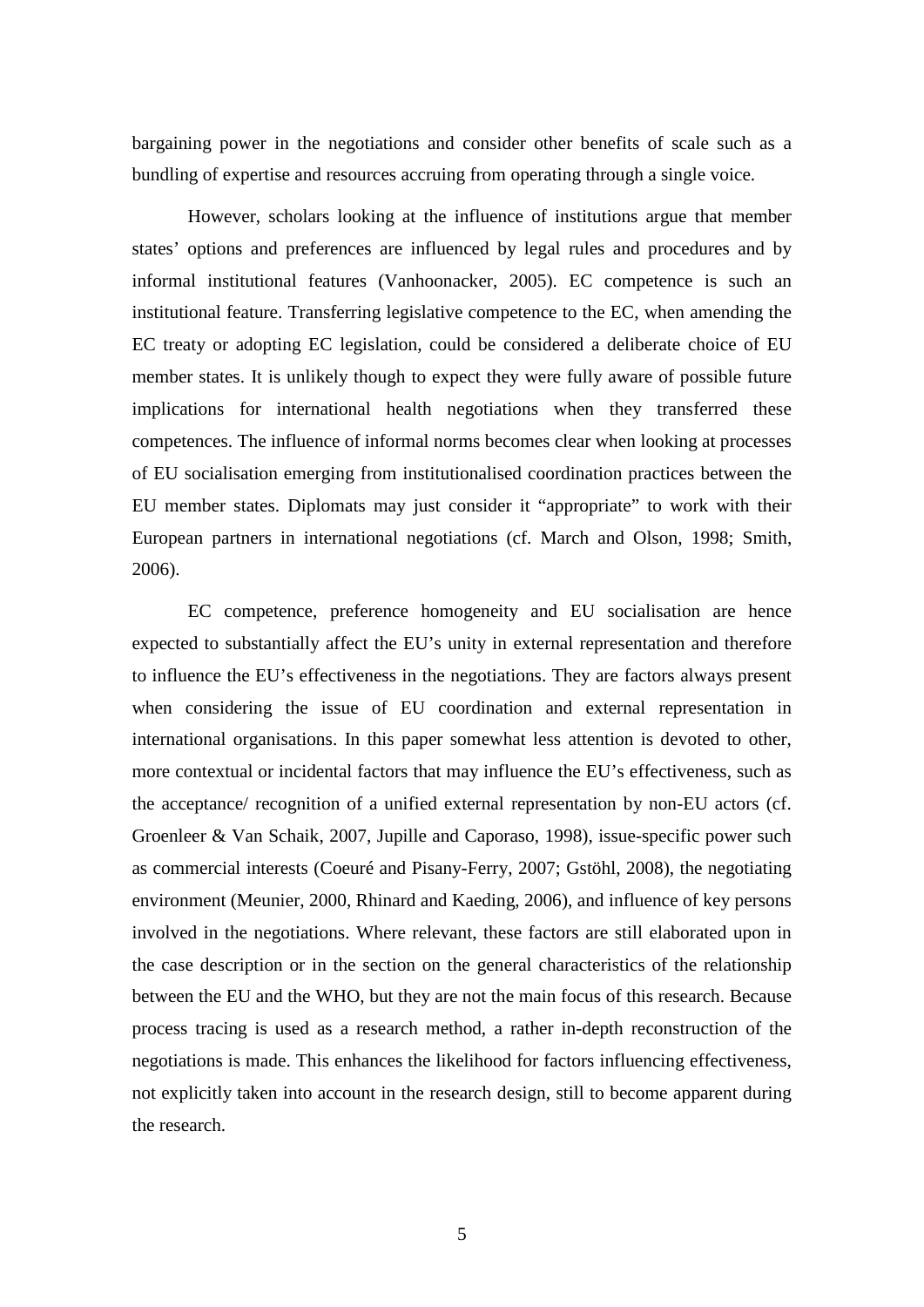#### **EC competence**

A key question in the field of EU external relations is how competences are divided between the EC and member state level. It influences whether operating with a common or coordinated position is obligatory in legal terms and who will be the key actors involved in the external representation of the EU. The principle of implied powers, that was established by the European Court of Justice, prescribes that in areas where the European Community (EC) has the authority to legislate, the European Commission has authority to represent the EC externally (Eeckhout, 2004; Ott and Wessel, 2006; Hoffmeister, 2007). This is understandable when one considers that international agreements often contain policy obligations affecting EC policies. When the Commission would not be involved in negotiations on such issues, this could undermine the Community system and could dilute the right of initiative for new EU legislation by the Commission. It could offer EU member states an opportunity to bypass the Commission by shifting issues from the European to the international arena.

For areas of exclusive competence, such as trade, it is clear that EU member states are no longer in the position to conduct an independent policy. Since the establishment of a common external border tariff in the 1960s, the Commission is in charge to represent the EC externally on trade matters. It also develops and proposes the EC position in the negotiations. Its autonomy is curtailed by a negotiating mandate decided upon by the member states in the Council. Further supervision is exercised by a committee with member states' representatives, the so-called article 133 committee, called after the EC Treaty article in which it is established (cf. Kerremans, 2004, Niemann, 2006).

For many other EC policies, legislative authority is shared. Either there are both EC policies and national policies, which is the case with regard to for instance environment, transport and development cooperation policies, or EC powers are complementary, implying only few explicitly allowed EC policies exist, which is the case with regard to for instance health, education and culture. This means that in these areas the EU member states also have authority to act on their own behalf in international affairs. In such cases they are usually represented by the member state holding the presidency of the Council. This resembles a practice established in the EU's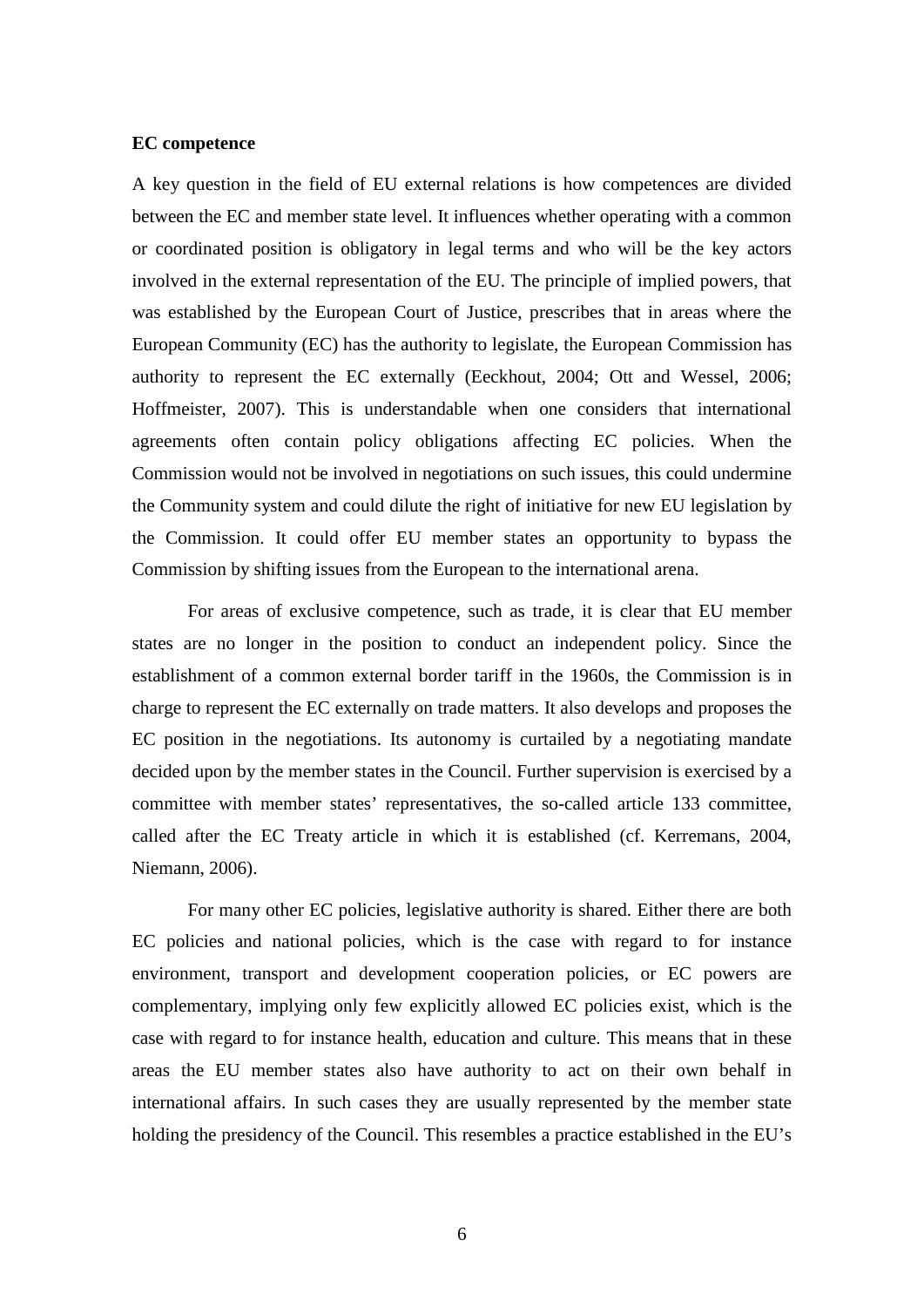Common Foreign and Security Policy (CFSP), which calls for EU member states to be coherent in their foreign policies (Hoffmeister, 2007). This obligation of solidarity can however not be enforced by the European Court of Justice, neither does agreement exists among legal experts on whether CFSP provisions only apply to security-related foreign policy questions, or also to those external policies where a relationship with the European Community exists, but which fall primarily within member states' competence<sup>[2](#page-9-0)</sup>.

When EC competence exists, even if its shared or complementary, operating with a joint position is obligatory in legal terms, but member states often argue no such competence exists or that the thrust of the matter falls within the member states' competence. In a large number of court cases the Commission has contested a decision by the member states to deny competence on an issue, sometimes with success. The European Court of Justice has ruled that EC competence exists the moment the EC would have the power to legislate, but it has also recognised the independent powers of the member states in cases where no clear competence exists (cf. Eeckhout, 2004). Thus, EC competence implies that EU member states have to bundle their position. But, what happens when they cannot or can only partly agree upon a common position? In that case the EU can be expected to be weak, since it will not have a position for the international negotiations. Therefore it can be expected that the member states may start to question provisions on EC competence when they fear it will be difficult to agree upon a common position, and may at such instances consider EC competence a legal straightjacket that decreases effective external representation.

For the EU member states, the competence question is moreover sensitive since the authority over external representation clearly illustrates that sovereignty has been transferred to the EC level and touches upon the fundamental characteristics of statehood (Laatikainen and Smith, 2007). The calling into question of EC competence can also illustrate other concerns EU member states have with regard to a more unified

<span id="page-9-0"></span> $2$  Wessel (2004) notes in this respect that the inclusion of an increased number of foreign policy issues in the general external relations of the EU has given the CFSP a 'residual character' with only a clear remit regarding the most sensitive issues that purely security and defence related.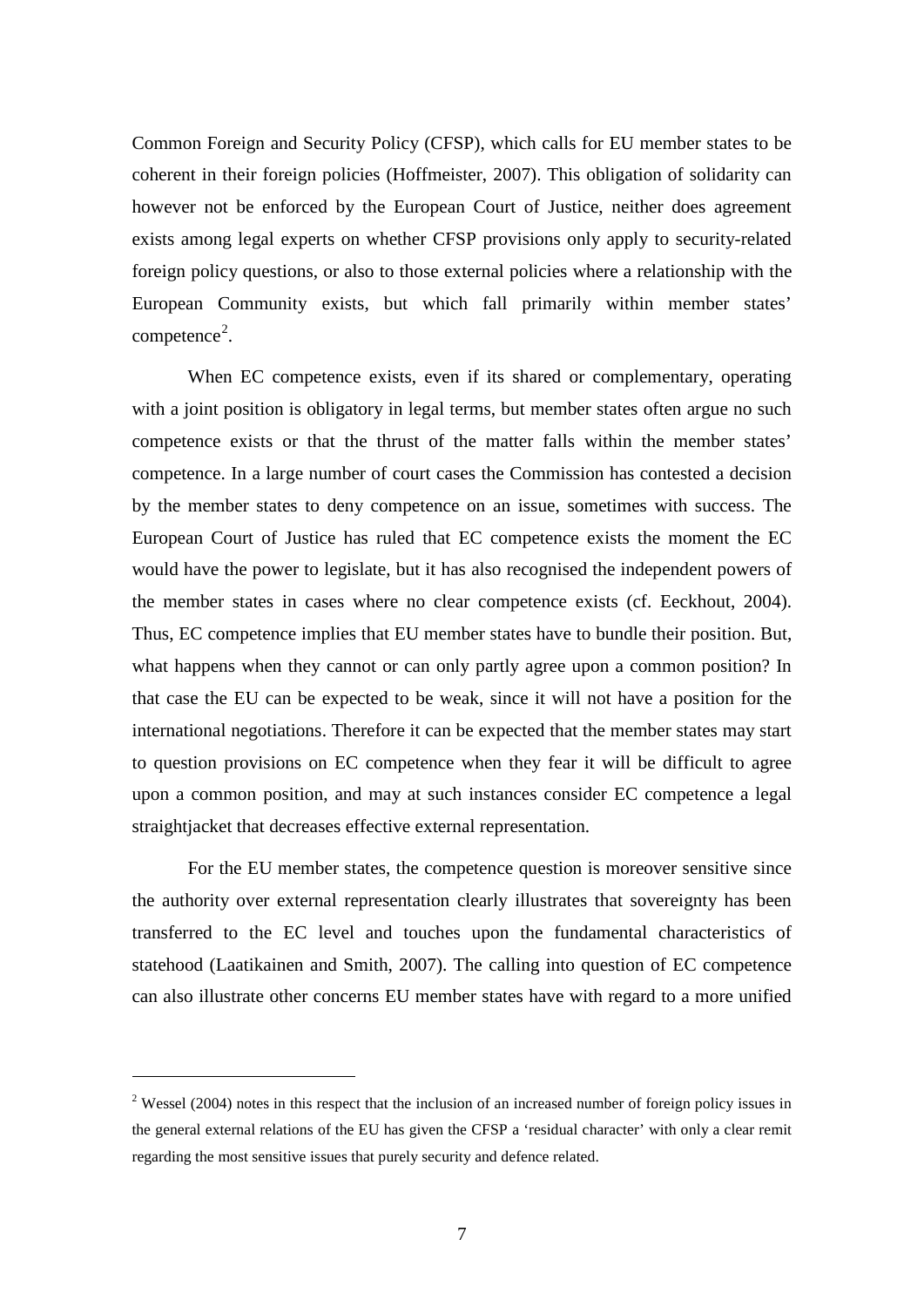external representation, such as insufficient trust in the Commission as negotiator or in the efficiency of established practices of EU coordination.

Another factor is that the exercise of EC competence can at times be constrained because international structures are traditionally very much geared towards states being the prime actors. States control decision-making in international organisations, and membership is a reflection of the sovereign equality of member states (Laatikainen & Smith, 2007; Govaere et al., 2004). As a result, even in cases where EC competence exists, negotiating partners may not accept the Commission to participate in the negotiations or to act on behalf of the EU member states, for instance because statutes stipulate the EC is not, or cannot become, a member of the international organisation. In other cases some EU member states may lose a prominent position in case external representation is taken over by a joint EU representation (e.g. in IMF and Worldbank, cf. Bini-Smaghi, 2004; Coeuré & Pisany-Ferry, 2007). In the International Maritime Organisation negotiating partners have opposed a uniform EU representation, since they fear the EU would become too dominant. Demanding reform with a view to establish a joint EU representation can in such circumstances come at a political cost or loss of influence for individual EU member states. When the position of the Commission is questioned, because the EC is no member or party of an international agreement or organisation, EU member states may fear supporting EC membership may weaken their position in the negotiations.

Even in cases where exclusive EC competence is exercised, unity in external representation can at times be undermined. An illustration are the tensions between the Commission and the EU member states in the WTO negotiations (Young, 2003; Kerremans, 2004). Consider for instance an open letter from French President Sarkozy to Commission President Barroso in which he asks the Commission to take a cautious stance in the WTO negotiations.<sup>[3](#page-10-0)</sup> For sure it is not a demonstration of EU unity towards the outside world.

In conclusion it can be said that it is clear that EC competence is likely to influence the extent EU unity in external representation is displayed, but is not the only factor influencing it (Gstöhl, 2008). Member states may consider it a legal straightjacket

<span id="page-10-0"></span><sup>&</sup>lt;sup>3</sup> Letter from President Sarkozy to President Barroso published on 2 April 2008.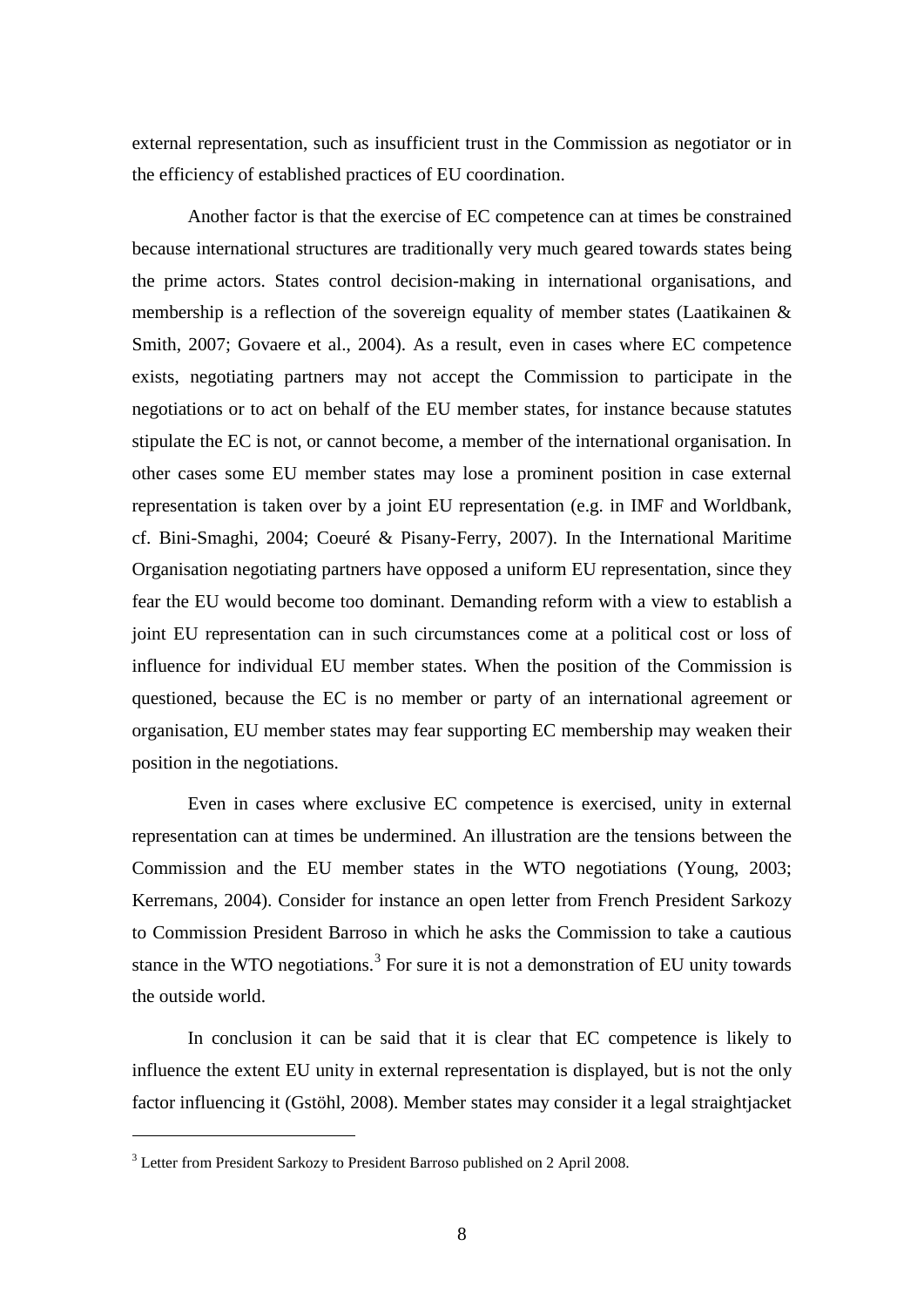constraining their options, may feel unhappy with the EU operating as a state in the international system, and may fear demanding EC membership and external representation by the Commission becomes part of the negotiations. Hence, the emergence of actual unity in external representation, and it positively influencing effectiveness is also likely to be depend upon other factors. Most important appears to be whether EU member states are able to agree on a common position, a process which is likely to be facilitated by their preferences being in line and a process of EU socialisation to emerge.

#### **Preference congruency**

It is usually perceived that operating with a joint position and a single voice adds to the powers of the individual EU member states, also the bigger ones, which at global scale in fact are only middle-range powers (Sapir, 2008). It would prevent third states, such as Russia and the United States, from exploiting their negotiating power vis-à-vis individual member states. Operating as a 'European bloc' could prevent deals that may incur benefits for an individual member state, but not for the EU as such. Particularly for small EU member states operating through the EU is therefore usually considered not only a legal obligation, but also of vital importance to maximize influence in world affairs.

However, on specific issues EU member states may have different interests and view points. This may make it more difficult to bring their preferences in line. Frieden (2004), on the basis of a theoretical model, points to the costs of forcing heterogeneous actors to adopt a common policy position. The pooling of international representation would require member states to weigh the potential benefit of a common policy against the potential cost of a policy not to their liking. A trade-off may occur between the advantages of scale and the disadvantages of overriding heterogeneous preferences. Other scholars working on the basis of principal-agent models point to transaction costs accruing from controlling the representative that negotiates on behalf of the EU member states (Kerremans, 2004; Young, 2003; Meunier, 2000). Indeed, a common critic on the EU's performance in international organisations is that it spends most of its time in EU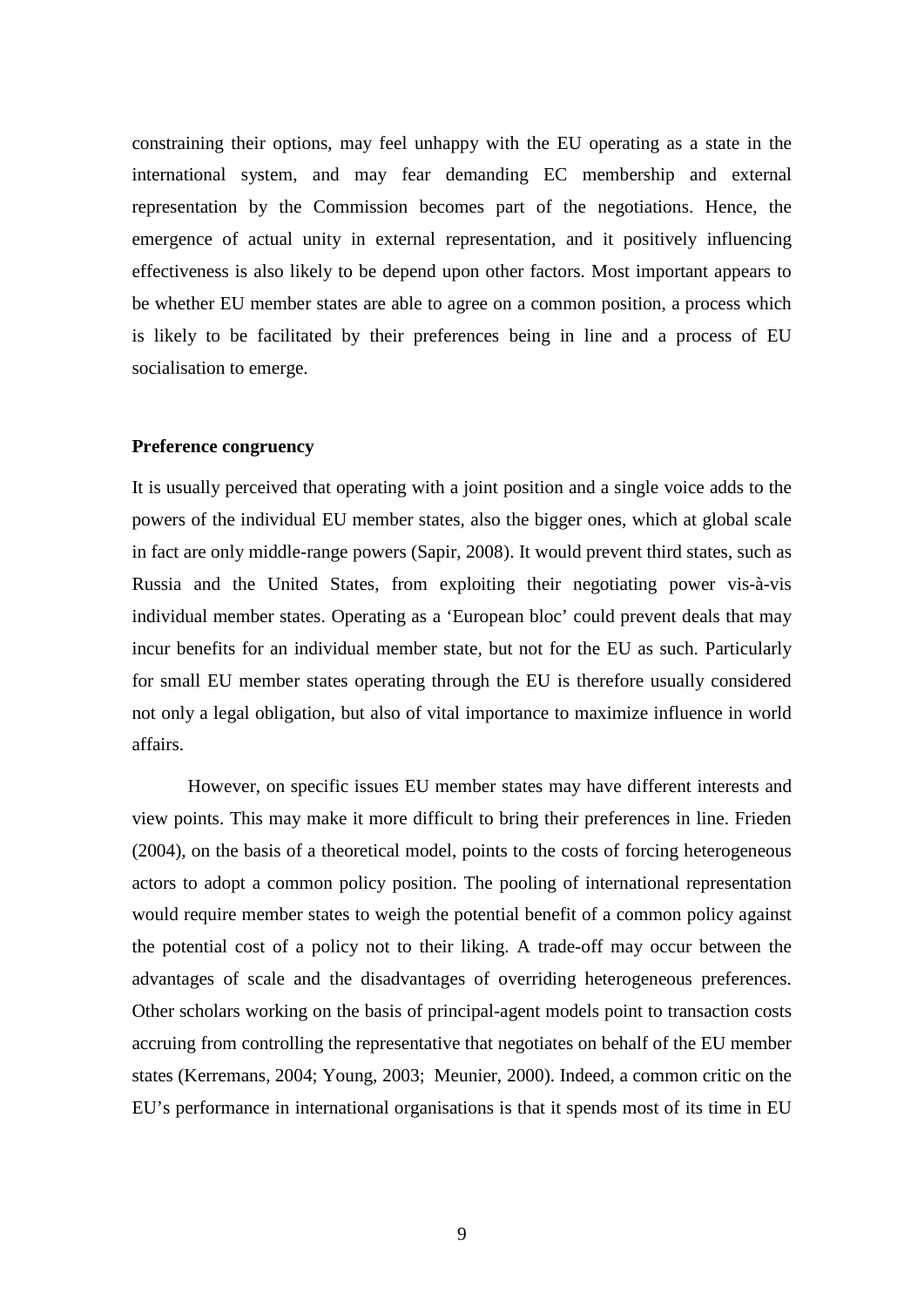coordination meetings, wasting time that otherwise could be used to negotiate with the real negotiating partners (e.g. Smith, 2006; Oberthür & Roche Kelly, 2008).

Studies indicate that a higher voting consensus among EU member states in UN bodies has emerged in recent years (Laatikainen & Smith, 2007; Adriaenssens, 2008). However, it is not clear whether this indicates issue-specific preferences (and underlying interests) have become more similar, or whether a general preference to operate as a European bloc has become more important to EU member states. In the latter case it would not be clear whether member states deliberately choose to bundle their position in international affairs, since they consider this adds to their strengths, or whether they merely consider it appropriate, for instance because the presidency calls for meetings or because outsiders approach the EU as a unified entity. Nevertheless, as Young (2003:57) points out, it can be expected that the interdependence among the EU member states due to the process of European integration, a shared normative and cultural orientation, and geographical interests, shapes their preferences regarding international negotiations and makes them more homogeneous. Still, it often does not appear easy to arrive at a common position. EU member states representatives have nationally defined instructions and can spend hours in coordination to agree upon a common EU stance. Preference heterogeneity, even in cases where EU states may be closer to each other than to third states, may still prevent EU unity to emerge, thereby jeopardising the EU's effectiveness in the negotiations.

#### **EU socialisation**

EU unity in external representation may not be the result of EU actors being aware of the existence of EC competence, or of explicit deliberations to closely coordinate with the European partners, because of expected scale benefits. It may just be the result of those being involved accepting an invitation to attend an EU coordination meeting like their predecessors did before them. It may be the result of others approaching them as EU actors. Or, their government may have indicated a preference to operate jointly with the European partners. On the other hand, representatives of EU member states may be jealous over being national representatives, may not trust the EC/EU representative to defend their interests well, or their government may be cautious about EC competence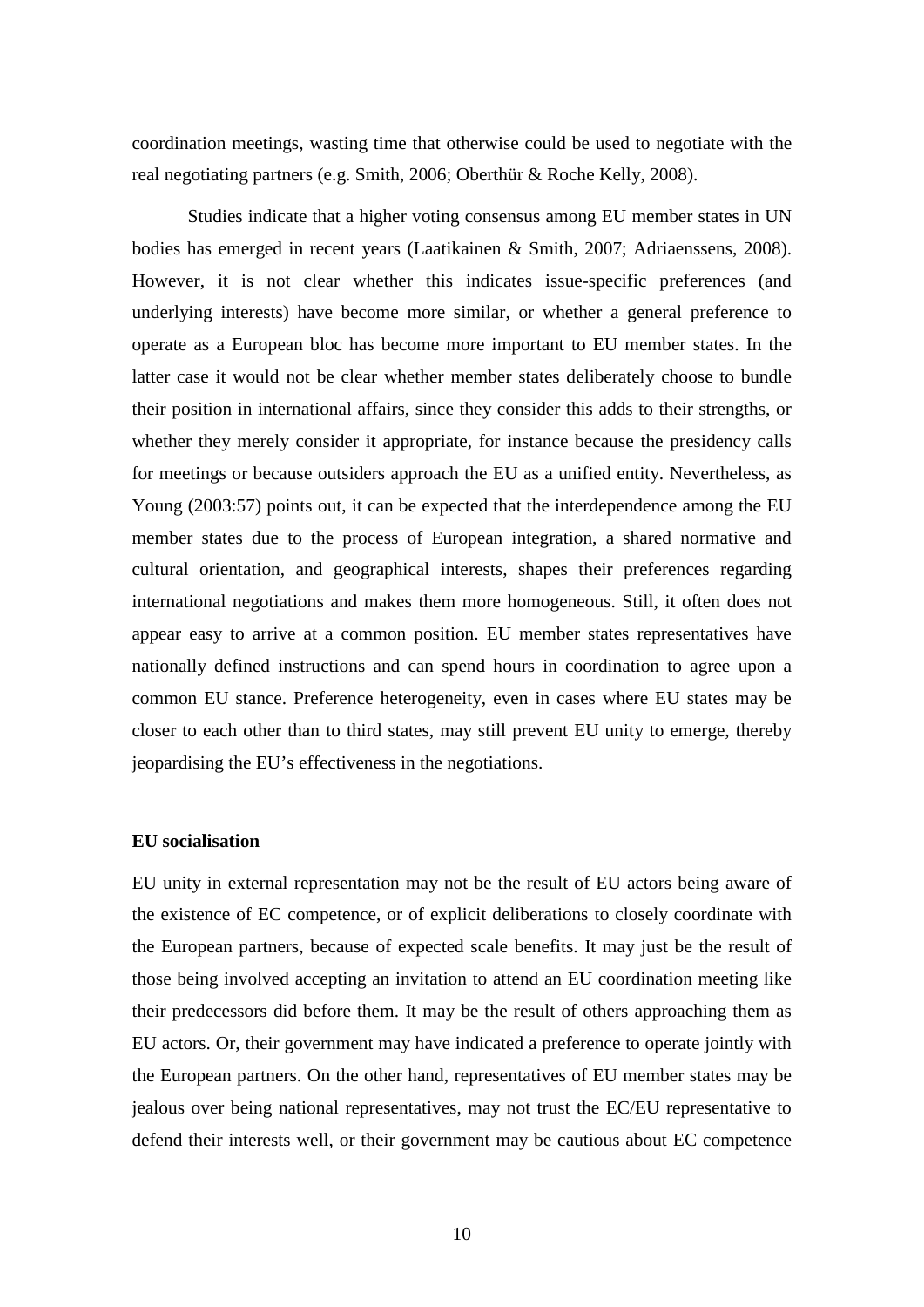expansion in external relations. In short, informal norms are also likely to influence whether EU coordination takes place or not.

Research indicates that in general EU member states' representatives can be expected to become socialised in EU practices when they are established (Checkel, 2003; Beyers and Trondal, 2004). The reason for going to EU coordination meetings may just be to find out what the negotiations will be about and which positions other EU member states take (Smith, 2006), but over time increased exposure to EU coordination is likely to stimulate a sense of 'we-ness' among representatives of EU member states leading them to identify with the common European position. When non-EU states and interest groups clearly refer to the EU and not to the national affiliation when approaching the EU member states' representatives, this could strengthen their identification with being a European actor. They are clearly "Europeanised" when they consider explaining and defending the EU position in their capitals among their main tasks. A number of studies indicate that EU socialisation has occurred during the process of EU coordination in international organisations, particularly when it concerns the level of diplomats (Smith, 2006; Niemann, 2006; Laatikainen & Smith, 2007; Adriaenssens, 2008; Groenleer & Van Schaik, 2007).

Here it is relevant to underline the role of the European Commission and the half-yearly rotating presidency of the EU Council. Taylor (2007) argues that the Commission, as supranational EC representative, uses a 'logic of synthesis' among the member states by reiterating commonly adhered to EU objectives and statements. EU presidencies can be expected to simulate unity in external representation as well. Once in the 'driving seat', they have a clear preference for representing a united EU (Schout & Van Schaik, 2008). In fact, in many international negotiations the EU's performance becomes closely intertwined with the presidency conducting the negotiations on behalf of the EU member states (e.g. Smith, 2006).

In the cases it will be analysed whether EC competence existed, whether EU preferences could be brought in line, and whether EU socialisation processes emerged. The degree of unity in external representation as displayed in the formal negotiations, and in the corridors and informal negotiation groups, will be analysed in more depth and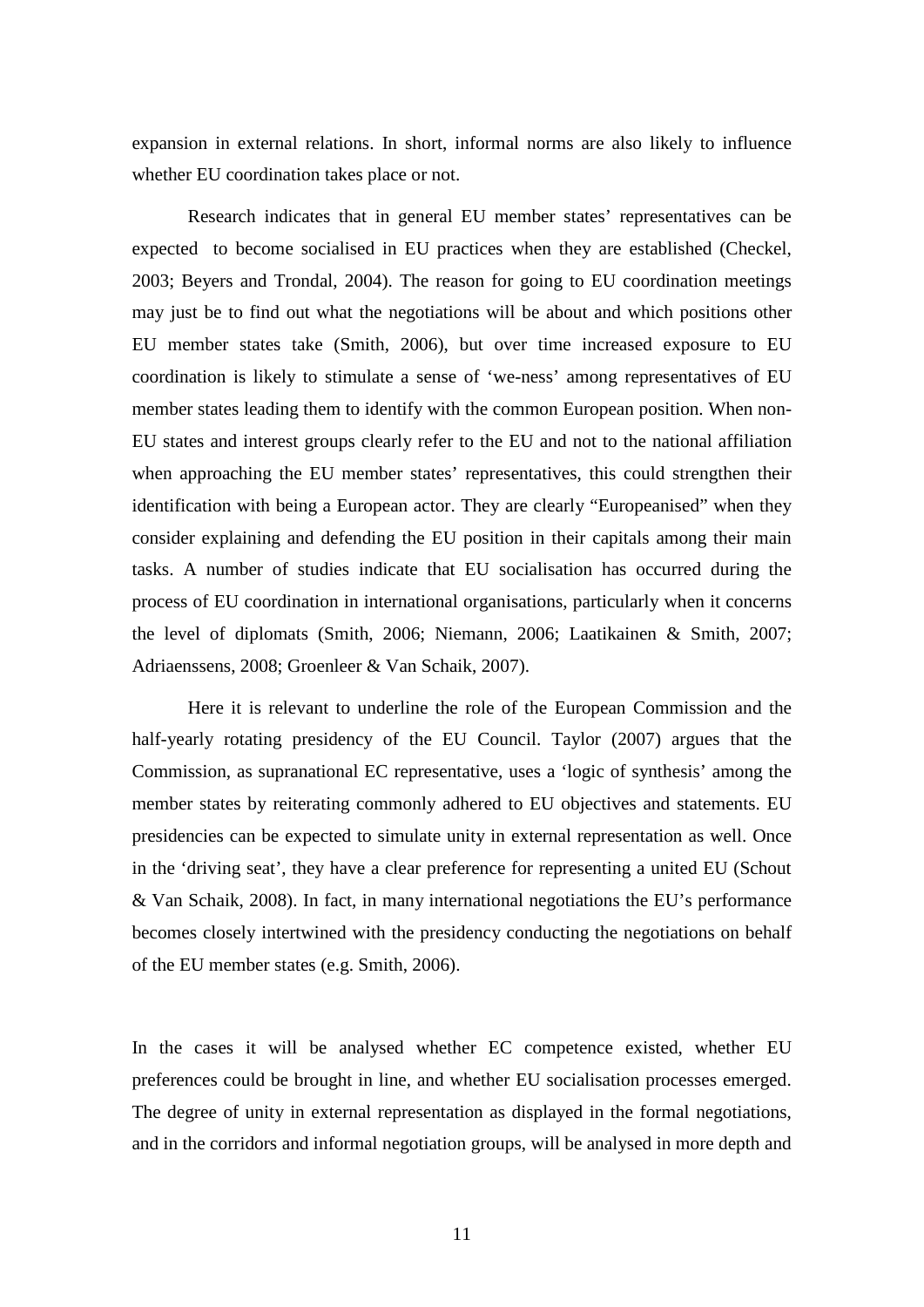considered in relationship to the EU's effectiveness in the negotiations. Before doing this, the general context of EU participation in the World Health Organisation is briefly elaborated upon.

### **3. The European Union and the World Health Organisation**

With regard to the EU's activities within the WHO three trends appear at stake: i) increased attention for the foreign policy aspects of health questions; ii) increased attention for EU coordination in international affairs; and iii) an expanded range of issues being discussed in WHO where EC competence exists (e.g. tobacco agreement, international health regulations to combat communicable diseases).

The first trend is an increased attention for the interface between foreign policy and health issues (Chan et. al., 2008; Kickbusch et al., 2007). The World Health Organisation was established in 1948 in order to foster the attainment by all peoples of the highest possible level of health around the globe. Its tasks include fighting diseases, shaping the health research agenda, setting norms and standards, articulating evidencebased policy options, providing technical support to countries and monitoring and assessing health trends. It has 193 Member states, including all EU member states. In recent years a number of issues in which the WHO is involved, has received increased political attention. The destabilising effects of AIDS in certain regions of the world, notably Sub-Saharan Africa, and the spread of dangerous infectious diseases such a SARS and swine flue, together with an increased fear for bio- terror have highlighted health-related security threats (McInnes and Lee, 2006; Keukeleire and MacNaughtan, 2008: 249-252). Discussions on a number of other issues, such as obesity and access to affordable medicines, have moreover highlighted international trade rules as key impediments to health-promoting policies in these areas (Kickbusch and Lister, 2006). In reaction, foreign ministries have become more involved. An illustration is the launch of the foreign policy and global health (FPGH) initiative by the foreign ministries of Brazil, France, Indonesia, Norway, Senegal, South Africa, and Thailand. Another illustration is the establishment of a European Council of Global Health in 2006, which is a group of organisations committed to a more systematic European approach to global health. Yet another feature is that the WHO has moved more into treaty-making practices (e.g. on tobacco), whereas before its role was primarily to provide expertise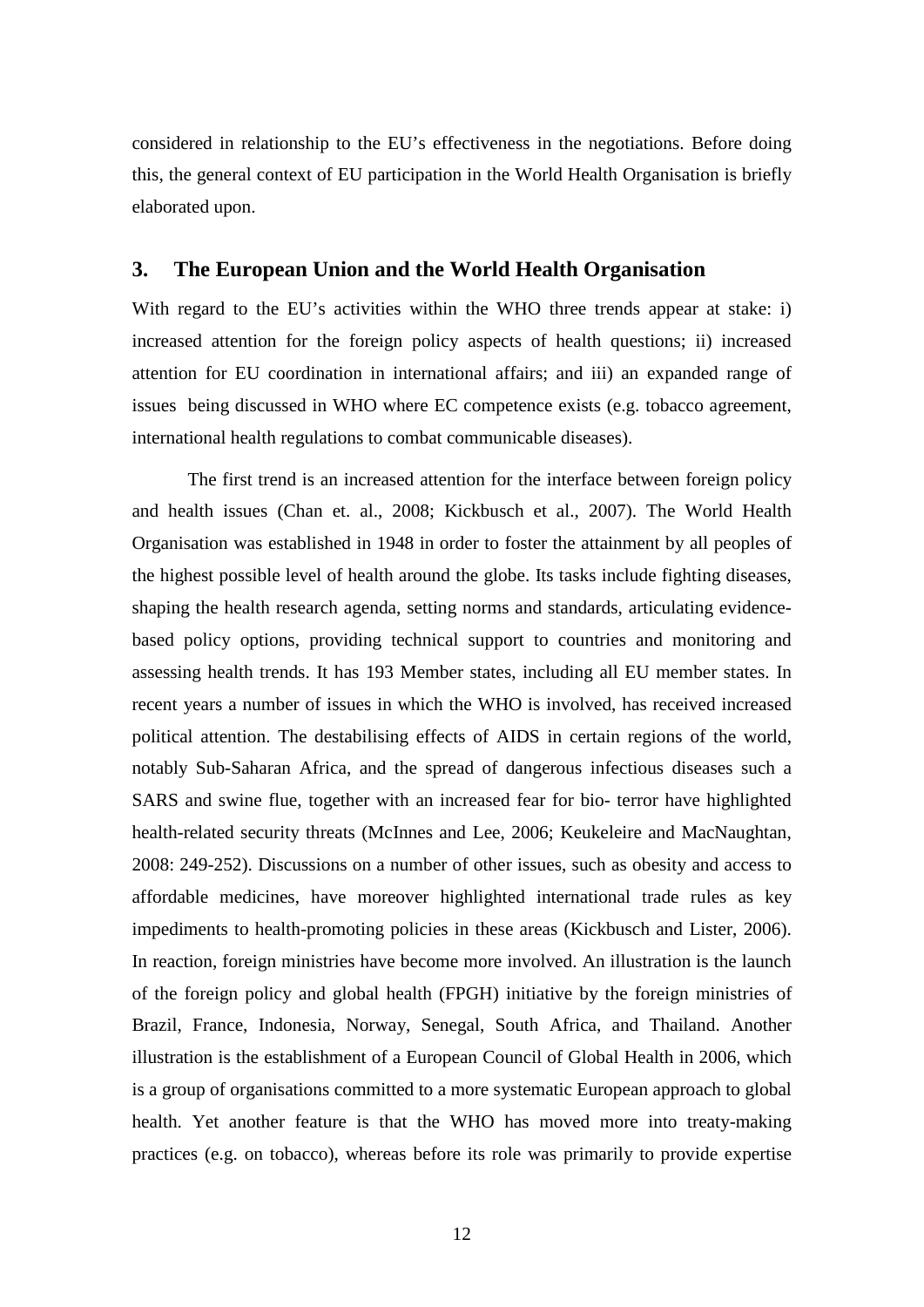and assistance to its member states, while sometimes discussing and adopting nonlegally binding resolutions.

The second trend has been catalysed by the discussion on the future of the EU and its institutional reform. In these discussions the role of Europe in the world has been a key issue (Avery et al., 2007; Aggestam et al., 2007; Duke, 2008). Due to the process of globalisation, a changing world order with rapidly growing economies, and the enlargement of the EU with mainly small states, it was perceived more important to strengthen the EU's position in international politics. It would also be needed to match the EU's status as an economic superpower. With almost 500 million inhabitants, which is more than the population of the US and Russia combined, the EU is the largest international trade bloc and generates about one fourth of global wealth. The euro is the world's second currency and jointly the European Community and EU member states are responsible for around 55 per cent of total aid, making the EU the biggest development donor in the world. Several observers claim the EU has yet to exploit this powerful position (Cameron, 2007; Sapir, 2007). Understandably, this is also the position the European Commission takes being the EU's supranational representative. It increasingly is active in upgrading its status in a wide range of international organisations (Hoffmeister, 2007; Taylor; 2007). In a recent White Paper on health policy it argues that strengthened coordination on health issues within international organisations, such as WHO, will enhance the EU's voice in global health and increase its influence and visibility to match its economic and political weight (Commission, 2007).

The third trend is linked to a general competence expansion at EC level and an expansion of issues discussed in the WHO where EC competence exists. In the field of health policy the EC formally only has a complementary competence<sup>[4](#page-15-0)</sup>, but this has not prevented the EU from agreeing upon some health-related policies, although these were

<span id="page-15-0"></span><sup>&</sup>lt;sup>4</sup> This means that in accordance with the principle of subsidiarity the EC can only act in areas where its involvement amounts to a clearly identifiable added value. In legal terms, the external dimension of EU health policy is governed by article 152:3 of the EC Treaty, which states that "The Community and the member states shall foster cooperation with third countries and the competent international organisations in the sphere of public health".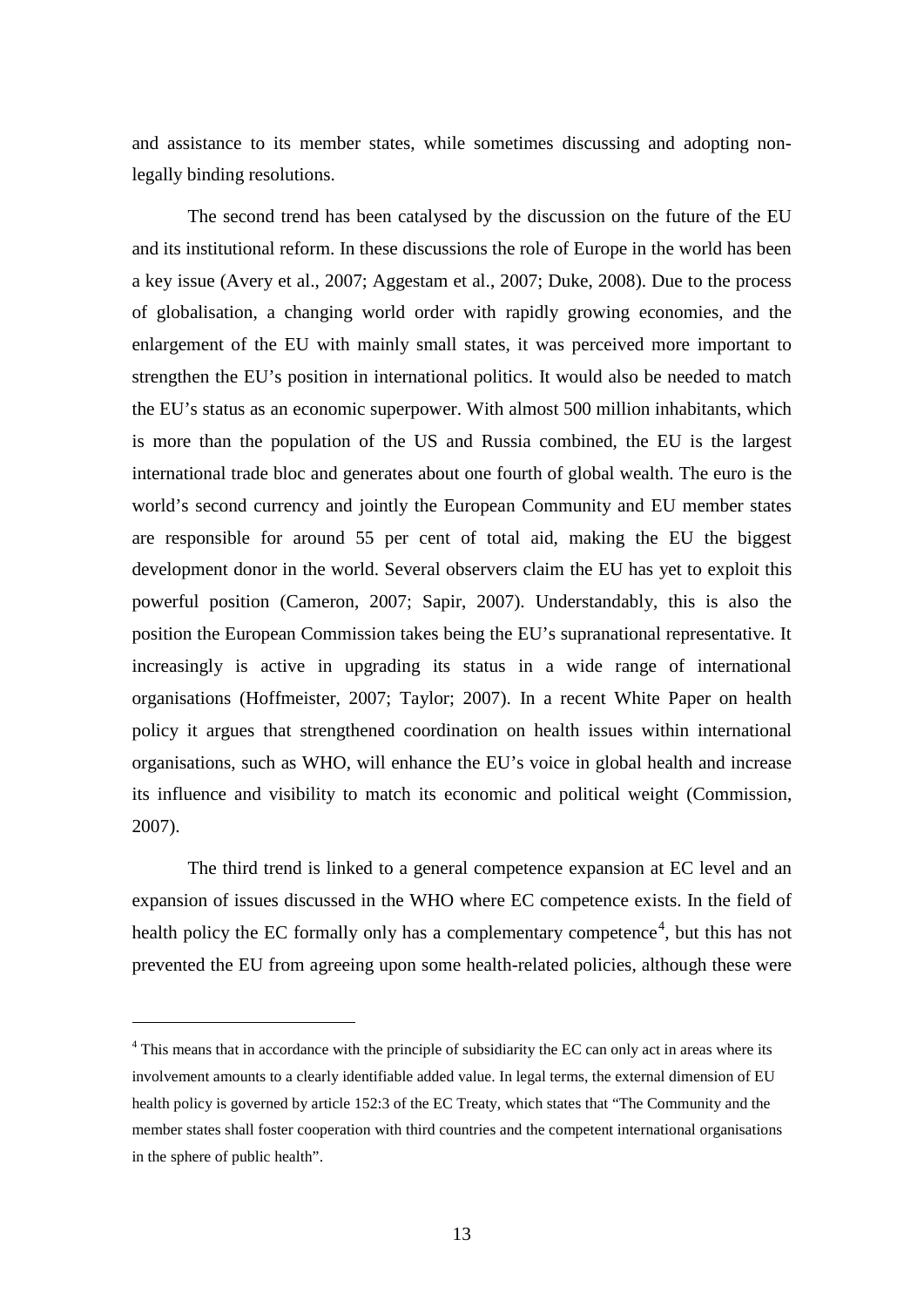initially foremost related to the internal market<sup>[5](#page-16-0)</sup> and are still limited in comparison to other policy fields (Mossialos and Permanand, 2000, Guigner, 2006). Neither did it prevent the initiation of co-operation between the EC and the WHO, which started in the beginning of the 1980s with an exchange of letters between the European Commission and the Director-General of the  $WHO<sup>6</sup>$  $WHO<sup>6</sup>$  $WHO<sup>6</sup>$ . EC health policy, as guided by Public Health Programmes and Strategies<sup>[7](#page-16-2)</sup>, and EC-WHO cooperation developed gradually and now covers many cross-border health issues. Priority areas for EC-WHO cooperation identified in 2000 included health information, communicable diseases, tobacco control, environment and health, sustainable health development and health research<sup>[8](#page-16-3)</sup>.

The three trends described above have clearly influenced the role of the EC and the EU member states within the WHO. According to Eggers and Hoffmeister (2006: 160-161) a general rethinking by the Commission and EU member states regarding the Community status in the WHO has recently taken place. It was triggered because the US questioned the role of the European Commission in a meeting of the WHO Executive Boards' drafting committee in 2005. Before 2005 the Commission would not have played a very visible role in the WHO. The EC's representative, the European Commission, only had observer status in the World Health Assembly (WHA). It participates within the category of "representatives of other intergovernmental negotiations" and in WHA meetings its desk is situated between the Holy See and the Palestinian Authority. EU member states would not quite often not coordinate their position. Geneva-based health attachés of the EU member states would not have been well connected with Brussels, resulting in them failing to act with a single voice in the

<span id="page-16-0"></span><sup>&</sup>lt;sup>5</sup> The EC has been involved foremost in the field of health and safety in the workplace, pharmaceuticals and in the area health professions.

<span id="page-16-1"></span><sup>6</sup> On 28/10/1982 the Official Journal L 300 published an "exchange of letters between the European Communities and the World Health Organization (WHO) laying down the procedure for cooperation between the two organizations – Memorandum defining the arrangements for cooperation between the World Health Organization and the European Communities."

<span id="page-16-2"></span> $<sup>7</sup>$  The most important policy documents are the first health programme covering 2003-08 (adopted in</sup> 2002) and the second health programme covering 2008-13 (adopted in 2007).

<span id="page-16-3"></span><sup>&</sup>lt;sup>8</sup> Exchange of letters between the WHO and the Commission concerning the consolidation and intensification of cooperation, published on 4 January 2001 in the Official Journal C1/7.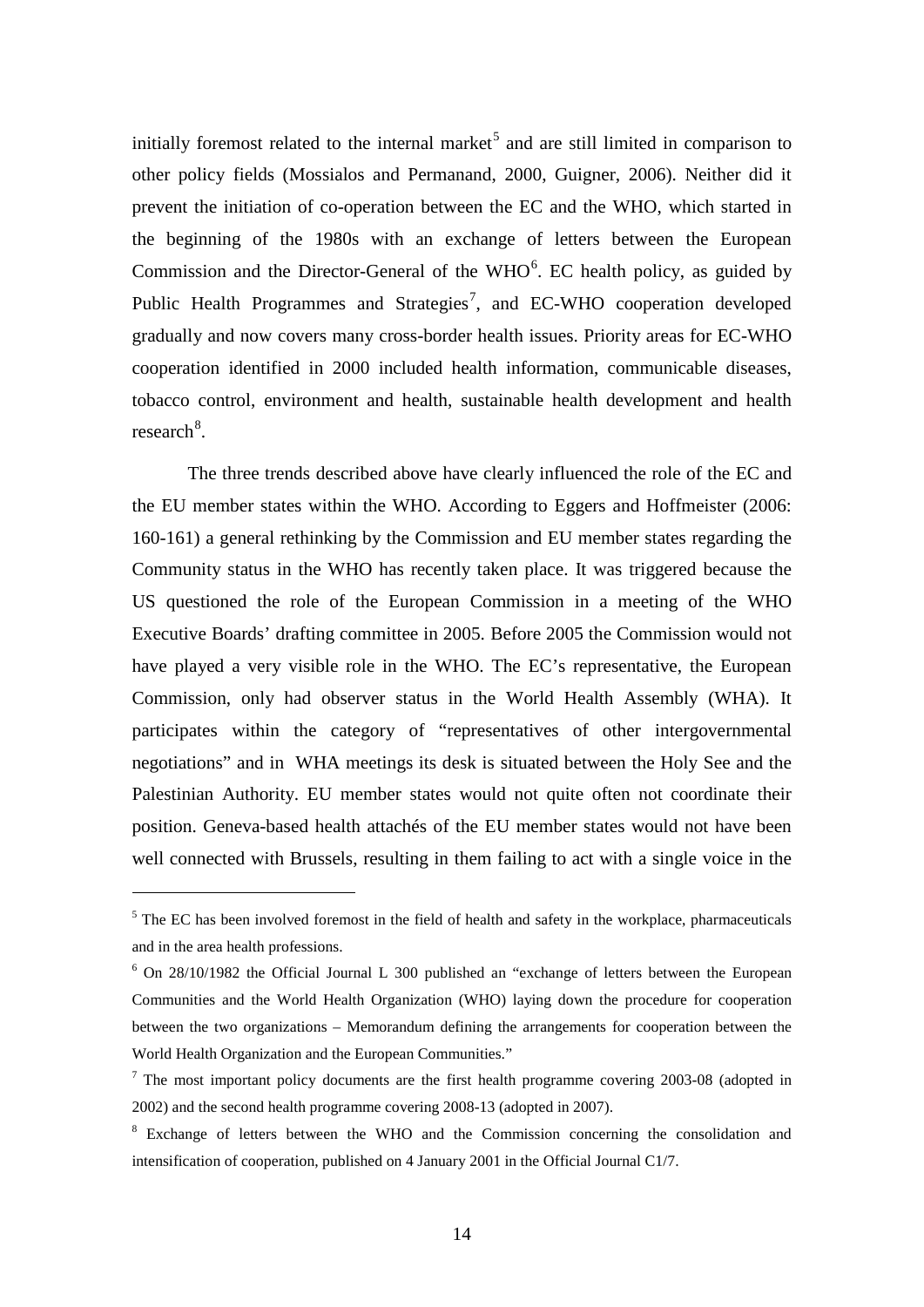WHO on Community matters (Eggert and Hoffmeister, 2006). Nor did they put considerable effort in establishing and operating on the basis of common EU positions. If the Commission spoke, it did so as observer after several EU member states already had delivered their statement, sometimes with a comparable content, but not always. Only few issues on the agenda of the WHA would be discussed in the EU Council working party on public health, and only when agreement by consensus could be reached, Council conclusions were adopted.

After the US had questioned the status of the Commission, the EU presidency and Health Commissioner wrote a joint letter to the Chair of Executive Board in which they indicated the Community's intention to participate fully in the deliberations of the Board's  $117<sup>th</sup>$  session in January 2006. According to Eggert and Hoffmeister (2006) the request was formally presented by 4 EU member states sitting in the Executive Board (in total it is composed of 32 elected members reflecting an equitable geographical distribution). As a result, the Commission could from that time onwards participate in relevant meetings, i.e. those where issues falling within the remit of the Community competence were discussed. Another result of the discussions would be an intention to strengthen EU coordination also on issues falling within the remit of the member states competence.

In two recent WHO negotiations, the European Commission on behalf of the European Community has been more involved. It were the Framework Convention on Tobacco Control (1999-2003) and the International Health Regulations (2003-2005). The EC even became a member to the Convention and the Health Regulations agreed upon became binding for the Community (Eggers and Hoffmeister, 2006). The reason the European Commission would be involved in these topics is because internally they are covered by EC legislation.

Notwithstanding the importance of the two issues, on most other issues discussed in the WHO, the EU member states are still the dominant actors and EU coordination on sensitive issues, such as reproductive rights<sup>[9](#page-17-0)</sup>, is not automatic. The

<span id="page-17-0"></span><sup>&</sup>lt;sup>9</sup> With regard to the issue of reproductive rights, some EU member states, based on their close ties to Catholic faith, take a very different position than other member states, who consider reproductive rights a key health objective.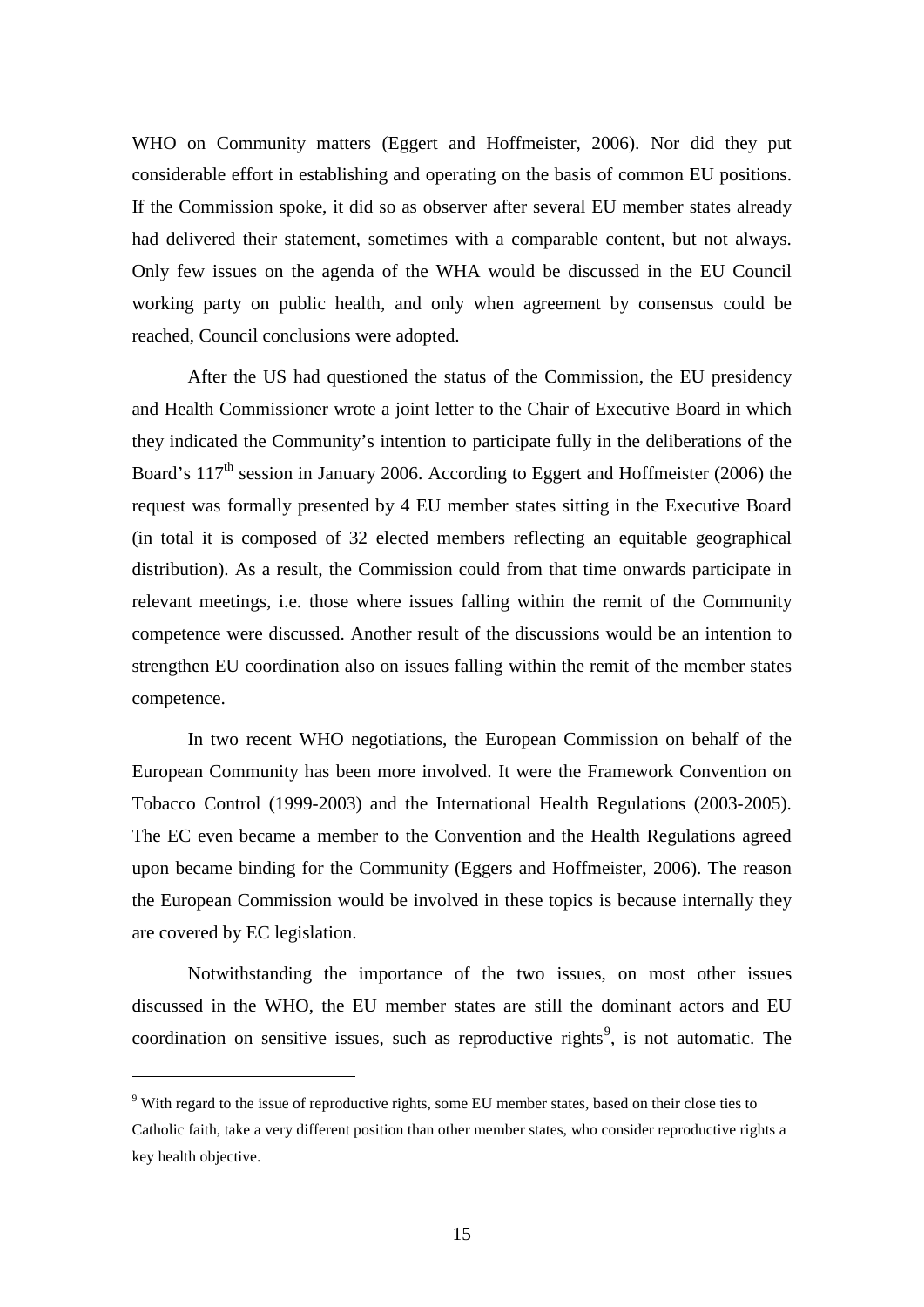intensity of EU coordination is very much dependent on the half-yearly rotating presidency, who calls and facilitates the meetings, and in case of a common position represents the EU member states externally. Still, it can be expected that with regard to the two cases studied in this paper EU member states would have a larger intention to coordinate their positions in the 2008 (PHI) case, than they would have in the 2004 (DPAS) case, given the 2005 event and ensuing discussions on EU representation in the WHO, and the more general trends regarding the foreign policy aspects of health policy and the EU's position in the world. This also corresponds with the initial observation that in the DPAS they operated primarily on the basis of national positions, whereas in the PHI they operated on the basis of a common EU position.

# **4. International negotiations on the global strategy on diet, physical activity and health**

One of the health problems in the EU that recently has gained in importance is obesity. European levels are approaching those of the US, where one third of the people is estimated to be obese and one third to be overweight. Among children the estimated prevalence of overweight was 30% in 2006 (European Commission, 2007). Obesity is also on the rise in developing countries, particularly in the emerging economies. From a health perspective obesity results in higher risk factors for diabetes, hart diseases, hypertension and some types of cancer.

To combat the rise of obesity there are policies both at EC level and at national level. At the EC level the focus is mostly on nutrition policy (labelling of food, advertising requirements, etc). At the national level issues such as awareness raising for obesity are conducted. At the global level the WHO developed the global strategy on diet, physical activity and health (DPAS,  $2004$ )<sup>[10](#page-18-0)</sup>. The 20-page document has no direct legal consequences, but still is an important symbolic piece of how the "international community" views the issues discussed. It moreover stimulated work on obesity-related food labelling in the Codex Alimentarius and catalysed policy activities at regional and

<span id="page-18-0"></span><sup>10</sup> 22 May 2004, WHA 57.17, see: http://www.who.int/gb/ebwha/pdf\_files/WHA57/A57\_R17-en.pdf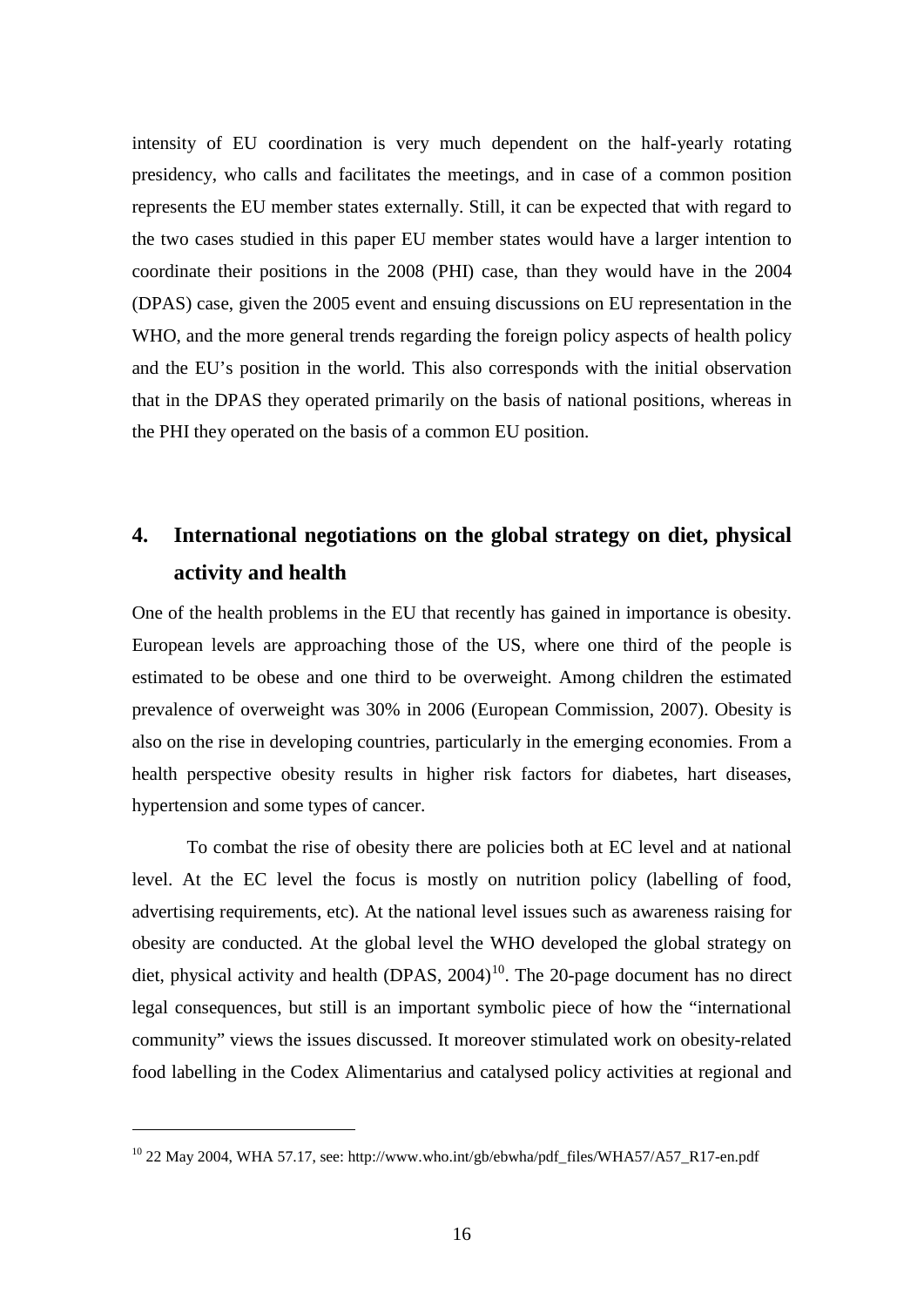national level to combat obesity (Tukuitonga & Keller, 2005). The European Community, for instance, adopted an obesity strategy in  $2007<sup>11</sup>$  $2007<sup>11</sup>$  $2007<sup>11</sup>$ .

Intense negotiations taking place in the WHO preceding the adoption of the DPAS also illustrate its significance. During the negotiations earlier versions of the strategy were allegedly softened by extensive pressure from the US protecting the interests of its food industry, supported by sugar-producing developing countries. Particularly the sugar and salt industries would have played a strong lobby to prevent the usage of their products to be endangered by the strategy (Tukuitonga & Keller, 2005). At least two last-minute amendments would have been included in the text to appease industry concerns, one which notes that the strategy should not give justification for the mounting of trade barriers and another which highlights the WHO's strong commitment to addressing malnutrition in order to emphasise it does not only focus on obesity. By and large, the EU and other countries would have supported the original more stringent proposal of the WHO, but positions of EU member states were not fully in line.

#### **EU unity and effectiveness in the negotiations**

-

Most of the EU member states handed in national "comments" on a draft version of the  $DPAS<sup>12</sup>$  $DPAS<sup>12</sup>$  $DPAS<sup>12</sup>$ . In two, the ones by the Netherlands and the UK, a reference is made to a statement made by Ireland on behalf of the EU. Unlike the national comments, this statement has not been published on the WHO website, and was in any case rather short and general. Another expression of a common representation is the inclusion of the issue in a general EU statement in the  $2004$  WHA by the EU presidency, Ireland<sup>[13](#page-19-2)</sup>. It

<span id="page-19-0"></span> $11$  Council Conclusions on Putting an EU strategy on Nutrition, Overweight and Obesity related Health Issues into operation, Council 16139/07, 5-6 December 2007.

<span id="page-19-1"></span> $12$  The comments made by WHO Member states can be found on: <http://www.who.int/hpr/gs.strategy.country.shtml>

<span id="page-19-2"></span> $13$  Micheál Martin, Statement by the Irish Presidency of the European Union in response to agenda item 3, Address by Dr. Lee Jong wook, Director General, 57th World Health Assembly Geneva, 17/22 May, 2004.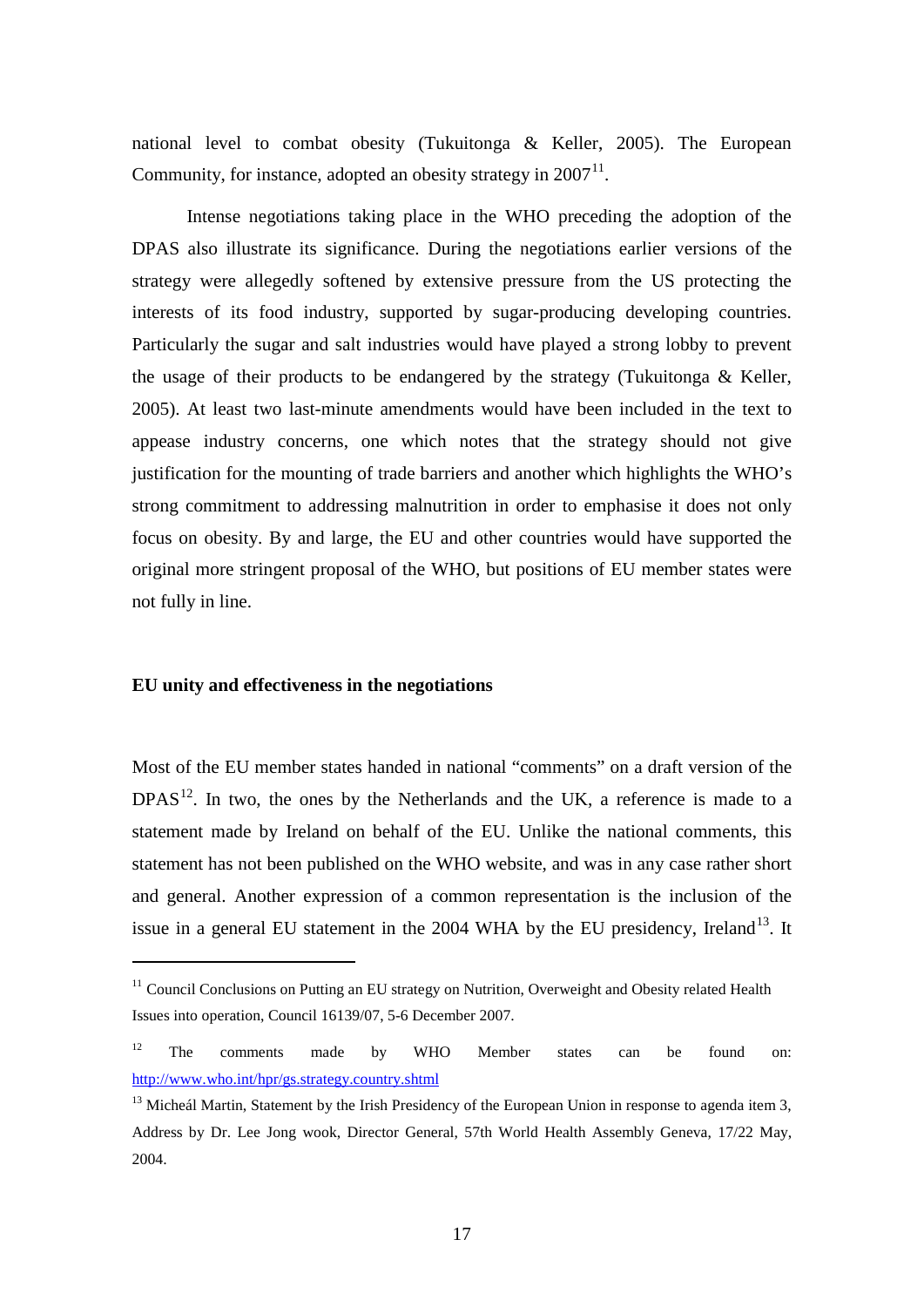merely states that the European Union recognises fully the need for endorsing the strategy and enables member states to develop action plans appropriate to national circumstances.

Inspection of the comments made by the EU member states reveals that they address different issues and are sometimes even contradictory. Only the comments by Belgium, Finland and Spain show a certain degree of similarity, whereas the comments by Germany and Italy can be considered outliers in that they take different positions on various issues. Interviews confirm these two countries were most critical of the draft version of the strategy, in comparison to the other EU member states. Their positions were said to reflect the interests of domestic industries, notably the food processing industry. Austria, Luxembourg and Portugal did not hand in any submission, whereas the majority of the states that acceded the EU in May 2004 and January 2007 did. In general, the comments made by EU member states were rather limited in comparison to those made by the US.

A key issue on which difference in opinion existed was the acceptance of the *scientific evidence* as presented by the WHO. Whereas Belgium, Bulgaria, Denmark, Sweden, the Netherlands, the UK, Romania and Finland commended the scientific evidence underpinning the draft strategy, Germany stated that "the exclusive reference to the scientifically controversial report of the Joint WHO/FAO expert consultation on diet, nutrition and the prevention of chronic diseases [..] is not sufficient". Italy advocated a similar position. This appears strange when considering that the EU in a common position in the FAO had allegedly supported the adoption of the report. With regard to a recommendation on food *advertising* Germany moreover stated that "as it has not been definitively proved from a scientific point of view that advertising inevitably influences dietary habits" it would be recommended to change the word "influences" to "may influence". The final version of the DPAS does not refer to the 2003 WHO/FAO report. Interviewees indicated that this was mainly due to the US being opposed to referring to it exclusively, but the German opposition helped as well. Regulating marketing activities with a view to promote healthier nutrition remained included, but just as one of the possible policy options for combating obesity (art. 40, DPAS, 2004).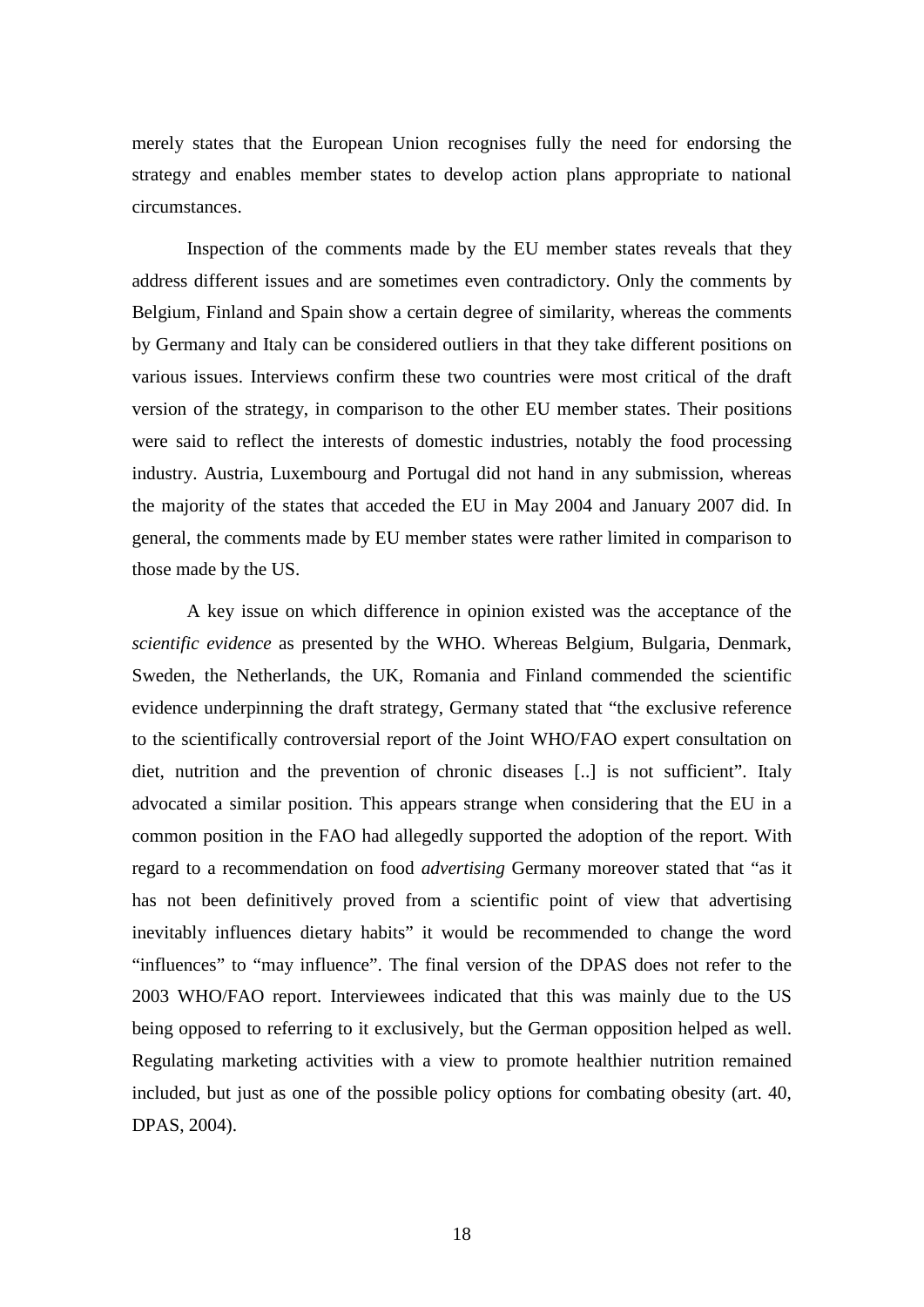Another contested issue was whether the strategy should make reference to *taxation, pricing and subsidies as possible instruments to promote healthy diets*. Belgium, Ireland, Spain, Sweden and Finland supported the mentioning of this possible policy instruments. Italy, on the contrary, suggested to delete the paragraph on fiscal options, since it argued increasing food prices could have possible impact and consequences on lower income people and especially the poor. Belgium argued on the other hand that it is well known that people in low income groups are at the highest risk for obesity-related diseases. Unhealthy food items would often be cheaper than healthy foods and therefore the option of pricing might be relevant to some countries and situations. Bulgaria considered it still early to include fiscal measures in the Global Strategy as an official recommendation. The Czech Republic and Poland also expressed a negative view with regard to the food pricing recommendation. Romania on the other hand suggested supports for agricultural policy, including subsidies, to be linked to the health of the population. In the final version of the DPAS the fiscal policies are still mentioned (art 40:2, DPAS). It is also mentioned that national food and agricultural policies should be consistent with the protection and promotion of public health (art. 41, DPAS), a recommendation with clear implications for the EC's Common Agricultural Policy (CAP) that subsidizes sugar and other nutrient food ingredients.

The tasks and remit of the *WHO in relationship to the FAO and the Codex Alimentarius Commission* proved a sensitive issue as well. Whereas resolutions of the WHO provide soft law recommendations, food standards agreed upon in the Codex Alimentarius are the central reference point for WTO dispute settlement and thereby determine the extent food regulations are considered prohibited trade barriers (Poli, 2004, Veggeland and Borgen, 2005). The trade relationship proved a difficult issue in the DPAS negotiations. Germany opposed any extension of the mandate of the Codex Alimentarius towards issues such as advertising and marketing. Bulgaria supported backing up the DPAS by the use of the international regulations and standards as agreed upon in the Codex, but argues it should be in accordance with its existing remit concerning safety of foods, labelling and presentation and advertising of foods. The final version of the DPAS requests the Codex Alimentarius Commission "to give full consideration, within the framework of its operational mandate, to evidence-based action it might take to improve the health standards of foods". It refers to areas where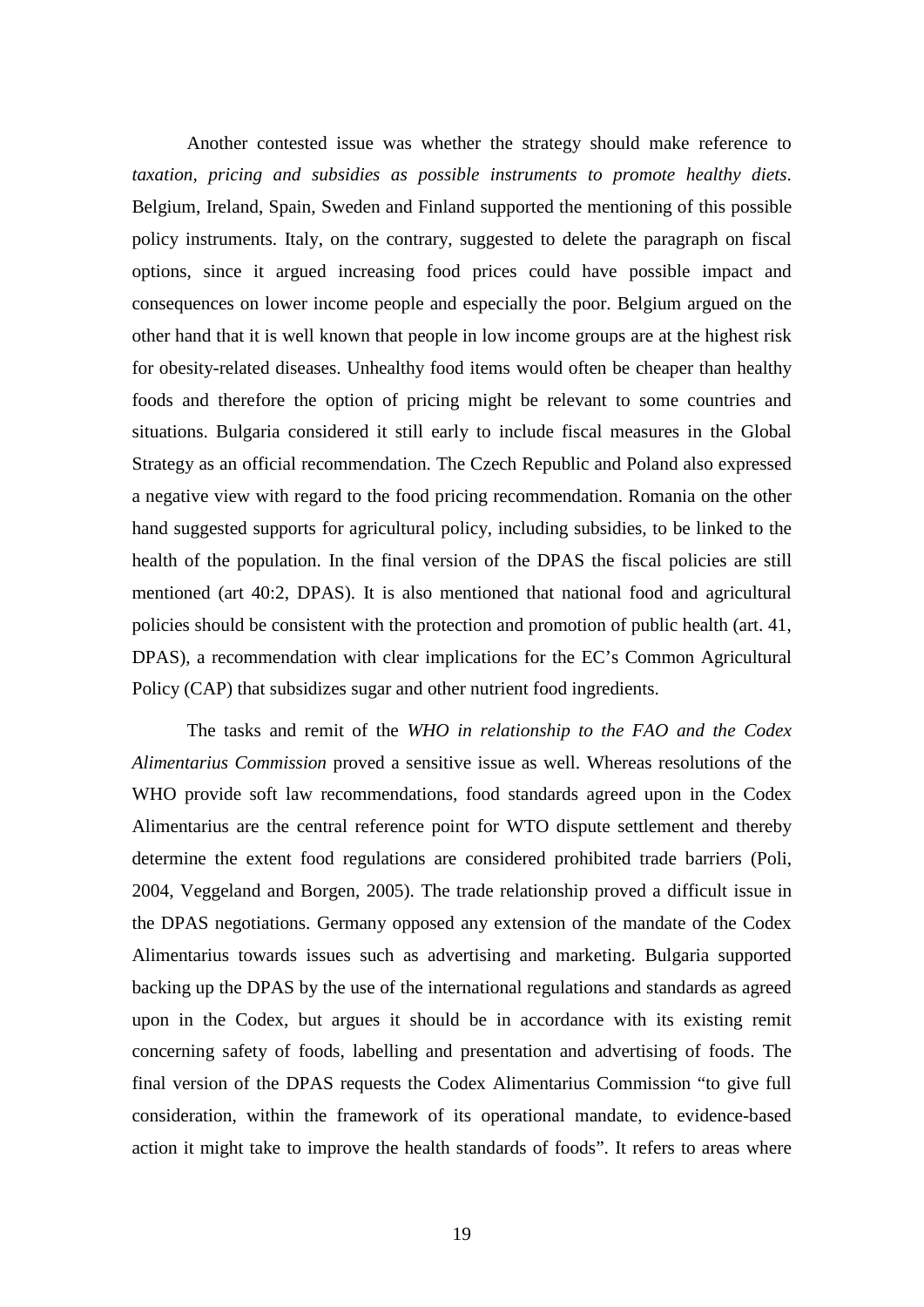the Codex Alimentarius *could* provide further development. They include food labelling, measures to minimize the impact of marketing on unhealthy dietary *patterns* (note that it does not refer to unhealthy food *products*), and production and processing standards regarding the nutritional quality and safety of products.

Hence, in the final version of the DPAS references to the WHO/FAO report, previously seen as a primary source of reference of the science, were removed and greater emphasis was placed on physical activity and balancing calories consumed with energy expended. By some this has been considered as a victory of the food industry over the scientists that wrote the study and whose findings had been discredited. But, key policy recommendations remained in place – such as using taxes to discourage consumption of sugar, salt and saturated fats and stricter monitoring of food advertising to children.<sup>[14](#page-22-0)</sup> Germany and Italy were thus only partially successful in opposing the initial draft version of the DPAS, and where they were, this was said to be due to strong US opposition.

The EU was not united during the negotiations. DPAS has been discussed in general EU coordination meetings that took place during the WHA meetings, and allegedly an EU expert meeting has been held on the DPAS organised by the presidency. Relevant presidencies (notably Italy second half of 2003 and Ireland in the first half of 2004) only marginally succeed in bringing EU positions together. Perhaps they considered EU positions were too far apart to bridge them. Apparently, EU member states did not care too much about a joint EU representation either. It does not become clear whether they were not convinced that operating as a European bloc would add to their effectiveness in the negotiations, or whether the DPAS negotiations were just politically considered not important enough to devote extensive time and energy to EU coordination. For sure, at that time, it was also not "automatic" for EU member states to strive for a joint representation.

The European Commission showed also remarkably little interest in the negotiations, which is particularly astonishing when considering it could be argued that a number of issues discussed in the DPAS negotiations would fall within exclusive or at least shared EC competence. For instance the relationship with the Codex Alimentarius,

<span id="page-22-0"></span><sup>&</sup>lt;sup>14</sup> Buckley, N. and J. Mason, A fix for fatness proves illusive, Financial Times, 21 May 2004.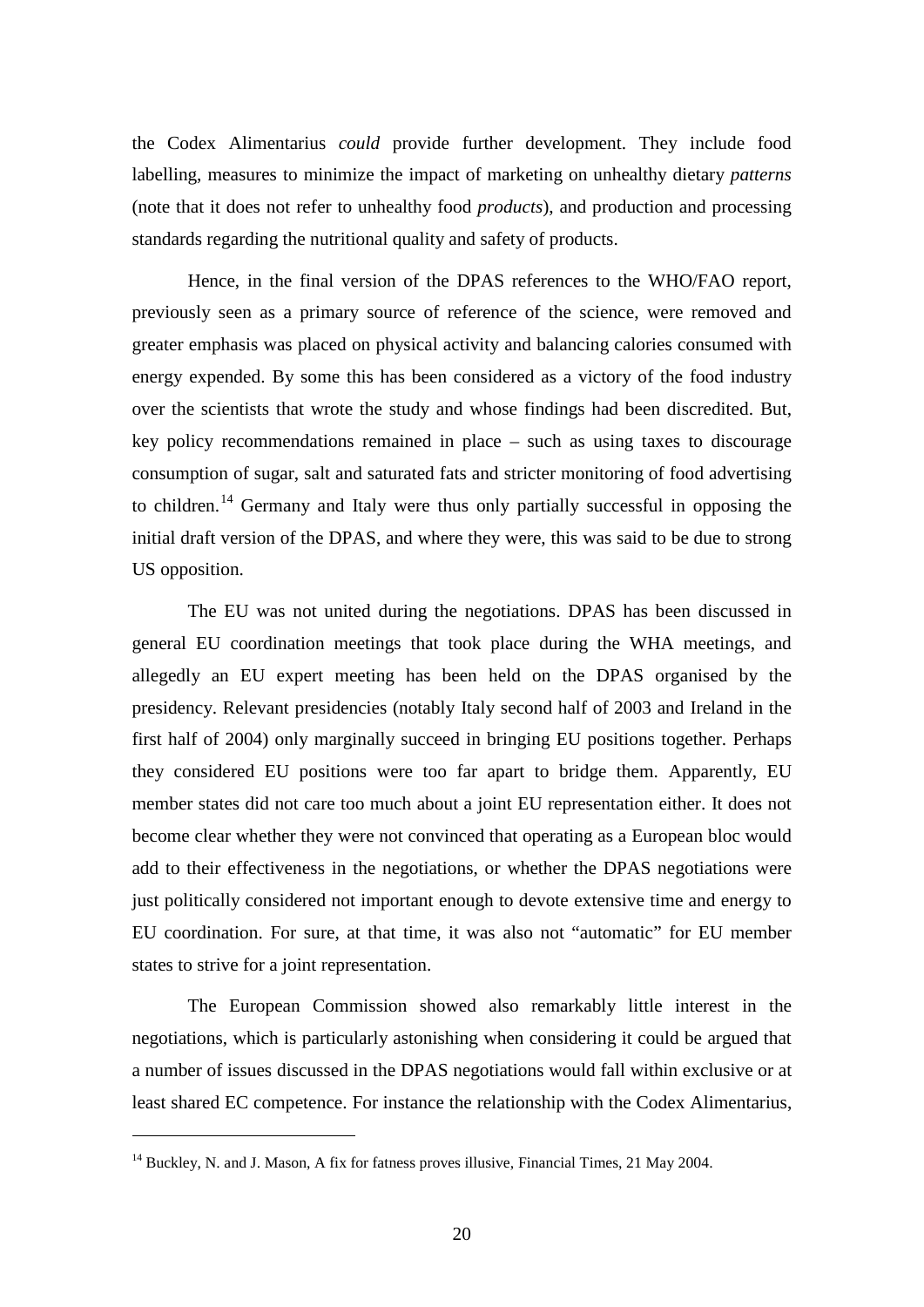where clear trade interests are at stake, would seem related to the "EC's sphere of influence", as well as provisions with potential consequences for the EC's Common Agricultural Policy (CAP). Interviewees indicated that among member states there was a general fear for the European Commission to become involved. They perceived this would strengthen the economic interest over the health interest of the citizens. Involvement of the Commission could trigger food lobbyists to underline economic interests for which the Commission would be more receptive. It did not become clear whether the Commission stayed on the side because it considered the DPAS politically not important enough or whether it realised a conflict with the member states could easily emerge when claiming EC competence, something politically not desirable.

Because there was no common position and no extensive EU coordination process on the DPAS, EU socialisation of officials involved did not occur. Those involved considered themselves primarily national representatives. Their national instruction was the most important point of reference.

Another result of not having a common position was that the EU was almost not visible during the DPAS negotiations. Newspaper articles discuss almost only the position of the US. In terms of results, a majority of member states got what it wanted in terms of recommended policy actions and further work being done in the Codex Alimentarius Committee. The removal of the joint FAO/WHO report as scientific reference point, makes it however more difficult to agree on nutrition and diet related food standards, since these need to be underpinned by scientific evidence. On that issue, the US, supported by Germany and Italy, clearly got its way.

# **5. WHO strategy on Public Health, Innovation and Intellectual Property**

In May 2008 the WHA agreed upon a new WHO strategy on public health, innovation and intellectual property (PHI). It was the result of intensive negotiations that took place in an Intergovernmental Working Group (IGWG), which convened for 3 weeks during the course of 2006, 2007 and 2008. It built on recommendations from a 2006 WHO report containing about 60 recommendations related to the discovery, development, and delivery of medicines, as well as innovation for health research in developing countries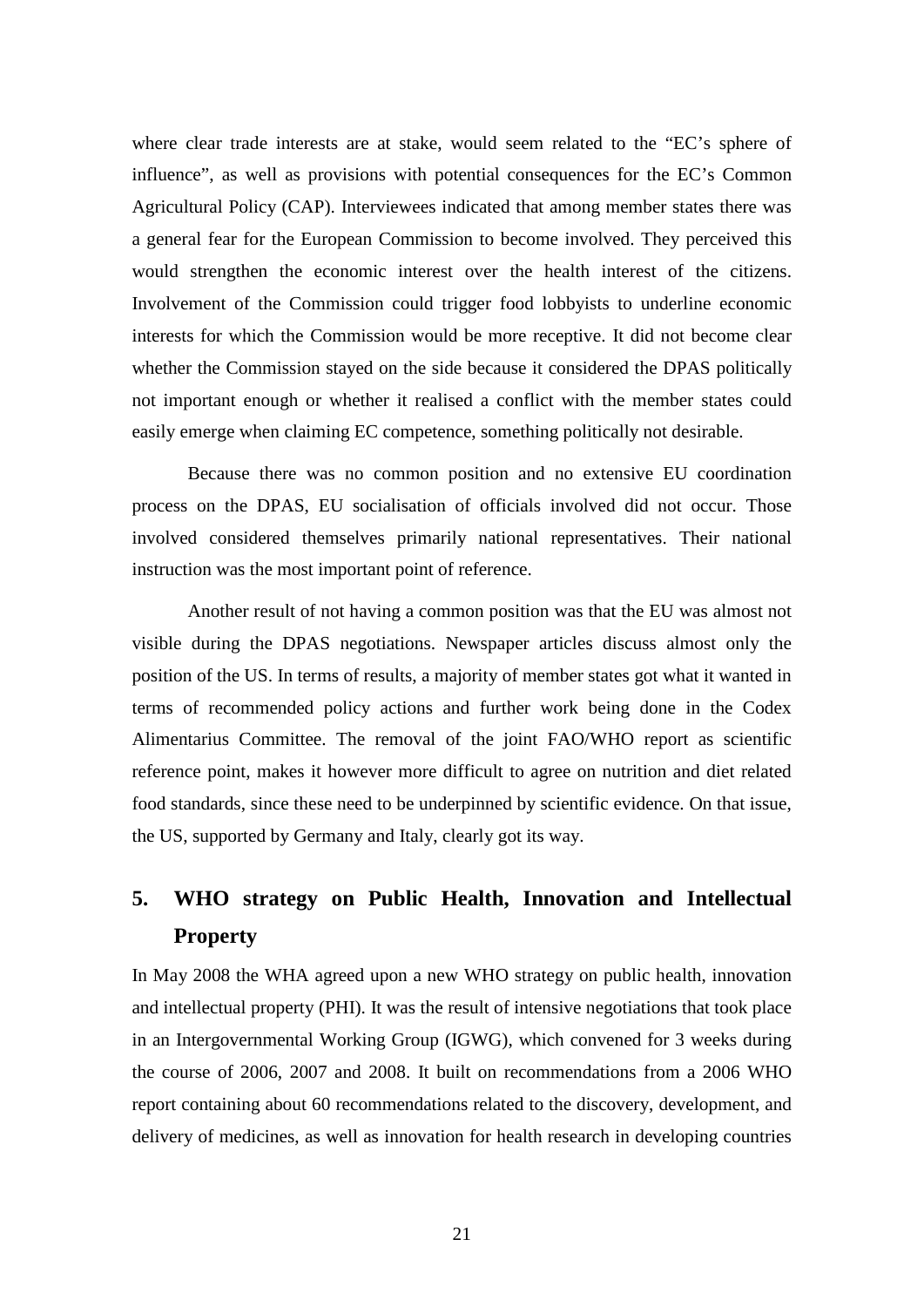(WHO, 2006). The objective of the PHI is to promote research on diseases that disproportionately affect people in poor countries. It is accompanied by a Plan of Action  $(PoA).^{15}$  $(PoA).^{15}$  $(PoA).^{15}$ 

Before the WHA commenced the IGWG had made considerable progress by reducing the number of unresolved paragraphs in the global strategy document from 200 to 18. An open-ended working group on the remaining paragraphs, most of them related to intellectual property issues, was established and started to work early in the week ending late Friday night. According to a WHO official, this has been the longest working group in the WHO negotiating history. In an editorial in the Bulletin of the WHO, Director-General Margaret Chan (2008), together with senior officials from Norway and France, calls the adoption of the PHI strategy a key event in a new era of global health diplomacy (Chan et al., 2008).

Although not all parts of the PoA could be agreed upon, ultimately consensus was reached on a number of topics that were still considered highly controversial during the preceding IGWG sessions<sup>[16](#page-24-1)</sup>. These related to the extent to which strong patent protection should be protected or loosened in relationship to innovation and access to healthcare in developing countries. The final version of the global strategy stipulates that "research and development of developed countries should better reflect the health needs of developing countries" (art. 23, PHI). While it recognises that intellectual property rights (IPRs) are an important incentive for the development of new products, it also states that "this incentive alone does not meet the need for development of new products to fight diseases where the potential paying market is small or uncertain" (art. 7, PHI). The strategy encourages governments to consider ways to stimulate research and development into health treatment for diseases that disproportionately affect developing countries, including the so-called neglected diseases, for which pharmaceutical companies are less likely to develop new medicines, since they exist primarily in developing countries. Examples of potential tools include prizes to reward

<span id="page-24-0"></span><sup>&</sup>lt;sup>15</sup> Both documents as well as other IGWG related information can be found on the following website: <http://www.who.int/phi/en/> . Background information and articles on the course of the negotiations can be found on: [http://www.keionline.org/index.php?option=com\\_content&task=view&id=3&Itemid=1](http://www.keionline.org/index.php?option=com_content&task=view&id=3&Itemid=1) .

<span id="page-24-1"></span><sup>&</sup>lt;sup>16</sup> Bridges weekly, International Centre for Trade and Sustainable Development, News and Analysis, volume 12, number 19, 28th May 2008.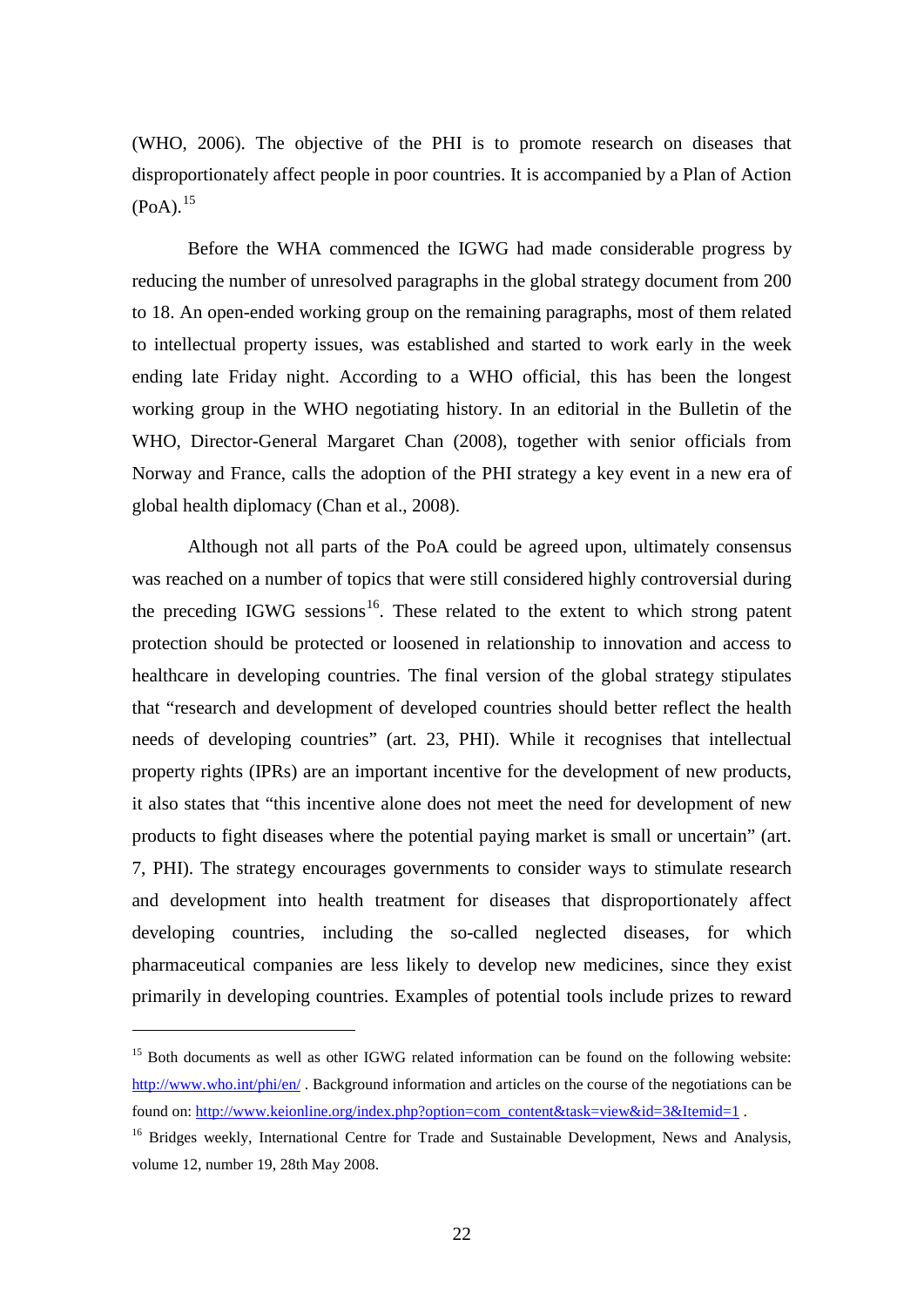drug development, a health and biomedical research and development (R&D) treaty, and patent pools, in which patent holders share technology to provide a common platform for further innovation.

One of the most contentious issues in the negotiations on the global strategy has been the principle that the right to health should take precedence over commercial interests. This principle was advanced by a number of developing countries, but industrialised countries refused to include it in the final document. They reiterated that innovations in the health sector were dependent on a good investment climate for the pharmaceutical industry, and hence upon a strong IPR regime. On certain issues of the PoA, concerning timeframes, progress indicators and estimated funding needs, no agreement could be reached. It was decided to finalise them before the 2009 WHA. In this meeting the overall budget of the WHO will be on the agenda, which allows for linking PHI-related finance issues to general budget discussions.

#### **EU unity and effectiveness in the negotiations**

The EU operated on the basis of a common position in the negotiations. Statements were made by the German, Portuguese and Slovenian presidencies, although the latter ones were not made publicly available. Some EU member states also handed in national submissions. The UK published a lengthy response to the 2006 report, and other submissions were received in 2007 by Portugal, Spain and Romania<sup>[17](#page-25-0)</sup>. These were rather short and did not seem to contradict the EU position. Overall the EU took a median, to defensive position, somewhere in between the US, who fiercely defended strong intellectual property protection and Brazil, supported by other developing countries, who questioned the relationship between patent protection and innovation into new medicine, particularly for diseases disproportionately affecting developing countries.

Interviewees referred to various different key priority issues of the EU in the negotiations, which can also be found back in the presidency submissions. The extent to which the WHO would be mandated to deal with IPR issues in relationship to other

<span id="page-25-0"></span><sup>&</sup>lt;sup>17</sup> Positions could be found on the following website:  $\frac{http://www.who.int/phi/en/}{http://www.who.int/phi/en/}$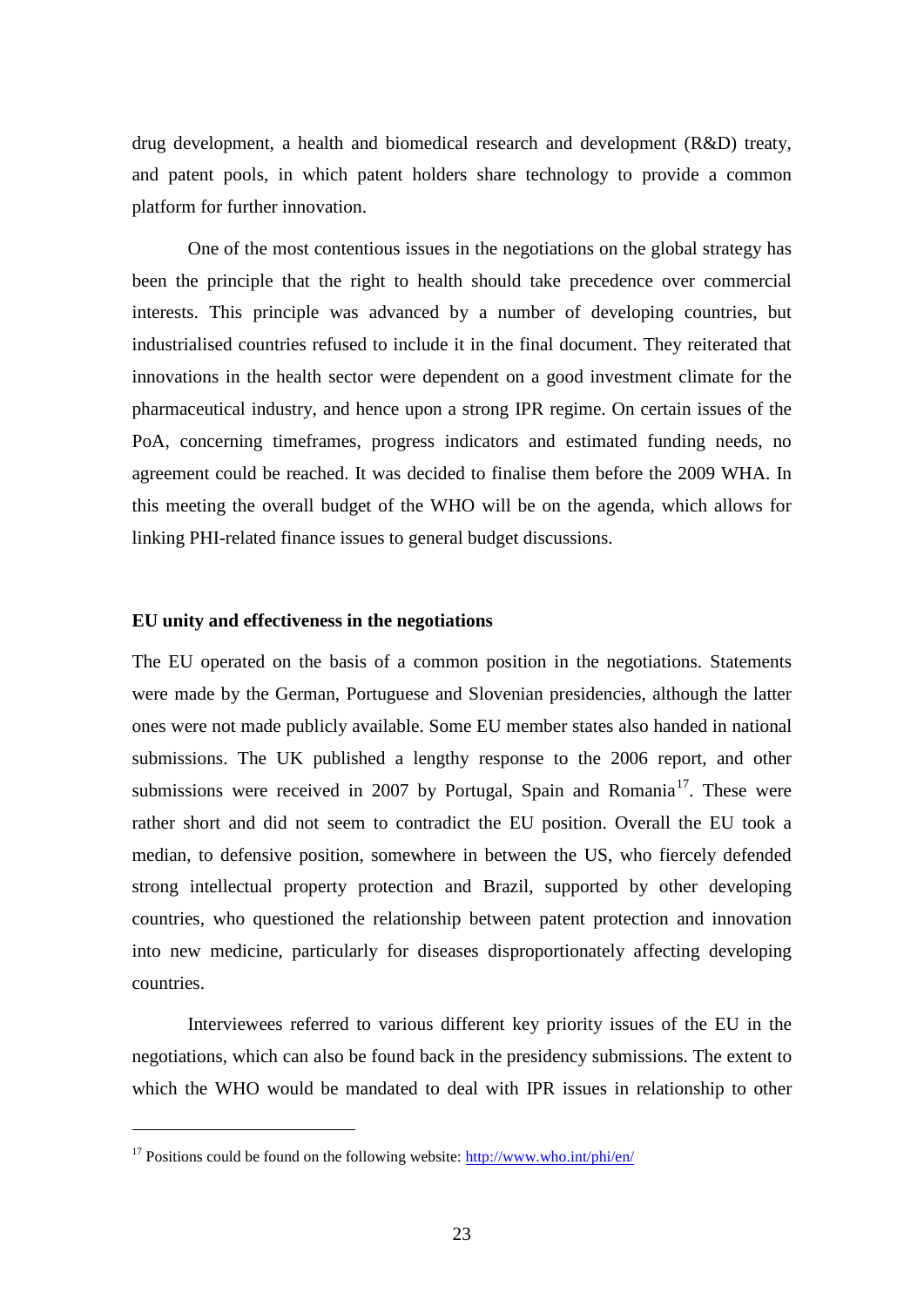competent international organisations (WTO and WIPO) was clearly one of the most important issues of concern to the EU (EU presidency Germany, 2007). The EU recognised the WHO's role in monitoring the impact of IPR on access to healthcare, but considered IPR protection important to stimulate innovation into new medicines, and to be best safeguarded by the WTO/TRIPS agreement and WIPO arrangements (EU presidency Germany, 2007; EU presidency Portugal, 2007). It wanted to avoid the WHO to become able to take decisions which would allow also the emerging economies, or middle incoming developing countries to produce newly developed medicines at low cost for all patients, rich and poor. This would dilute incentives for costly R&D efforts into new medicines. Relaxing IPR provisions could also incur a risk of 'parallel imports'; exports of low-prized medicines to countries where they are still more expensive, decreasing prices of medicines not only in poor, but also in richer countries, thereby threatening the economic well-being of the commercial pharmaceutical industry and incentives for innovation into new medicines (cf. UK response, 2007:23). Some interviewees indicated the EU considered the WHO not to be the right forum to discuss highly political issues such as the interpretation of the WTO/TRIPS agreement. A decision to set aside patent laws for specific diseases would require strong political backing, whereas the WHO is still very much a technical UN organisation. At the same time, the EU did acknowledge a monitoring role for the WHO and its potential contribution to stimulate access to medicine and research into diseases disproportionately affecting developing countries. It acknowledged that for certain diseases the market does not work. In the final version of the PHI, paragraphs defining how the WTO/TRIPS agreement would need to be interpreted with regard to health issues, and provisions on preventing bilateral trade agreements to restrict governments from using TRIPS flexibilities, were deleted (art 5.3: b-e). The application of the strategy was also contained to medical devises and not strategies. Interviewees indicated this was mainly the result of US opposition to them, but with support by the EU.

Another important issue to the EU was to have an insight and overview of already existing R&D activities and funds, including activities of private-public partnerships, devoted to neglected diseases (EU presidency Portugal, 2007). It wanted existing arrangements and funds to be better coordinated and used before considering new financial instruments. It moreover indicated a better understanding would be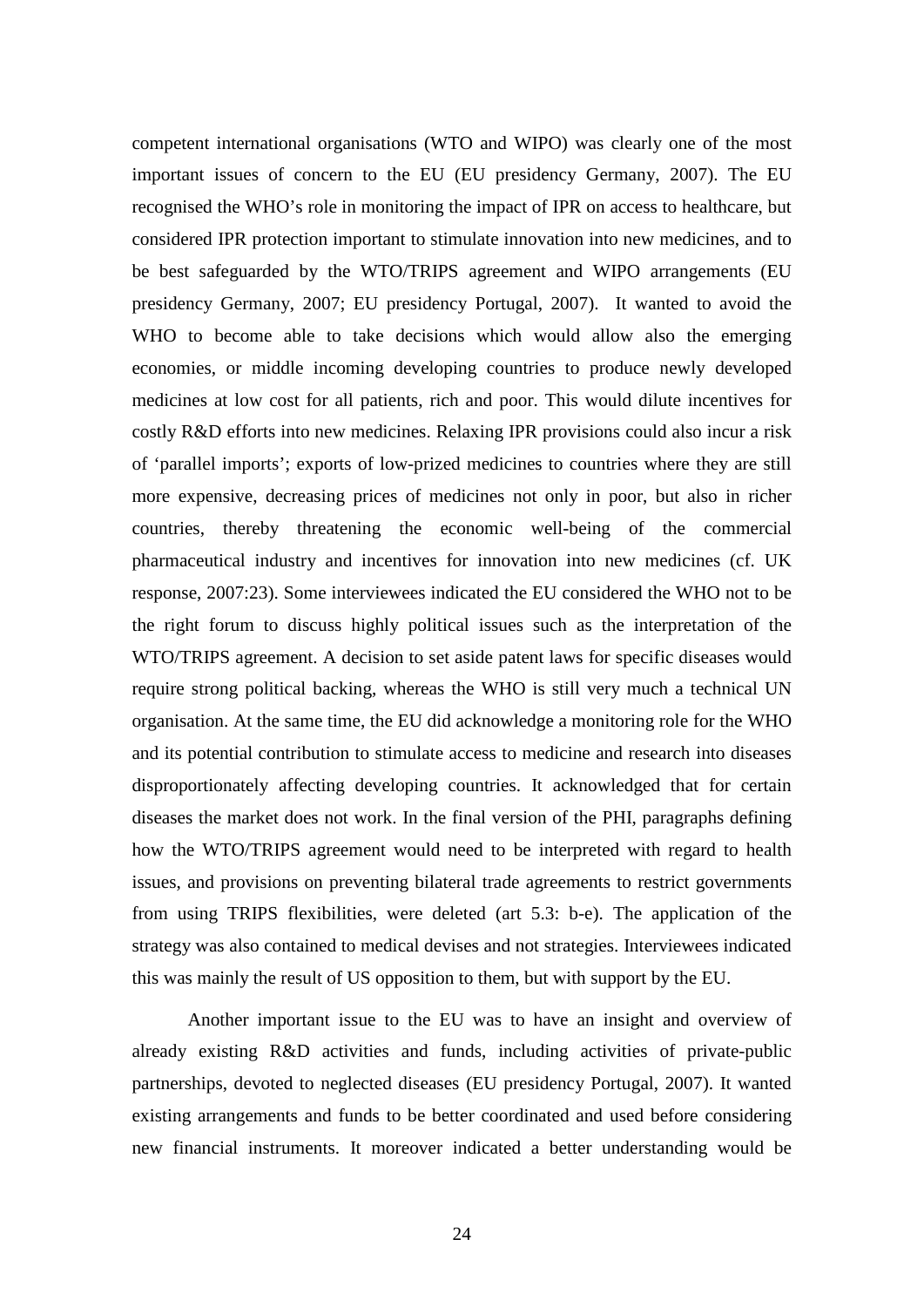required on the feasibility and impact of suggested actions, such as technology transfer and patent pools (EU presidency Germany, 2007). It asked also for more clarity on definitions, assignments of tasks to actors and a reduction of number of actions and the measurement of related indicators (EU presidency Portugal, 2007). A representative of an EU Member state characterised the EU's contribution as "bringing a sense of realism into the process".

An issue on which it was generally perceived the EU did not succeed in doing so is the reference to a health and biomedical *R&D treaty* in the final version of the strategy (art 2.3c, PHI). Although it is only mentioned as a possible instrument, the symbolic value of having the word treaty in the final version of the PHI is considerable. A treaty implies hard law with clear commitments, and an acknowledgement of global responsibility. This goes far beyond the charity character of current development assistance allocated to health R&D. Allegedly, it was a "red line" for the EU to not have the word "treaty" in the final version of the PHI strategy and  $PoA<sup>18</sup>$  $PoA<sup>18</sup>$  $PoA<sup>18</sup>$ , but the Portuguese presidency wrongly assessed the US would ensure it not to enter the document. When the US, unexpectedly gave in to the demands of Brazil and other developing countries, the EU was unprepared and did not succeed in communicating why it was opposing an R&D treaty, thereby allowing it to emerge and remain in the agreed parts of the document from 2007 onwards.

On the issue of financing the EU regretted not being able to reach agreement. It managed to negotiate a package deal with the African group of the WHO, which also included agreement on a division of responsibilities in the PoA, and which was partly accepted by the others in the final stages of the negotiations. For the EU it was important to bring the IGWG negotiations to a conclusion. It was felt further compromise was not in reach and to organise another IGWG session would have been a waste of resources.

The role of the European Commission in the IGWG was brought to discussion by other states participating in the IGWG. They questioned the role of the Commission referring to the discussions in the WHO Executive Board meeting of January 2006. In this meeting incoming EU presidency Portugal, supported by other EU member states

<span id="page-27-0"></span><sup>&</sup>lt;sup>18</sup> Love, J. (2007), blog on the IGWG process, 7 November.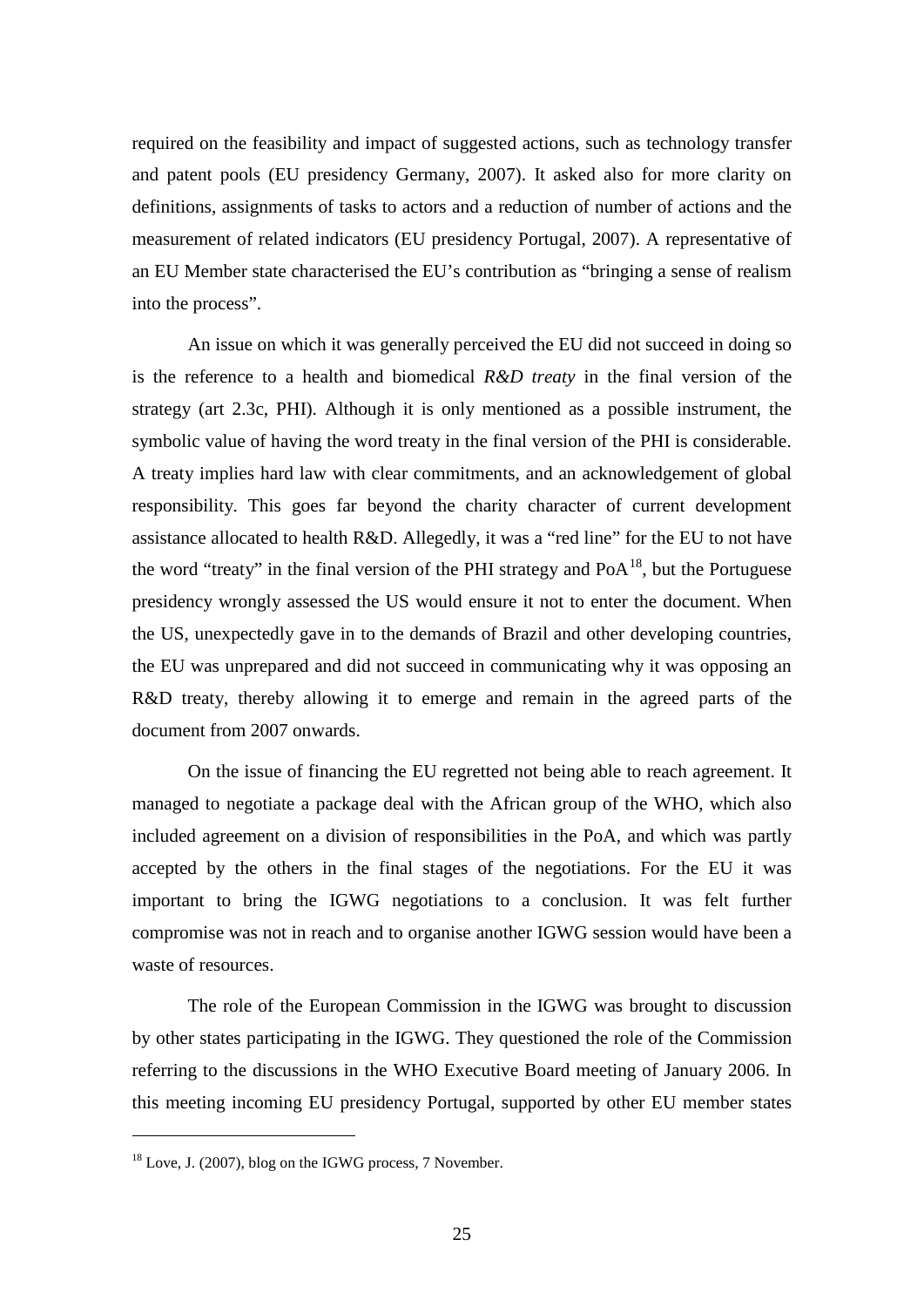being part of the board, proposed to invite the Commission to participate without vote in the deliberations of amongst others the IGWG. Australia, supported by the US, stated it was "prepared to consider the request on the following conditions: provision of a clear statement of competencies by the presidency of the European Union with the support of all its member states; agreement that the European Commission and the European Union member states (including the presidency) would not seek to intervene in discussions of the same subject matter; and the expectation that the status of the European Commission at meetings should not subsequently be relied upon in any way to strengthen the Commission's claims for additional participation rights in other international forums.<sup>[19](#page-28-0)</sup> This illustrates clearly that a more unified EU representation, and particularly its external representation being taken care of by the European Commission is not taken for granted by third states. They attach clear conditions before allowing the EU to operate according to its own rules. In the final version of the PHI strategy, at several instance footnotes are included mentioning specific tasks to member states, where applicable, also apply to "regional economic integration organizations", a category de facto only applicable to the EC.

Among the EU actors there were also questions with regard to the division of labour. The Commission claimed IPR falls within the EC's exclusive trade competence, but member states were keen to emphasize that patent law still is a national competence. On many issues it was difficult to specify exactly the extent of EC competence. Neither were all member states' representatives always aware of what EC competence implies in terms of procedures. For instance, some considered or feared that the Commission would be in a position to decide single-handedly upon EU statements in areas of exclusive competence. This is not surprising given that with regard to international health questions EC competence is usually non-existent or shared. To a certain extent it also reflect tensions in trade negotiations where member states regularly complain about the European Commission acting too independently. The Commission in turn, sometimes felt it had to remind EU member states of the existence of EC competence and of positions the EC and EU member states had previously taken in WTO and WIPO

<span id="page-28-0"></span><sup>&</sup>lt;sup>19</sup> World Health Organization Summary Record of the Executive Board 117th Session, Geneva, 23-27 January 2006, EB117/2006/REC/2.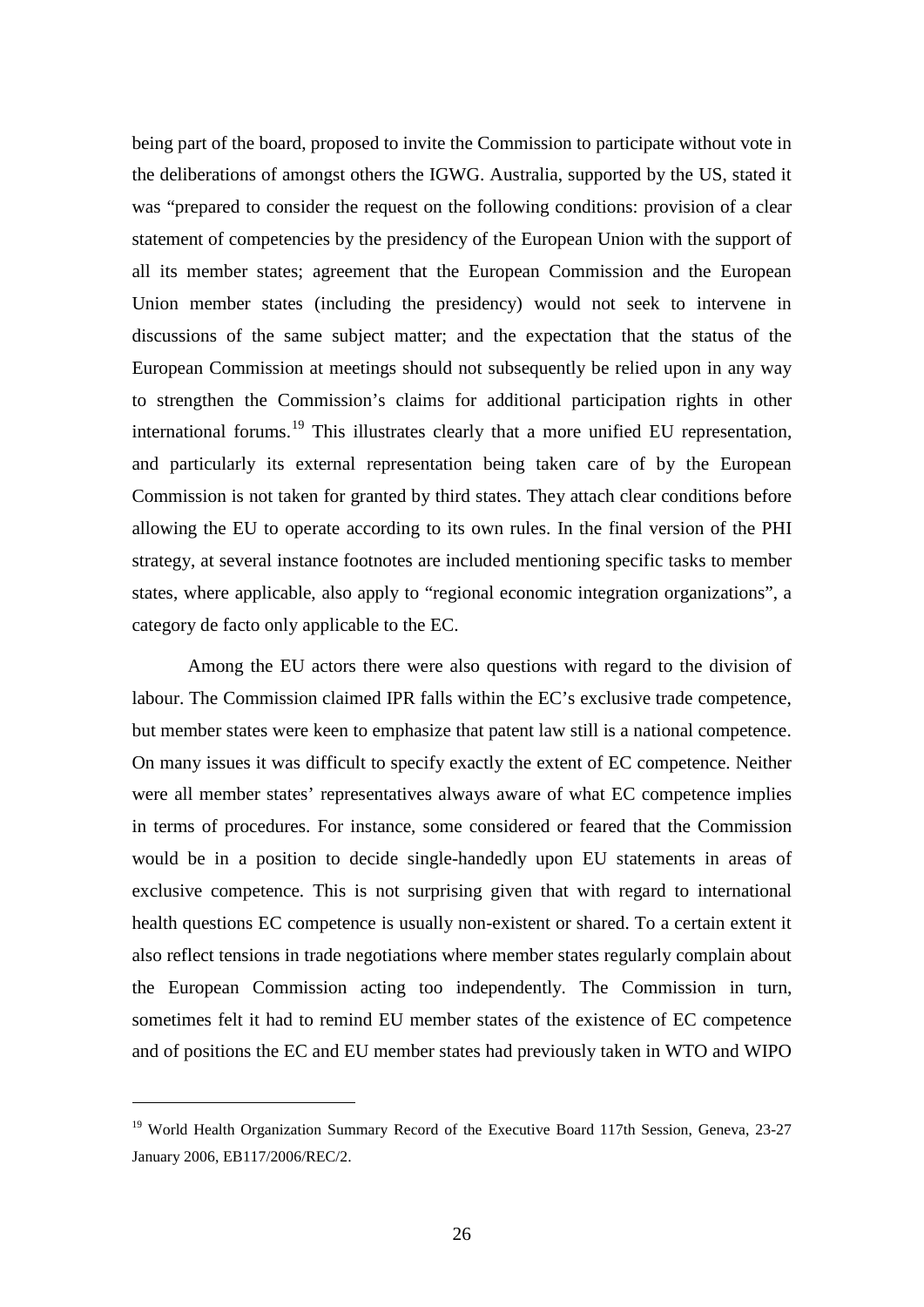negotiations on IPR issues. In the initial phases there were considerable tensions between some of the member states' representatives who considered the Commission was too keen on defending commercial interests, whereas they considered the IGWG was about promoting health in developing countries. This also negatively affected the relationship between the Commission and the presidency, for whom it was important to maintain a good relationship and to ensure tensions among EU actors would not become visible to negotiating partners. In the final stages of the negotiations, relations improved with the Slovenian presidency having charged a senior IPR expert to manage EU coordination and external representation. The Commission recognised his expertise and even allowed him to take care of the external representation on issues it considered to fall within EC competence. In return, sometimes the Commission was allowed to speak on behalf of the presidency. Allegedly, in the final hours of the negotiations the presidency was the dominant speaker on behalf of the EU.

EU meetings to discuss and align the positions of the EU member states and the European Commission took place in advance and in daily coordination meetings, but also on the spot during the IGWG sessions. This was facilitated by a decision to organise the room in such a way that regional groups could sit together, which meant EU states could sit together, since they are all part of the Eurogroup. It smoothly settled initial concerns from the US and Australia about the Commission's role when sitting behind the name plate of the EU presidency and speaking on behalf of the EC. In addition to the EU coordination among Geneva-based EU diplomats and health attachés, IGWG issues falling within the remit of EC competence have also been discussed for about 3 times in the Geneva-based article 133 committee (on trade policy), according to an interviewee. It was considered advantageous that the EU's mandate was not discussed in the Council working parties in Brussels, since it would most likely be disputed whether the health, intellectual property or industry working party would be in lead and participants of these working parties would have insufficient knowledge to deal with the cross-cutting policy issues.

In general some EU member states were more active in the IGWG than others. Not all member states had a national position and were said to attend EU coordination meetings. Within member states it proved a challenge to coordinate and decide upon national instructions among various government departments. Officials working on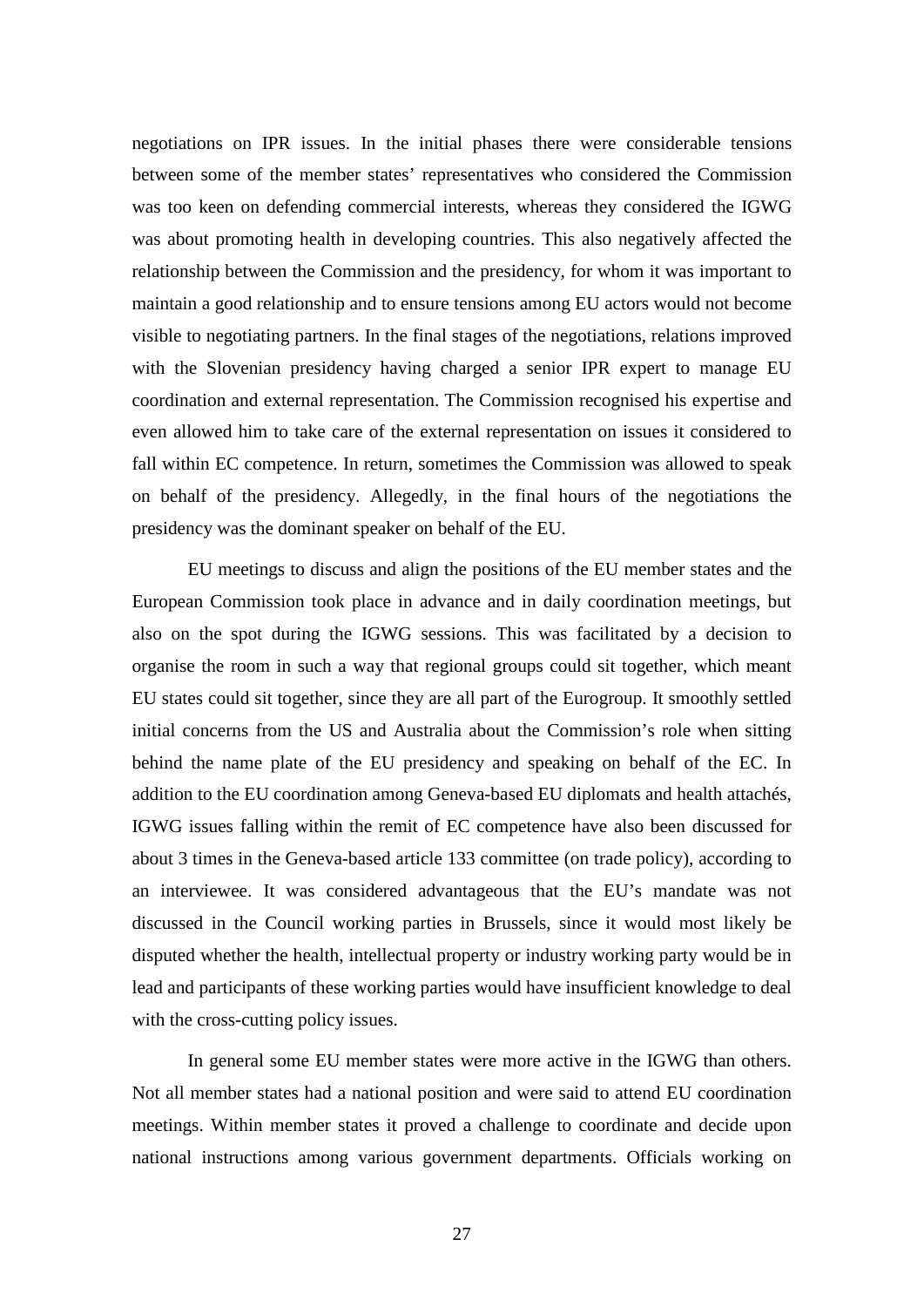trade, health or development cooperation policy looked at the IGWG from different perspectives. Officials working in the field of public health were generally less familiar with processes of EU coordination and the role of the European Commission on issues where EC competence exists. The German presidency organised a 1-day workshop in Brussels to bring together various interests and to consult them with regard to the EU position<sup>[20](#page-30-0)</sup>.

With regard to national positions, Finland and the Netherlands appeared more keen on promoting the health interests, particularly viewed from a developing cooperation perspective, whereas Belgium, France, Sweden, Italy and to a lesser extent the UK and Germany were more keen on guarding IPR. The UK appeared most supportive of addressing the relationship between innovation, IPR, and access to health in developing countries in the WHO and seemed most willing to make financial assistance available for R&D instruments in developing countries (cf. UK response to IGWG, 2007). The EU member states that joined in 2004 and 2007 were said to be somewhat less visible and vocal, but when they intervened during EU coordination meetings their concerns were not overruled. The instructions of EU member states were said to reflect quite well their economic interest with regard to having a research-based pharmaceutical industry or generic drugs producers<sup>[21](#page-30-1)</sup>, as well as the importance attached to improving public health objectives, both with regard to safeguarding incentives for innovation and low price levels in the domestic market, as with regard to strengthening health objectives in developing countries. The position of Sweden, and to a lesser extent Denmark, caused some confusion and even annoyance with other EU member states, since they were clearly defending commercial interests, whereas usually they are considered supportive of development interests. Perhaps as a result, cooperation among the Nordic countries was not as intensive as it tends to be with regard to other WHO agenda items, such as reproductive rights.

EU coordination started somewhat unstructured. When the Finnish presidency called for a meeting about one month preceding the first session of the IGWG in 2006,

<span id="page-30-0"></span><sup>&</sup>lt;sup>20</sup> Cf. [http://ec.europa.eu/health/ph\\_international/int\\_organisations/who\\_en.htm](http://ec.europa.eu/health/ph_international/int_organisations/who_en.htm)

<span id="page-30-1"></span> $21$  Pharmaceutical industry in the EU was said to be mainly based in Sweden, Denmark, France, Germany, the Netherlands (biotechnology) and Belgium (vaccines).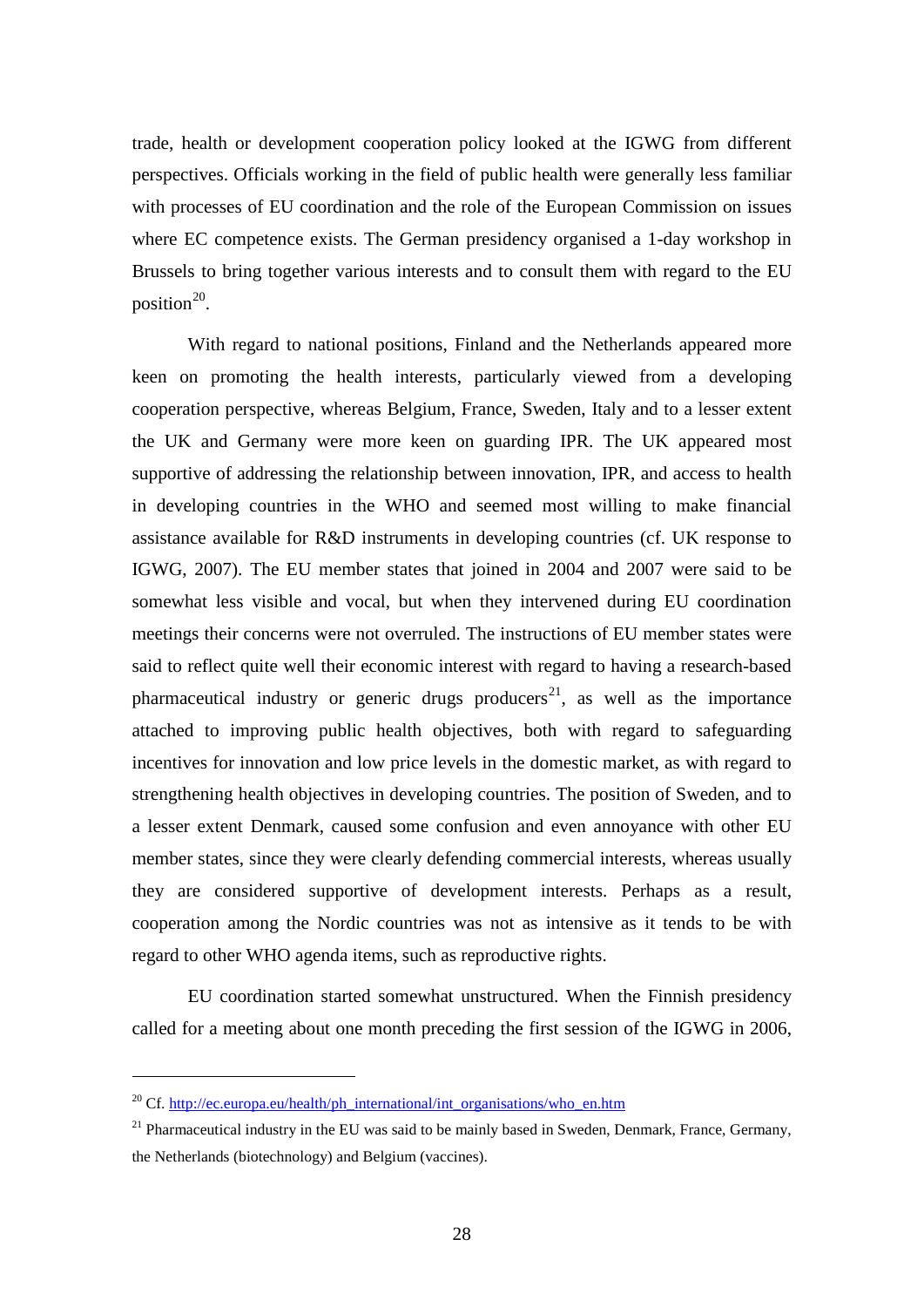member states were very much confused with regard to what the IGWG would be about, did not have their national instructions ready, and were cautious with regard to the issues on which the Commission claimed a right over external representation. Over time, the EU became better organised, although there was some criticism with regard to the Portuguese handling of the IGWG session in 2007. Coordination meetings on average took about 3 hours a day and concentrated more and more on negotiations on specific text proposals. They did forge a spirit of compromise and general willingness to support the presidency and promote the EU position. A synopsis of EU positions and who brought them in, EU fallback positions, and "red lines" was written down in a socalled matrix document. The EU was said to be much better prepared during the final stages of the negotiations and insiders claimed this contributed to it being able to mediate between the US and Brazil, and to come up with compromise proposals.

By and large EU unity was kept, particularly during the formal negotiation sessions. None of the EU member states made interventions on its own behalf, although delegates indicated it was mentioned in EU coordination that EU member states were free do so as long as others would be informed and it would not contradict or undermine the EU's position. Some even argued that it may have strengthened the EU's powers when not one, but several states would have brought forward issues the EU was keen to promote. This strategy allegedly would be used in other international organisations, such as the IMO and UN human rights bodies. In a way it would be unfortunate to have the 27 seats represented by only one single voice, although it could speak for 7 minutes in the official sessions, whereas interventions of individual states, including the US, are limited to 3 minutes. In informal meetings and the corridors the EU was also said to be rather coherent. Complaints persisted about Sweden being particularly unwilling to compromise during EU coordination meetings. Some EU member states' representatives would moreover have leaked documents to non-governmental organisations (NGOs). Allegedly it has also occurred that EU member states approached the Swiss and Norwegian delegations, and even NGOs, to include issues in their statement or lobby strategies on which no agreement could be reached within EU coordination, or on which it was not certain whether the EU presidency would use the right language or put sufficient efforts in to convincing other states.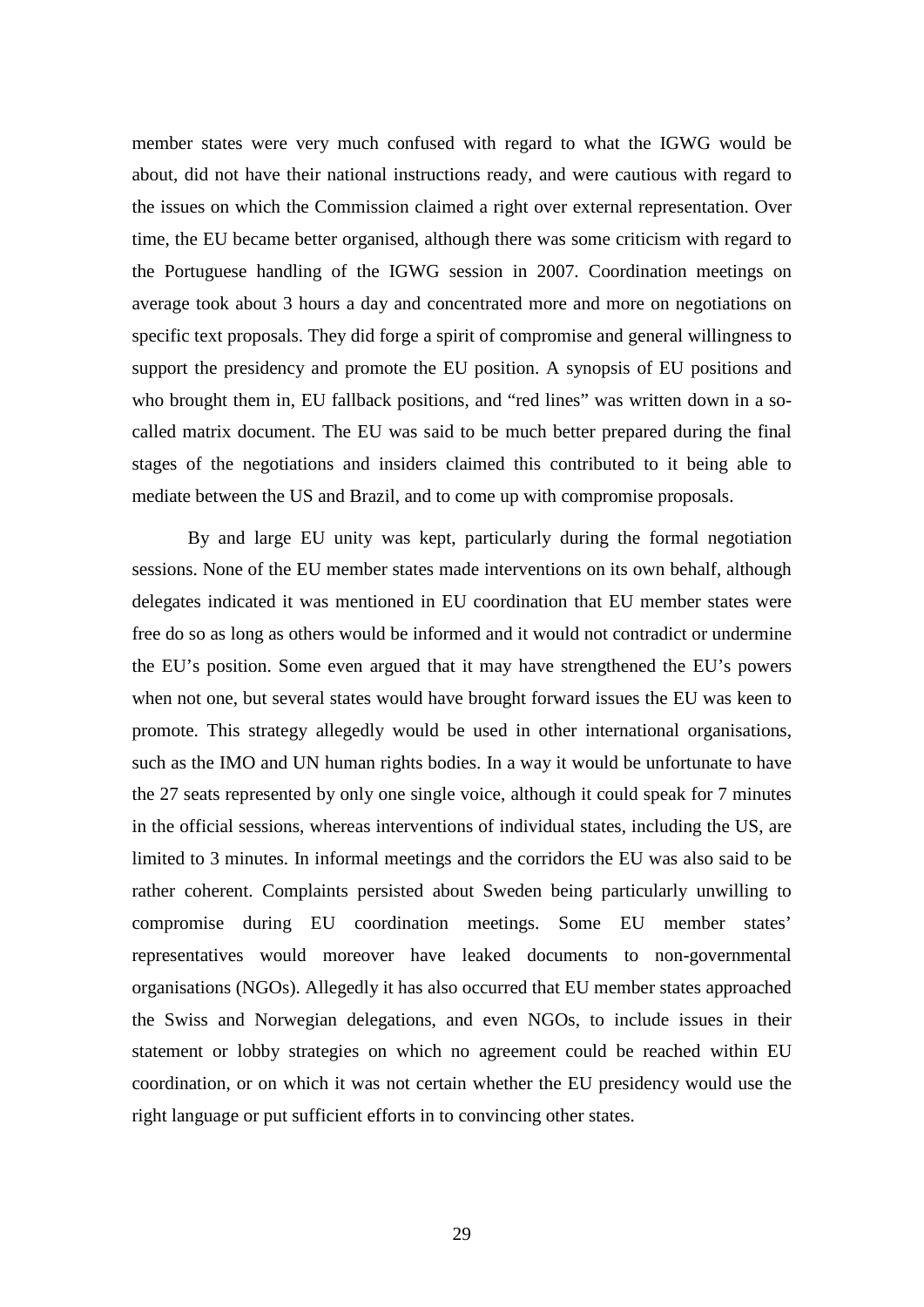Some representatives of EU member states clearly considered themselves European actors, whereas for others the national affiliation remained the most important, indicating the importance of national reporting lines as one of the reasons. Clearly, the instructions from the capital remained an important reference point for diplomats on the ground. On the other hand, supporting the EU presidency by providing information and (text) suggestions was often mentioned as an important task during the negotiation sessions. EU member states also agreed on a division of labour with regard to lobbying third states to join EU statements and positions. For instance, one member state asked its embassy in Brazil to find out to what extent its position was supported domestically and what position Brazil had taken in other IPR-related discussions. In informal negotiations, that took place ahead of the WHA '08, the EU was represented by the Slovenian presidency, the European Commission and the incoming French presidency. In some other informal negotiations also other EU member states, with a specific concern or interest, joined. In the IGWG friends of the presidency group, EU chair Slovenia and the European Commission would participate. One person recalled "they would always sit together".

Third states and interest groups generally considered the EU as a close coalition, although it is not always clear to them how the Commission and presidency share their work. Frequently the abbreviation EC is misunderstood to stand for European Commission, the European Communities' representative, but not its main decisionmaker. Member states generally considered it beneficial to operate with a joint position. It would maximize influence, for instance because the EU is always offered a seat in informal negotiations between the key players in the negotiations. A clear drawback would be the amount of time spend in EU coordination. On one occasion during the Portuguese presidency, the EU had to miss an opportunity to join an informal meeting, because it did not manage to reach agreement in its EU coordination meeting. It reflects a general view on the Portuguese presidency being less well organised, late with actions and interventions, and not having sufficient English language skills to draft statements and bring them forward in the negotiations. Another drawback would be that EU coordination generally leads to a position that is too rigid. In IGWG the EU was very much occupied with negotiations on wordings, and some interviewees indicated that as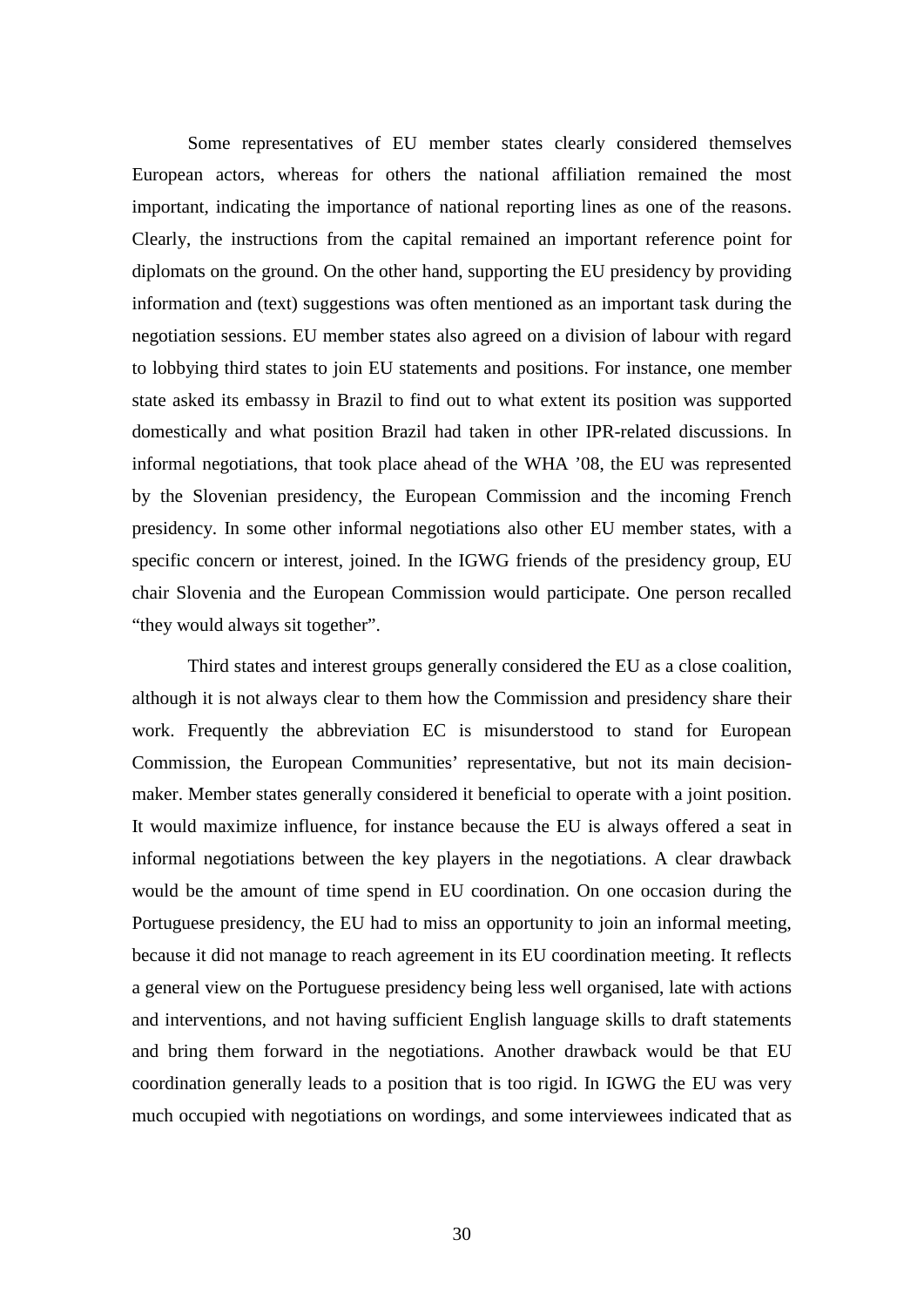a result the EU in the final stage of the negotiations could do little more than accept a deal negotiated by others.

Sometimes a comparison with Norway and Switzerland was made. Both countries were said to "punch above their weight" in the negotiations. This would be due to specific industrial interests in the issue being negotiated, but as well due to having good delegates involved. They would moreover be perceived as neutral and thereby be able to play a bridging function, particularly since the rest of the negotiating spectre was divided in negotiating blocs: the US, the EU, the emerging economies and the least developed countries. But, it was also mentioned that they were more flexible in adjusting their position, since they did not have to coordinate among 27 member states and the European Commission.

In summary it can be said that the IGWG was characterised by an extensive process of EU coordination. EU unity in external representation emerged due to the Commission claiming competence, EU member states being able to arrive at a common position and (most of) their representatives considering supporting the EU position of highly important. EU coordination did contribute to the EU's visibility and effectiveness in the negotiations, although there were also considerable drawbacks for the EU's negotiating performance. In the next section a more systematic comparison will be made with the DPAS case study and other research on the EU in the WHO, alongside more general statements made by interviewees on EU coordination in WHO (e.g. on other negotiations).

# **6. Comparing the EU's performance in two sets of WHO negotiations**

In terms of effectiveness a tentative conclusion is that the EU (PHI), or a majority of the EU member states (DPAS), was moderately successful in obtaining its objectives in the final versions of the strategies. However in both cases its position appeared overshadowed by the US that took a more outspoken position. In the PHI case it was interesting to find the example of the R&D treaty, which the EU did not manage to exclude from the final text, because it wrongfully assessed it could shield behind the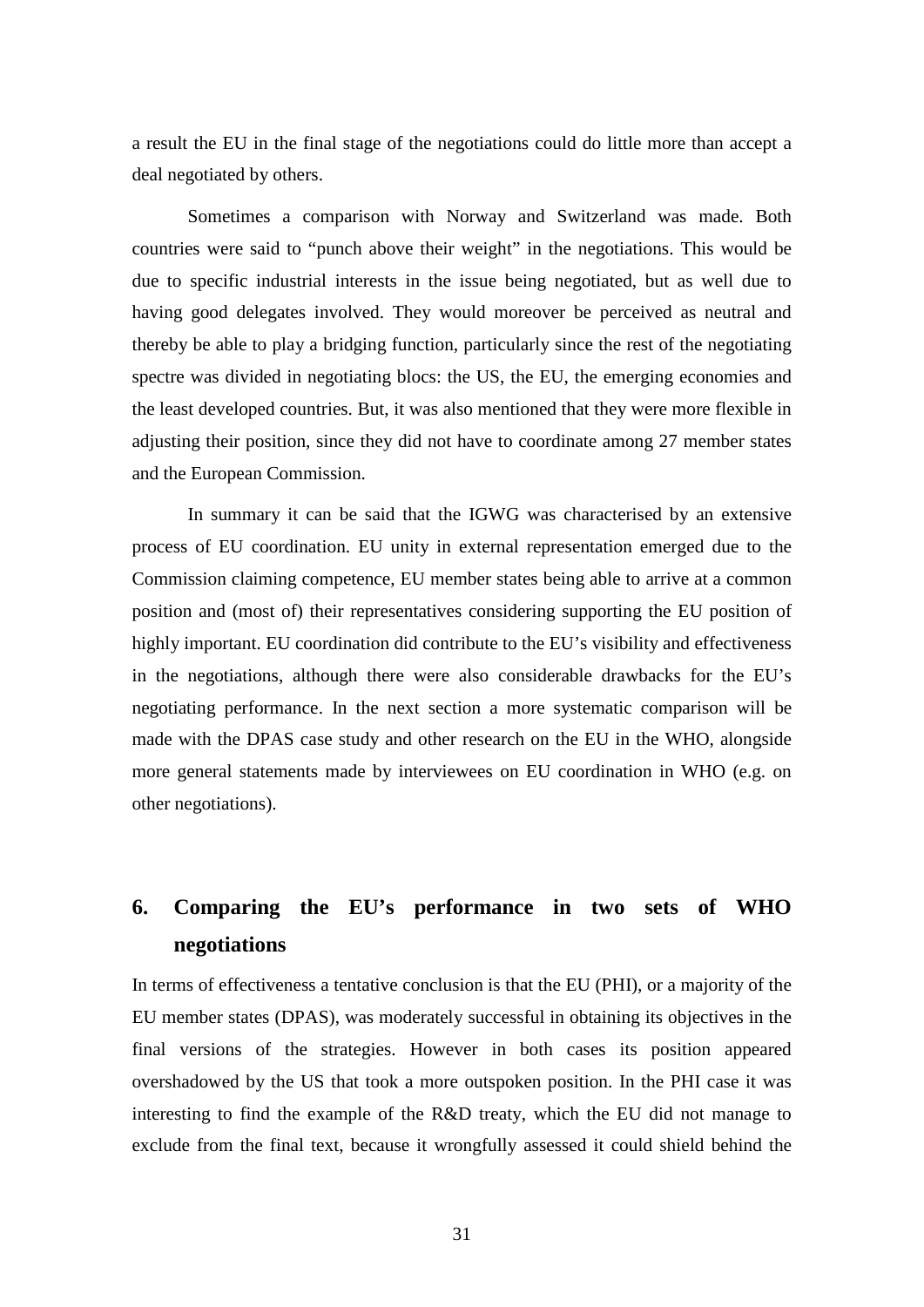US. Interviewees considered the EU relatively successful in the PHI negotiations, and referred often to how unified they came across, but this may be due to the questions asked to them regarding EU coordination and external representation. Although it is not too clear that the non-coordinated approach that occurred in the DPAS negotiations led to the EU being less effective, it did not help individual member states in playing a larger role. Even a relatively large EU member state, Germany, played only a modest role in the negotiations. In table 1 below some of the key finding are summarised.

Table 1

| EU<br>(member<br>and<br>states | <b>DPAS</b>                            | PHI                         |
|--------------------------------|----------------------------------------|-----------------------------|
| European Community)            |                                        |                             |
| Effectiveness<br>(member       | EU<br>Moderate:<br>majority            | Moderate: EU managed to     |
| reach<br>their<br>states       | member states succeeded in             | succeed with regard to      |
| objectives)                    | reaching its objectives, but           | most objectives, but not    |
|                                | not all of it                          | with all (e.g. R&D treaty,  |
|                                |                                        | complete agreement PoA)     |
| in<br>Unity<br>external        | No; only a few common                  | Yes, but sometimes<br>not   |
| representation:                | statements                             | kept in informal encounters |
| EC competence<br>$\bullet$     | EC<br>competence<br>not l<br>$\bullet$ | • Exclusive and shared EC   |
|                                | claimed by European                    | competence (disputed on     |
|                                | Commission                             | specific issues)            |
|                                | Heterogeneous                          | Heterogeneous               |
| Preferences                    | N <sub>0</sub>                         | Some                        |
| EU socialisation               |                                        |                             |

A reason why health experts from the EU member states are concerned about the Commission becoming involved in both cases is that they suspect the Commission to be first of all concerned with its economic agenda and not with "what is healthy for the citizens of Europe and other countries". The difficulties between aligning economic and health interests is a recurring theme in the cases. In both the DPAS and the IGWG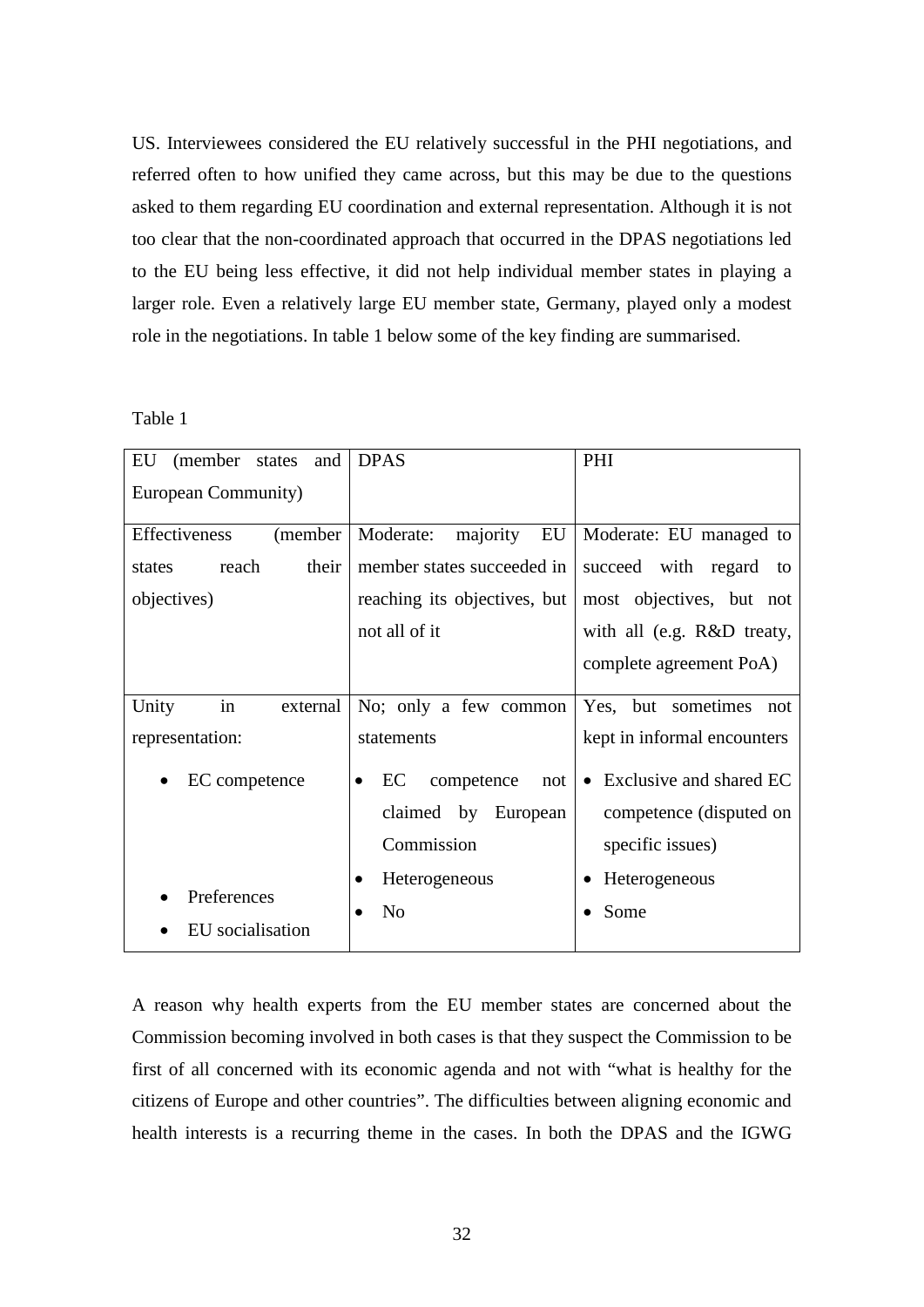process leading to the PHI strategy it was clear that trade-oriented representatives were most critical with regard to the WHO's role, particularly with regard to what they considered trade issues. This is in line with findings of Princen (2007), who with regard to case studies on tobacco and alcohol policies, found that EU health officials would feel most comfortable with the WHO, whereas actors representing trade interests favoured the WTO as the relevant platform for negotiations.

The Commission was moreover suspected of competence expansion. These findings confirm other research. Guigner (2006) argues that since the Commission only became active on health issues recently, it faces challenges to establish its position. It would compete with other entities such as the OECD and the Council of Europe, not have sufficient expertise on health issues and would privilege economic interests. Within the Commission, DG Trade would be more powerful than DG Sanco, although the latter has recently been expanded.

Something which became clear from the PHI case study is that because the attribution of EC competence was complicated, and rules for EC participation in the WHO were in flux, these issues could constantly be contested. This sometimes distracted attention from the negotiations and could even be used for tactical reasons by negotiating partners to put pressure on the EU in the negotiations. It also demanded a considerable amount of time and energy from the EU actors. On the other hand, it seemed difficult for the European Commission and the member states to decide upon a more permanent arrangement and it was favoured to keep some flexibility. With regard to the system of EU coordination it was clear that during the IGWG (2008) it was much more institutionalised than with regard to DPAS (2004). According to a diplomat "it would now seem strange to question it".

Despite drawbacks in terms of time spend, a need to reach compromise, and a perceived inflexibility of the resulting EU statement, diplomats and officials still clearly considered EU coordination in the WHO advantageous. The EU would be a "good pool for combining competencies, experiences and information". Deliberations among EU actors would result in "new and smart ideas". Sometimes issues and cases where EU coordination would not be of added value were mentioned. For instance, on the issues of reproductive rights it would be impossible to align positions since some "catholic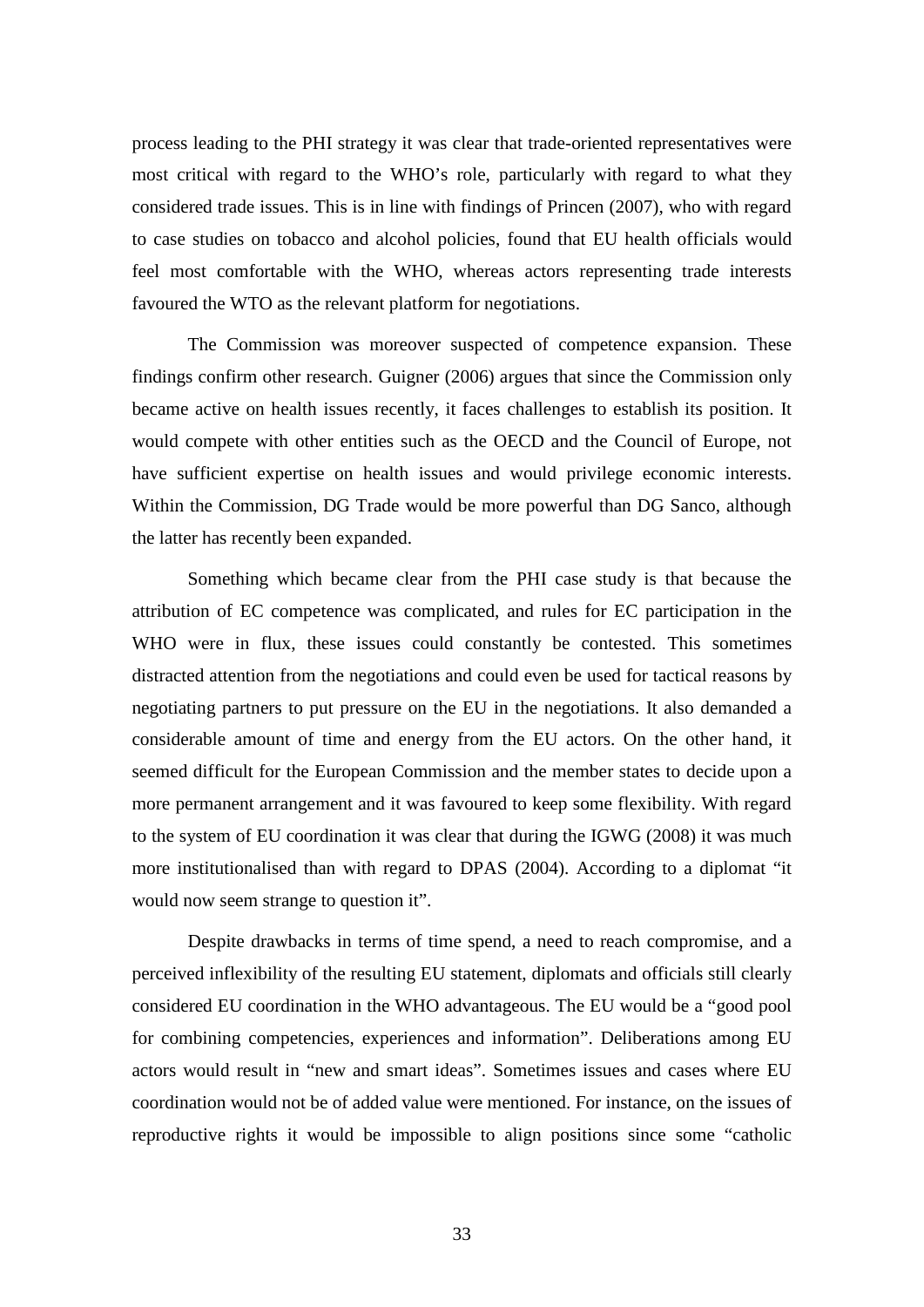countries", such as Ireland, Poland and Malta, take a more principled position opposing birth control restrictions. When a new Director-General had to be elected, EU member states came up with 5 different candidates without having consulted each other. On other issues it was considered of utmost importance to have a common EU position. The issue of support for public health in the Palestine areas was considered politically so sensitive that having a clear EU position would be essential. Yet others referred to the trade negotiations as example where EU coordination would be too much of a "straight jacket". It would be too difficult to control the Commission in these negotiations. It was also mentioned that accession of the EC as Member to the WHO could incur a risk of other similar entities being able to claim this right as well.

Most of the people interviewed for this research referred to a structural risk incurred by the considerable role given to the EU presidency in representing the EU externally. It's rotating character would distort continuity and the EU's influence would be too much dependent on the ability and capacities of the government and the person in charge. One person mentioned: "it is almost unbelievable that the EU allows its commercial interests to be defended by someone, who is just in this position since he is coming from a government holding the EU presidency". Another person referred to problems arising from the presidency's essential role in setting the political agenda and taking care of the most politically sensitive negotiations. These points of criticism are often heard in general discussions on the system of the rotating presidency, and were included among the reasons why the Lisbon Treaty proposes some reforms. With regard to issues being subject to shared or complementary competence, it is however far from clear whether the role of the rotating presidency in representing the EU externally would change, since the sectoral Council configurations, including the "Health Council", would still be chaired by the presidency (Schout and Van Schaik, 2008). Only when EU representation in (certain) International Organisations would be labelled as "foreign policy", it would be clear that authority over external representation would be transferred to the Foreign Affairs Council chaired by the newly created position of High Representative of the Union for Foreign Affairs and Security Policy. In such scenario it would also be likely for the newly to be established European External Action Service to become involved. However, for the moment the Lisbon Treaty's future is uncertain, due to a no-vote in a referendum on its ratification in Ireland. This makes discussions on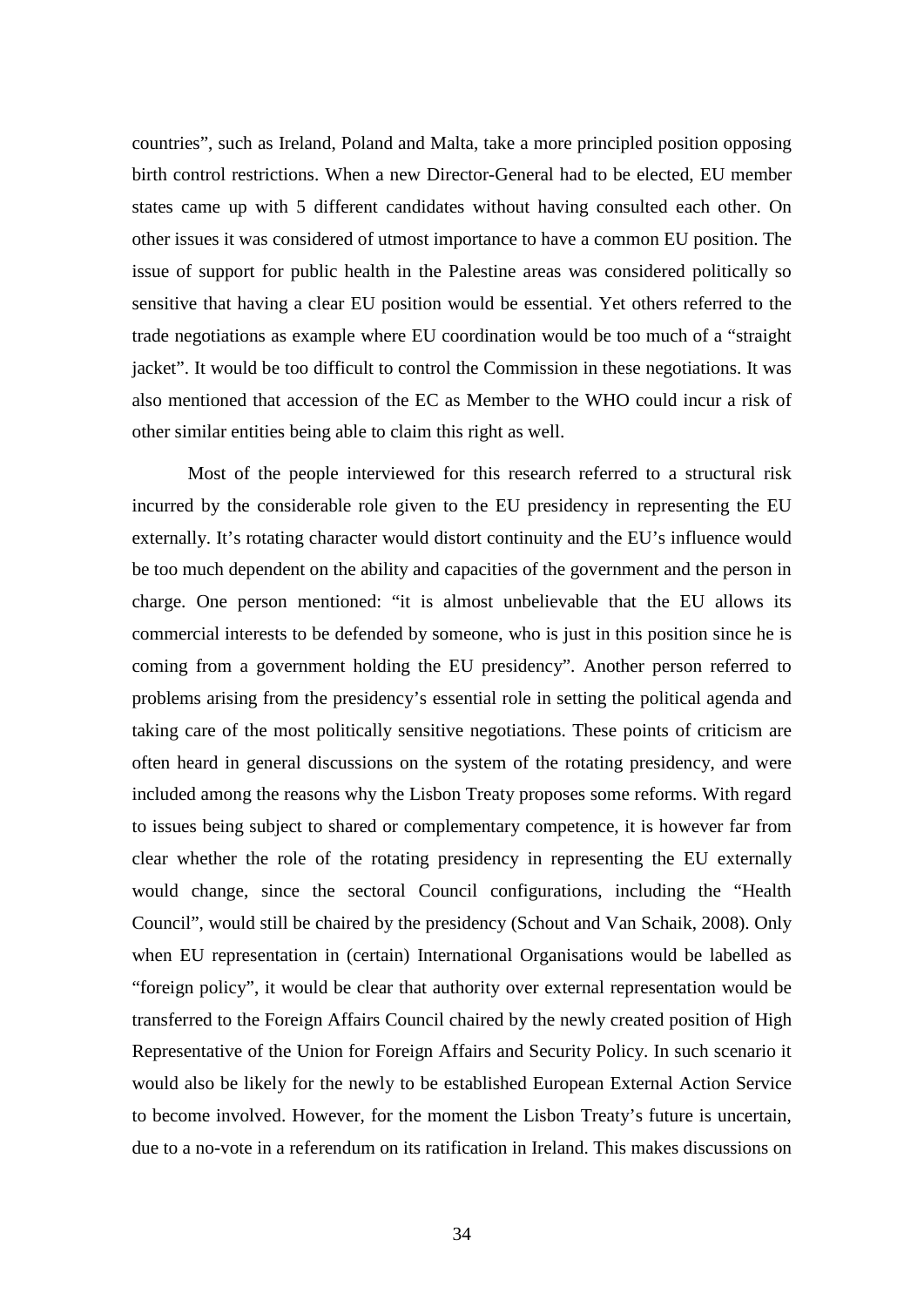a continuation of the rotating presidency representing the EU in the WHO politically incorrect and to a certain extent theoretical.

#### **7. Conclusions**

This paper analysed the performance of the EU with regard to the adoption of two WHO strategies. The extent the EU coordinated its position and the way it organised its external representation differed to a large extent with one case being subject primarily to national representation (DPAS, 2004) and one to an extensive process of EU coordination and a joint representation (PHI, 2008). By focusing on the degree of perceived EC competence, preference homogeneity and processes of EU socialisation, advantages and disadvantage of EU coordination for its performance as a negotiator become apparent. More unity in external representation in general is considered to be advantageous for the EU's bargaining power, but ensuring a unified stance and representation consumes a lot of time and energy from the member states and the European Commission. Perhaps, this is why the effectiveness of the EU, or a majority of its member states, appears to be rather similar in the two cases studied.

EC competence clearly contributes to unity in external representation, since it imposes a legal obligation to coordinate towards a common EU position. Politically however it proves sensitive for the Commission to claim EC competence. It can backlash on the willingness of member states to cooperate among each other and with the European Commission. In the field of health it is clear that member states do not thrust the Commission to negotiate in line with their preferences when taking over the negotiations. They fear the EU, would not become a "healthier" negotiator, but merely an economic interest defender. Whereas the Commission, as supranational EU institution, is most keen on a common European representation in international organisations, it does not succeed in winning the "hearts and minds" of the member states needed to become the uncontested EU negotiator within the WHO.

Nonetheless, the Commission claiming competence, and in general seeking ways to enhance EC participation in the WHO, seems to have been the reason for why in 2008 the heterogeneous preferences of the member states were forged into a common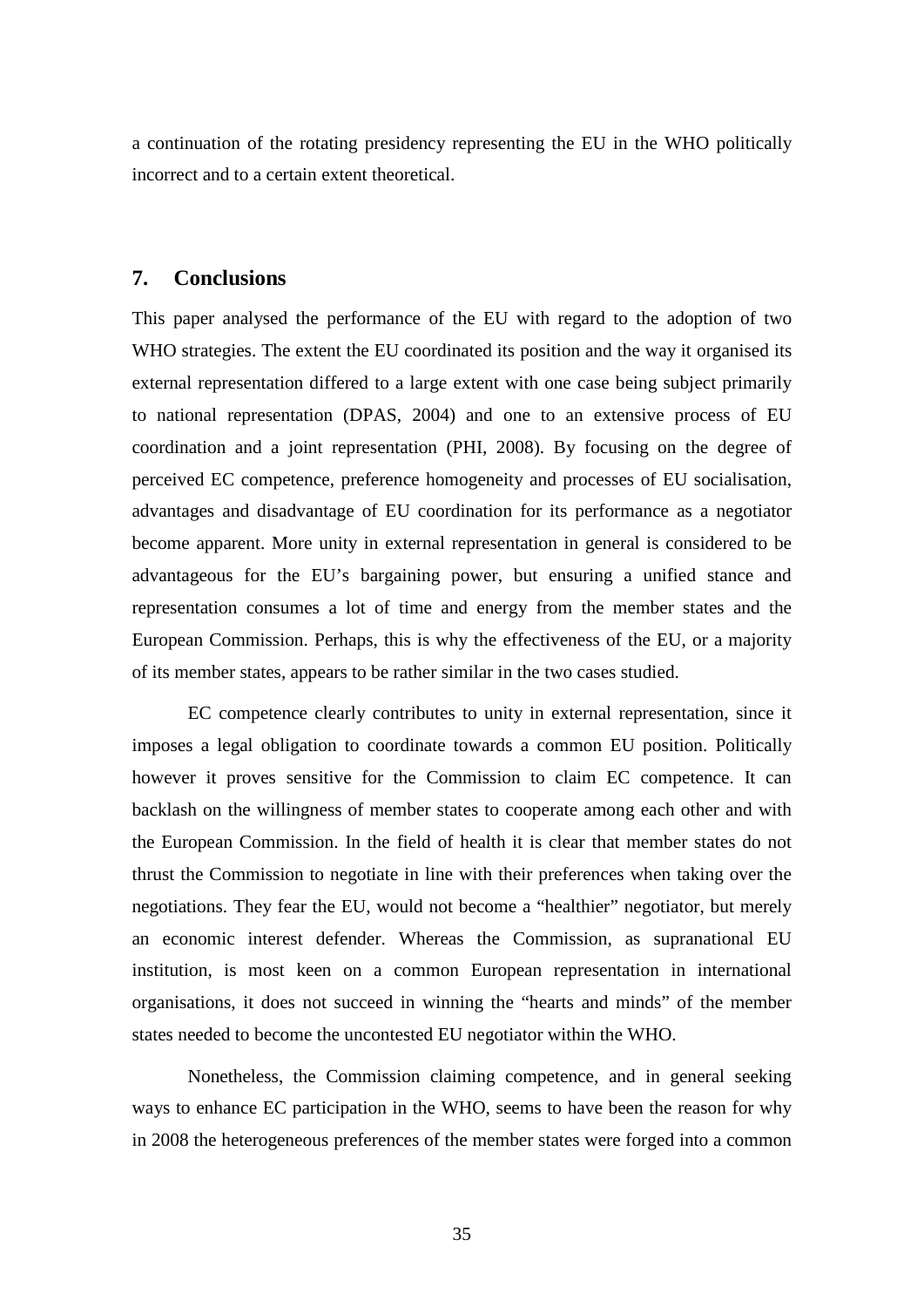EU position, something hardly attempted in 2004. Although the Finish presidency in 2006 was rather suspicious about the Commission's intentions with regard to IGWG, it did not question the need for EU coordination and a joint EU representation. Even the Portuguese presidency, which appeared not very enthusiastic and interested in the IGWG process, organised daily EU coordination meetings. Criticism on their handling of the IGWG process lead the Slovenes to decide on hiring a professional negotiator with expert knowledge on the subject being discussed. At that time, positions of EU member states and negotiating opponents were much more clearly defined. It had become clear that the EU member states, although their positions varied considerably, were still within a median range in comparison to the US and Brazil.

Representatives of EU member states involved in the IGWG negotiations considered supporting the presidency a key task, but also attached much importance to their national instructions. It is therefore difficult to say if they were completely "Europeanised", but when considering that most of the health experts involved previously had worked foremost in a national or purely intergovernmental context, one could say some EU socialisation occurred during the IGWG process.

By contrast, in 2004, EC competence was not claimed and a process of extensive EU coordination did not emerge. At that time, there was no clear guidance for EU coordination on international health affairs. Therefore it perhaps is not surprising that neither the Commission, nor the presidency was willing to risk a failure of bringing in line the heterogeneous preferences of the EU member states. Relevant policy-makers were insufficiently aware of the existing rules regarding a common EU representation and therefore considered it "normal" to operate on the basis of national positions. This has now become unthinkable. For representatives of EU member states operating as a bloc has become the normal procedure with the exception of some specific agenda items, such as reproductive rights. The value of EU coordination would stretch beyond aligning positions. It would help the EU to arrive well-prepared in the WHO meetings; to master the issues and understand in full its own position. It would allow for information sharing and a division of labour among the EU actors.

Drawbacks of EU coordination have also become more apparent. The objective of ensuring a proper EU external representation seems to somewhat distort attention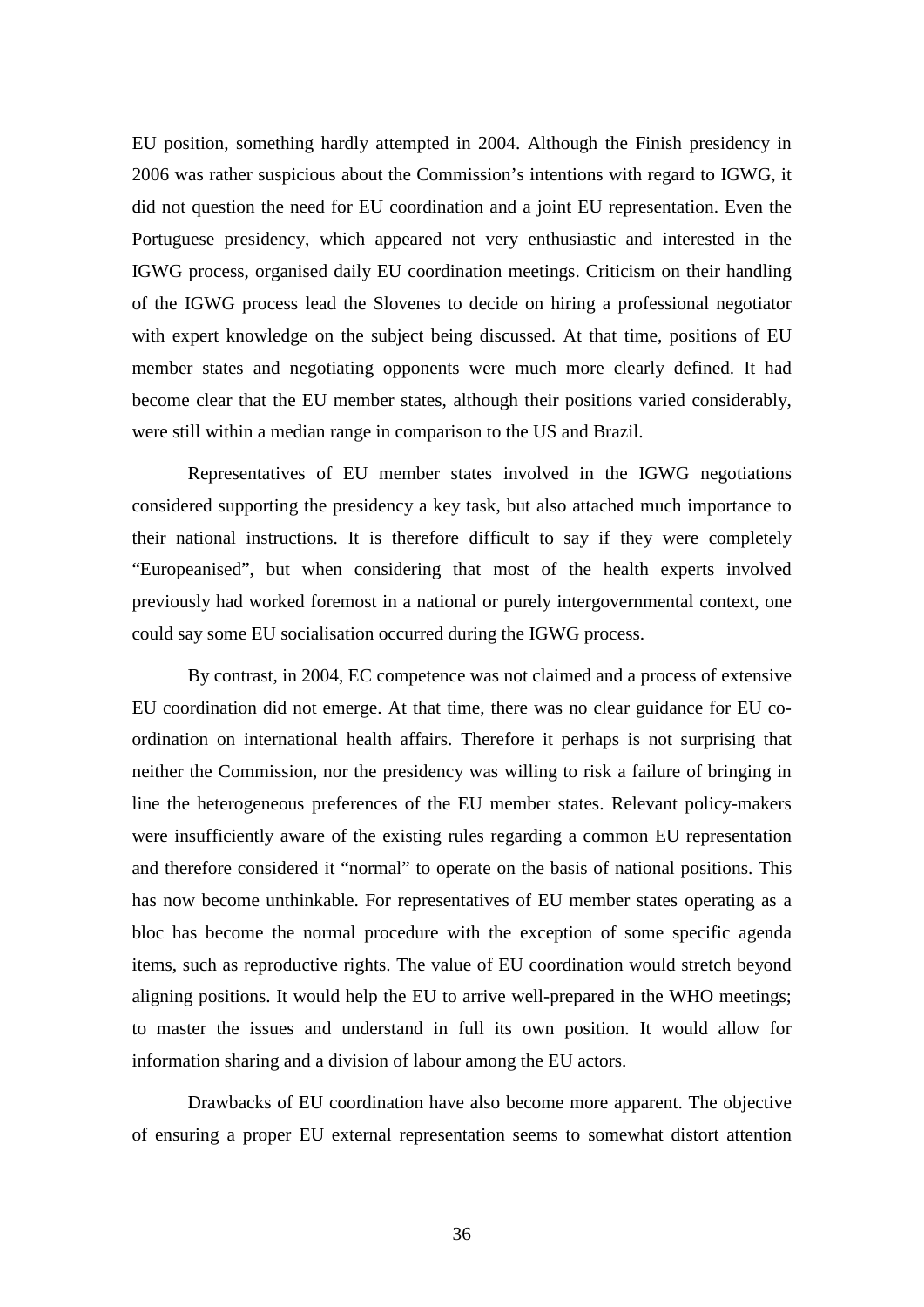from exerting influence in the negotiations. Particularly for presidencies it seemed of vital importance to "keep the EU united before the eyes of the world", but also for several of the member states and for the Commission this appeared an overriding objective. An interesting finding is that presidencies appear to be judged primarily for their ability to manage the EU and less so for achieving EU objectives in the negotiations. Also for non-EU actors the extent to which they consider the EU to operate effectively seems very much related to the degree of unity it displayed in the negotiations. Other drawbacks include the time spent in coordination, the risk of having to accept a lowest common denominator position, inflexibility regarding the specifics of the EU position and dependency upon the negotiating capacities of the presidency. Forging EU unity can be cumbersome, thereby negatively affecting its performance in the negotiations.

This is most likely the main reason for why in terms of effectiveness it is not obvious that the EU did a better job in the IGWG negotiations than in the DPAS, although we do not know what would have happened when an extensive process of EU coordination would have occurred in DPAS. Neither do we know what would happened when EU member states would have operated on the basis of national positions in the IGWG process. This makes it difficult to generalise the research findings. It illustrates also why it would be interesting to extent this research to other case studies.

A brief review of such case studies in other policy areas indicates that the tensions between the Commission and the EU member states, the criticism regarding the rotating presidency and time-consuming EU coordination in the EU's external representation practices are recurring themes (e.g. Bretherton and Vogler, 2006; Smith, 2006; Woll, 2006; Meunier and Nicolaïdis, 2006; Coeuré and Pisany-Ferry, 2007, Groenleer and Van Schaik, 2007; Taylor, 2007; Gstöhl, 2008; Gowan and Brantner, 2008). Findings are inconclusive, but some relationship between performance and the degree of EC competence, the willingness of negotiating partners to accept a unified EU representation and the willingness of EU member states to do so, seems to exist. A striking feature is the variety of external representation arrangements. In some negotiations the Commission is allowed to speak also with regard to issues where officially no exclusive EC competence exists (e.g. WTO with regard to some services issues, cf. Eeckhout, 2004). In other negotiations lead-negotiators are appointed at the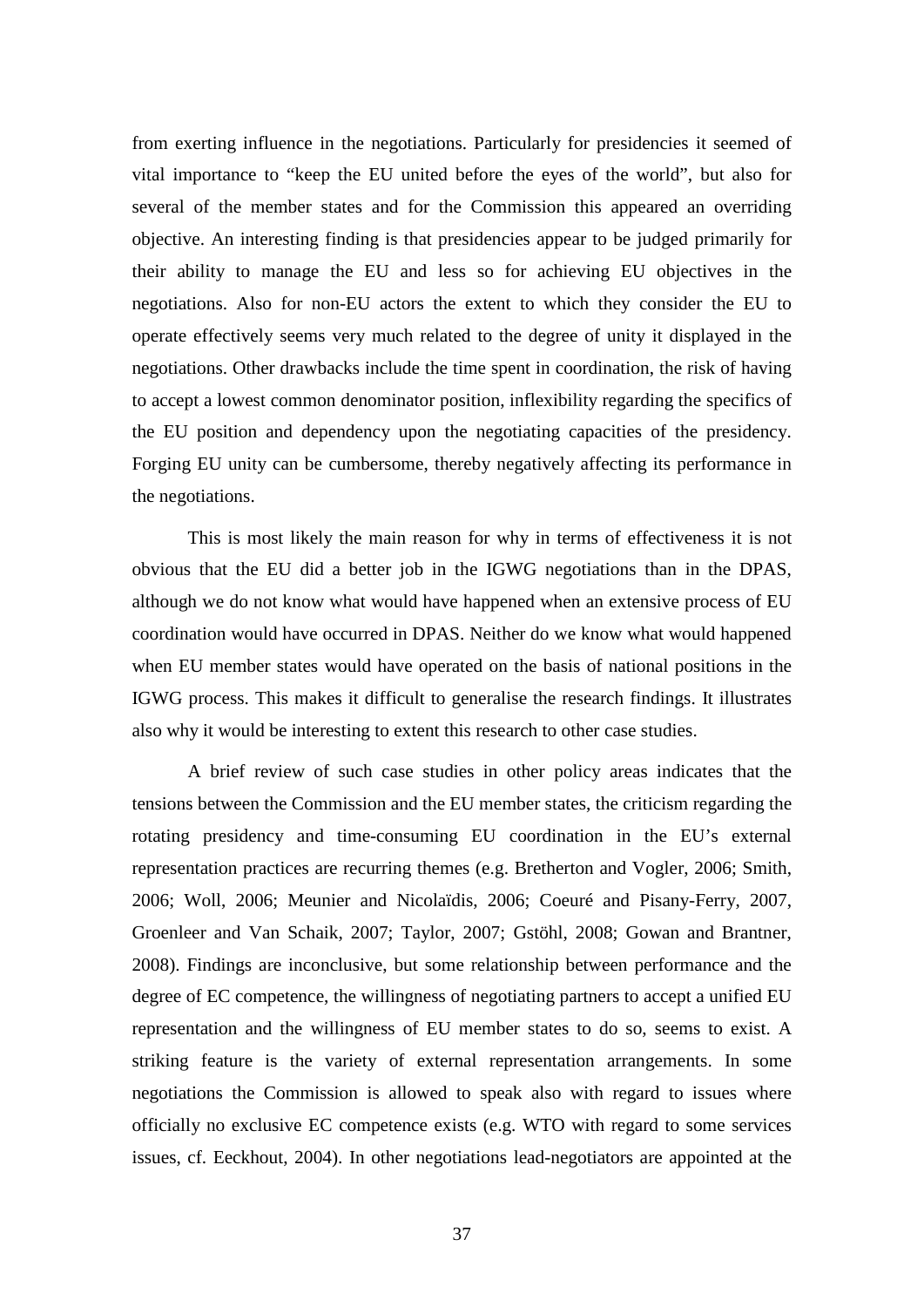level of senior civil servants to take care of the external representation for a longer time period under the formal responsibility of the presidency (e.g. in the international climate negotiations, cf. Oberthür and Roche Kelly, 2008). This would to ensure continuity without compromising the formal role of the rotating presidency. In yet other negotiations, the EU submits per agenda item who will speak, vote and how its position will be decided upon in advance of each international meeting (e.g. in the FAO). In the international whaling committee the EU even appears to have decided it works better when EU member states take care of their own external representation. It is unclear whether these different arrangements really make the EU a more effective negotiator. It may therefore be interesting to conduct more comparative and in-depth research on EU coordination and external representation in international organisations. In practice a trend towards a more unified external representation of the EU is likely to continue (Hoffmeister, 2007).

Within the context of WHO negotiations more structural efforts into EU coordination and external representation in that respect seem a precondition for making the EU a more "healthy negotiator". Strategic issues, such as accession of the EC to the WHO, could be considered more openly, even when in the short run, it may require political sacrifices in specific negotiations. For those cases where EC competence is shared of complementary, a more explicit choice between a preference for the Commission or the presidency as the EU's spokesperson could be made. When deciding a preference is to be given to external representation by the presidency, efforts could be considered to strengthen the support for the presidency or to decide on a system in which a lead negotiator is chosen from among the member states' representatives. The EU could furthermore consider to develop a foreign policy strategy on health issues to give political guidance to its activities in WHO negotiations. This could deal with issues such as the relationship between free trade objectives and health objectives, international cooperation on health, security threats, and health-related aspects of EU development cooperation. An increased effort in health diplomacy would not seem a luxury when considering more people in this world die at young age from diseases than from wars, hunger or natural disasters.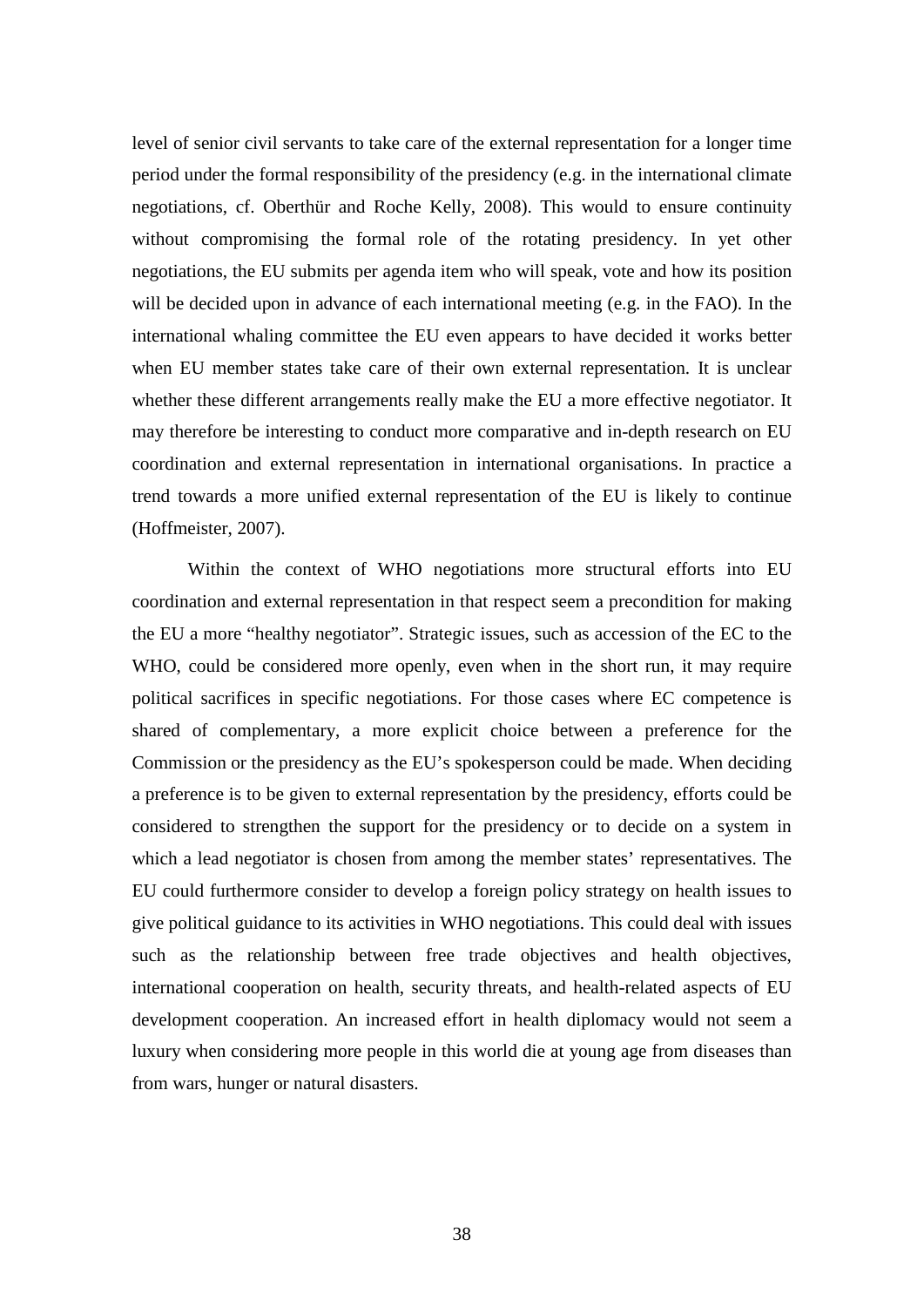References:

- Adriaenssens, P. (2008), Rapprochement between the EU and the UN: History and Balance of Intersecting Political Cultures, in: European Foreign Affairs Review, 13: 53-72.
- Aggestam, L., Anesi, F., Edwards, G., Hill, C. and D. Rijks (2008), Institutional Competences in the EU External Action: Actors and Boundaries in CFSP and ESDP, Swedish Institute for European Policy Studies (SIEPS), Report No. 6-7.
- Avery, G., Howorth, J, Rijks, D., Duke, S., Adebahr, C., Lieb, J., Missiroli, A., Le Cloannex, A., Whitman, R., Keukeleire, S., Grevi, G. and A. Mauer (2007), The EU Foreign Service: how to build a more effective common policy, EPC Working Paper No. 28, Brussels: European Policy Centre.
- Beyers, J. and J. Trondal (2004) 'How Nation-States 'hit' Europe. Ambiguity and Representation in the European Union', in: West European Politics, Vol. 27, No. 4: 919-942.
- Bini Smaghi, L. (2004), 'A Single EU Seat in the IMF?', in: Journal of Common Market Studies, 42(2), 229-48.
- Bretheron, C. and J. Vogler (2006), The European Union as a Global Actor, London: Routledge.
- Cameron, F. (2007), An Introduction to European Foreign Policy, New York: Routledge.
- Chan, M., Gahr Støre, J. and B. Kouchner (2008), Foreign policy and global public health: working together towards common goals, Bulletin of the WHO, July, 86(7).
- Checkel (2003), "Going Native" in Europe? Theorizing Social Interaction in European Institutions, in: Comparative Political Studies, vol. 36, No. 1/2, February/ March, pp. 209-231.
- Coeuré, B. and J. Pisany-Ferry (2007), The Governance of the European Union's international economic relations: how many voices?, in: Sapir, A. (ed.), Fragmented Power: Europe and the Global Economy, Brussels: Bruegel.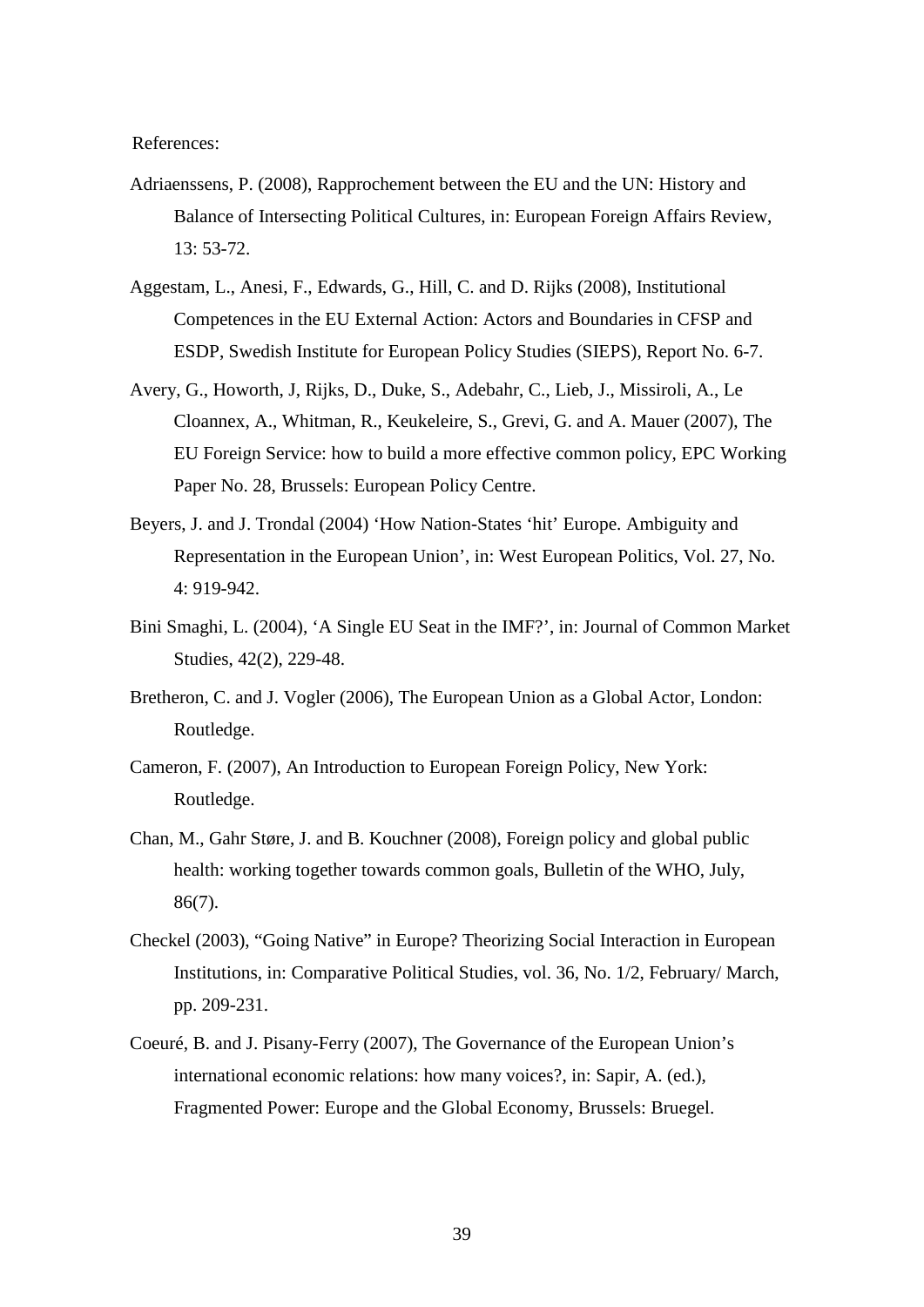- Duke, S. (2008), The Lisbon Treaty and External Relations, EIPASCOPE 2008/1, Maastricht, European Institute of Public Administration.
- Eeckhout, P. (2004), External Relations of the European Union Legal and Constitutional Foundations, Oxford University Press.
- Eggers, B. and F. Hoffmeister (2006), UN-EU Cooperation on Public Health: The evolving participation of the European Community in the World Health Organiszation, in: Wouters, Hoffmeister and Ruys (eds), The UN and the EU - an ever stronger partnership, The Hague: TMC Asser Press.
- Elgström, O. and M. Smith (eds) (2006), The European Union's Roles in International Politics – Concepts and Analysis, New York: Routledge/ ECPR studies in European Political Science.
- Frieden, J. (2004), "One Europe, One Voice? The Political Economy of European Union Representation in International Organizations", European Union Politics, 5(2), pp. 261-276.
- Govaere, I., Capiau, J. and A. Vermeersch (2004), In-Between Seats: The Participation of the European Union in International Organizations, European Foreign Affairs Review 9: 155-187.
- Gowan, R. and F. Brandtner (2008), A Global Force for Human Rights? An Audit of European Power at the UN, Policy Paper, European Council on Foreign Relations.
- Groenleer, M.L.P. and L.G. van Schaik (2007), United We Stand?, The European Union's International Actorness in the Case of the International Criminal Court and the Kyoto Protocol, Journal of Common Market Studies, 45(5), December, pp. 969-998.
- Gstöhl, S. (2008), 'Patchwork Power' Europe? The EU's Representation in International Institutions, Burges Regional Integration & Global Governance Papers, no. 2.
- Guigner, S. (2006), The EU's role(s) in European public health The interdependence of roles within a saturated space of international organizations, in: Elgström and Smith (eds).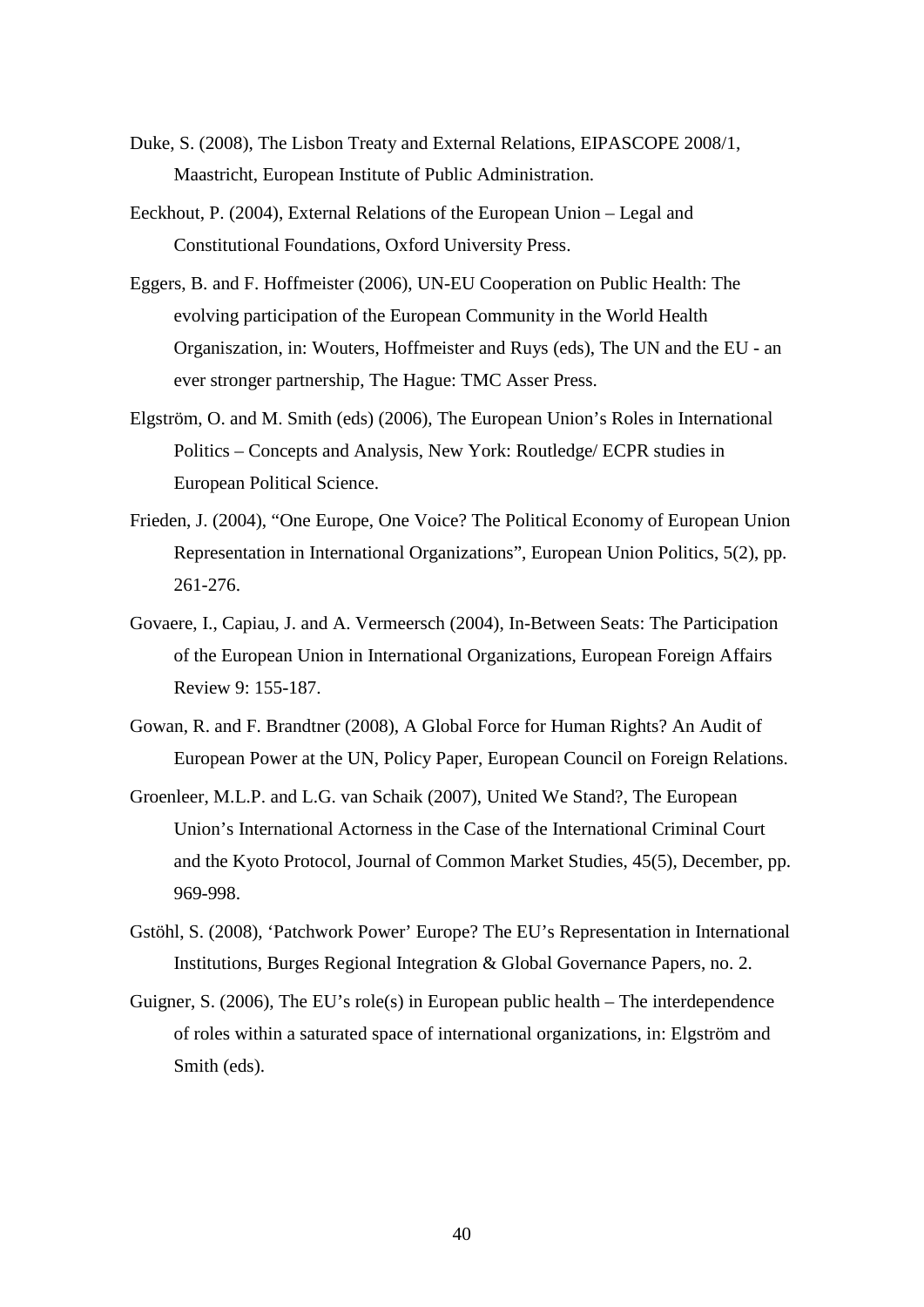- Jupille, J. and J. A. Caporaso (1998), States, Agency, and Rules: The European Union in Global Environmental Politics, in: C. Rhodes (ed.), The European Union in the World Community, Boulder, CO: Lynne Rienner.
- Kerremans, B. (2004), What Went Wrong in Cancun? A Principal-Agent View on the EU's Rationale Towards the Doha Development Round, in: European Foreign Affairs Review 9: 363-393.
- Keukeleire, S. and J. MacNaughtan (2008), The Foreign Policy of the European Union, Houndmills: Palgrave Macmillan.
- Kickbusch, I. (2006), The need for a European Strategy on Global Health, Scandinavian Journal of Public Health, 34: 561-565.
- Kickbusch, I. and G. Lister (eds) (2006), European Perspectives on Global Health: A policy Glossary, Brussels: European Foundation Centre.
- Kickbusch, I., Silberschmidt, G. and P. Buss (2007), Global health diplomacy: the need for new perspectives, strategic approaches and skills in global health, Bulletin of the WHO, March, 85(3).
- Laatikainen, K.V. and K. E. Smith (eds.) (2006), The European Union at the United Nations – Intersecting Multilateralisms, Palgrave Macmillan.
- Lamy, P. (2004), Trade Policy in the Prodi Commission 1999-2004: An Assessment, Brussels, European Commission, 19 November.
- March, J.G. and J.P. Olson (1998), "The Institutional Dynamics of International Political Orders", in: International Organization, 52(4): 943-970.
- McInnes, C. and K. Lee (2006), 'Health, Security and Foreign Policy', in: Review of International Studies, 32: 5-23.
- Meunier, S. (2000), What Single Voice? European Institutions and EU-U.S. Trade Negotiations, in: International Organization 54, 1, Winter 2000, pp. 103-135.
- Meunier, S. and K. Nicolaïdis (2006), The European Union as a conflicted trade power, Journal of European Public Policy, 13:6, pp. 906-925.
- Mossialos, E. and G. Permanand (2000), Public Health in the European Union Making it Relevant, London School of Economics and Political Science, LSE Health, Discussion Paper No. 17.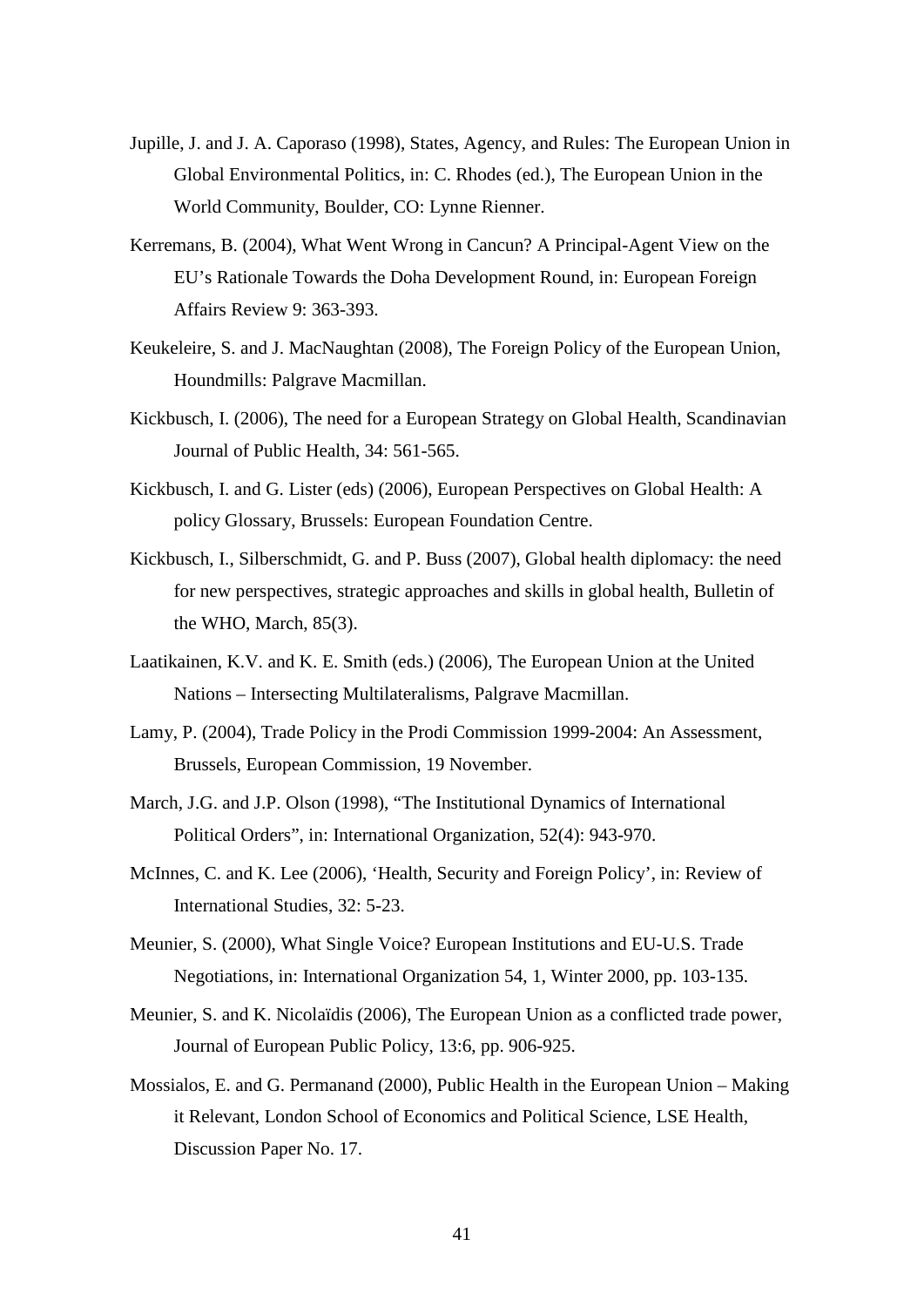- Niemann, A. (2006), Beyond Problem-Solving and Bargaining: Genuine Debate in EU external trade negotiations, International Negotiation 11: 467-497.
- Oberthür, S. and C. Roche Kelly (2008), EU leadership in International Climate Policy: Achievements and Challenges, in: The International Spectator, Vol. 43, No. 3., September, pp. 35-50.
- Ott, A. and R. Wessel (2006), The EU's External Relations Regime: Multilevel Complexity in an Expanding Union, in: S. Blockmans and A. Lazowski (eds.), The European Union and Its Neighbours, The Hague: T.M.C. Asser Press.
- Poli, S. (2004), The European Community and the Adoption of International Food Standards within the Codex Alimentarius Commission, European Law Journal, Vol. 10, No. 5, pp-613-630.
- Princen, S. (2007), 'Advocacy Coalitions and the Internationalization of Public Health Policies', Journal of Public Policy, Vol. 27, No. 1, pp. 13-33.
- Rhinard, M. and Kaeding, M. (2006) 'The International Bargaining Power of the European Union in "Mixed" Competence Negotiations: The Case of the 2000 Cartagena Protocol on Biosafety'. Journal of Common Market Studies, Vol. 44, No. 5, pp. 1023-1050.
- Sapir, A. (2007), Europe and the global economy, in: Sapir, A. (ed.), Fragmented Power: Europe and the Global Economy, Brussels: Bruegel.
- Schout, A. and L.G. van Schaik (2008), Reforming the EU Presidency, in: Zeitschrift für Staats- und Europawissenschaften/ Journal for Comparative Government and European Policy, issue 6, pp. 36-56.
- Smith, K.E. (2006), Speaking with One Voice? European Union Co-ordination on Human Rights Issues at the United Nations, in: Journal of Common Market Studies, volume 44, number 1, pp. 113-37.
- Taylor, P. (2006), The EU in Geneva: Coordinating Policy in the Economic and Social Arrangements of the United Nations System, in: Laatikainen and Smith (eds)
- Tukuitonga, C. and I. Keller (2005), Implementing the World Health Organization Global Strategy on Diet, Physical Activity and Health, Food and nutrition research, vol. 49, no 3, pp. 122-126.